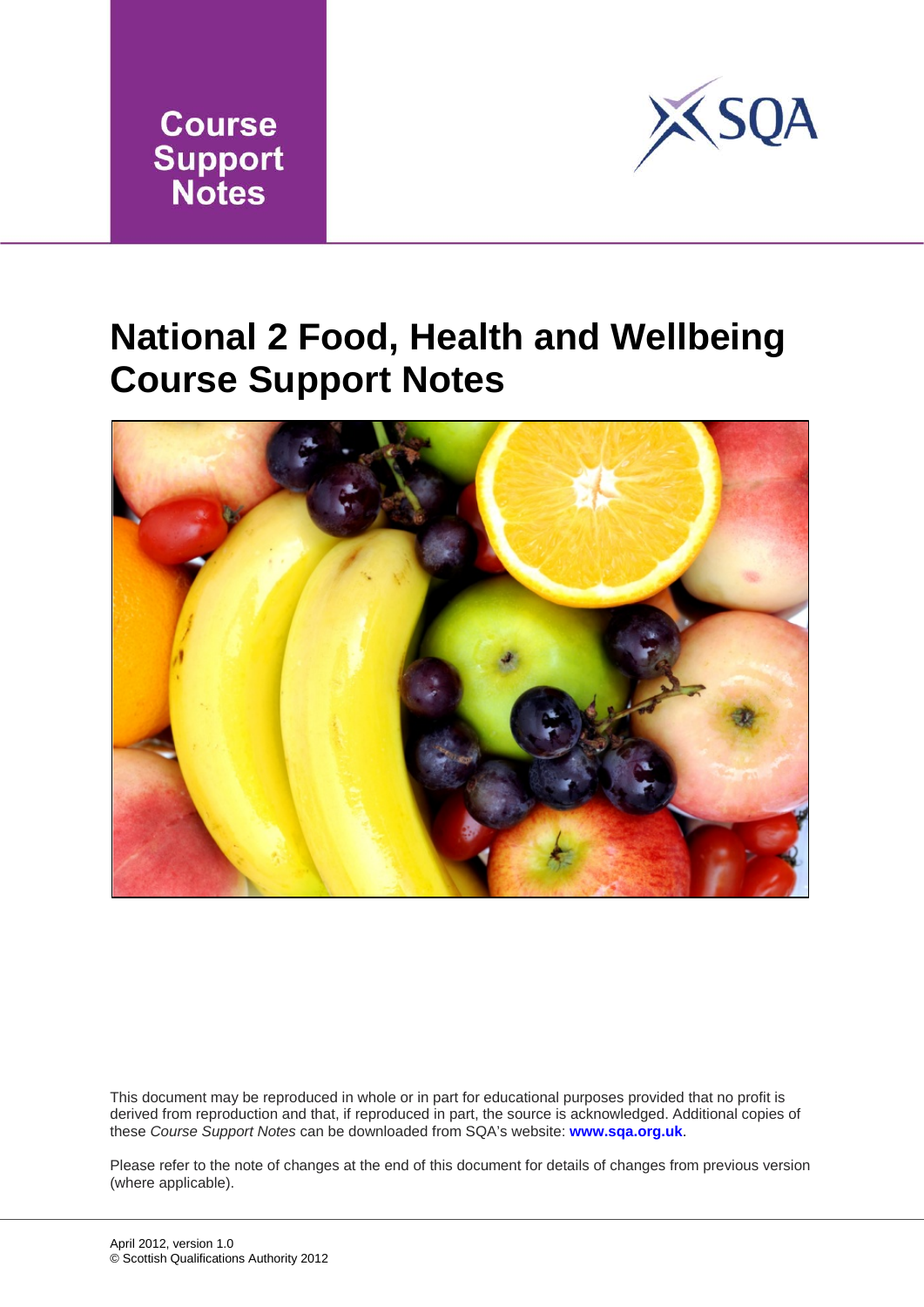### **Contents**

| Introduction                                                                                      | $\mathbf{1}$   |
|---------------------------------------------------------------------------------------------------|----------------|
| General guidance on the Course                                                                    | $\overline{2}$ |
| Approaches to learning and teaching                                                               | 5              |
| Approaches to assessment                                                                          | 11             |
| Equality and inclusion                                                                            | 16             |
| Appendix 1: Reference documents                                                                   | 17             |
| Appendix 2: Some Suggested Resources                                                              | 18             |
| Administrative information                                                                        | 19             |
| Unit Support Notes - Food, Health and Wellbeing: Food Preparation<br>(National 2)                 | 20             |
| Introduction                                                                                      | 21             |
| General guidance on the Unit                                                                      | 22             |
| Approaches to learning, teaching and assessment                                                   | 24             |
| Equality and inclusion                                                                            | 28             |
| Appendix 1: Reference documents                                                                   | 29             |
| Administrative information                                                                        | 30             |
| Unit Support Notes - Food, Health and Wellbeing: Food for Health<br>(National 2)                  | 31             |
| Introduction                                                                                      | 32             |
| General guidance on the Unit                                                                      | 33             |
| Equality and inclusion                                                                            | 37             |
| Appendix 1: Reference documents                                                                   | 38             |
| Administrative information                                                                        | 39             |
| Unit Support Notes - Food, Health and Wellbeing: Independent Living<br><b>Skills (National 2)</b> | 40             |
| Introduction                                                                                      | 41             |
| General guidance on the Unit                                                                      | 42             |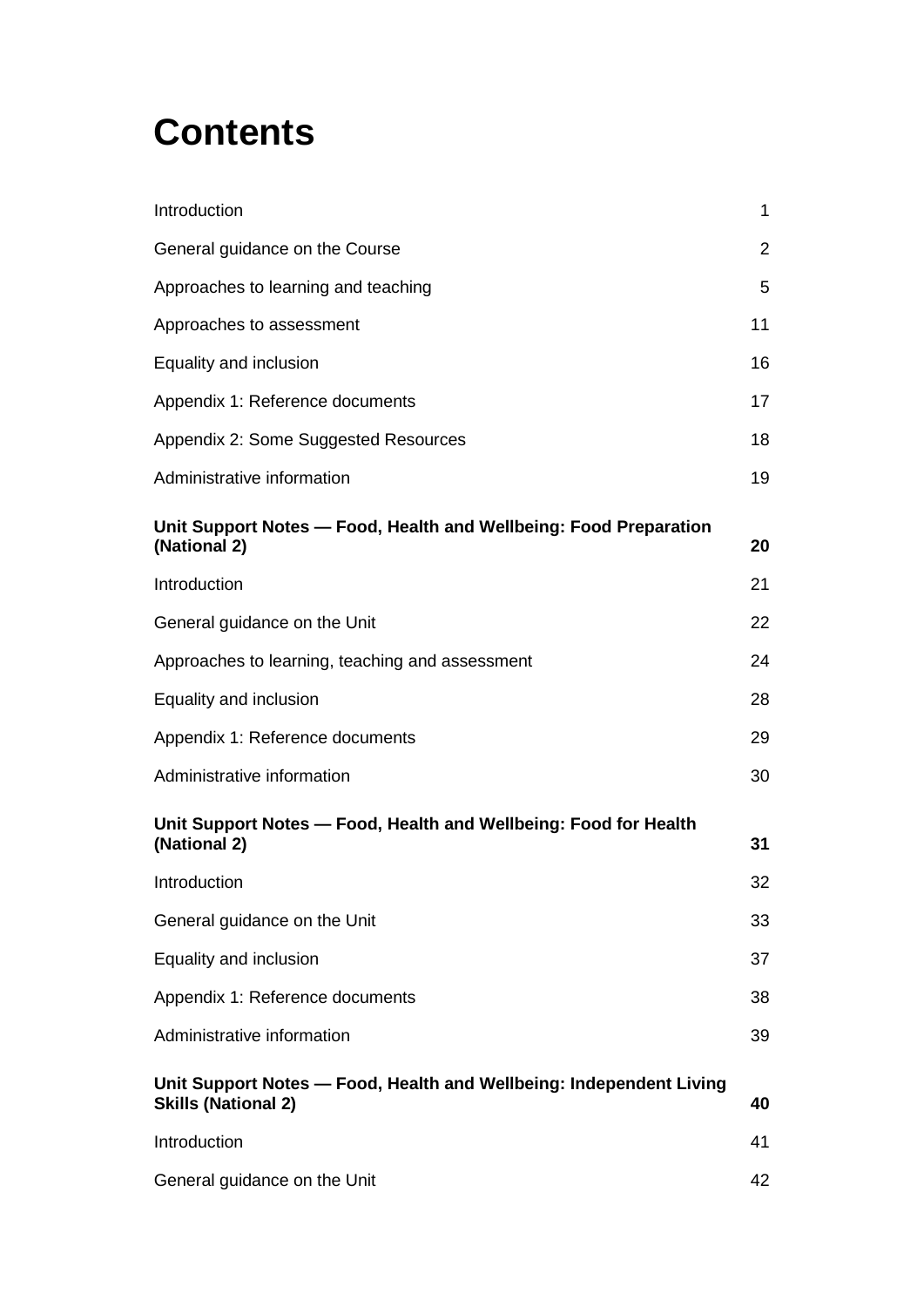| Approaches to learning, teaching and assessment | 44 |
|-------------------------------------------------|----|
| Equality and inclusion                          | 47 |
| Appendix 1: Reference documents                 | 48 |
| Administrative information                      | 49 |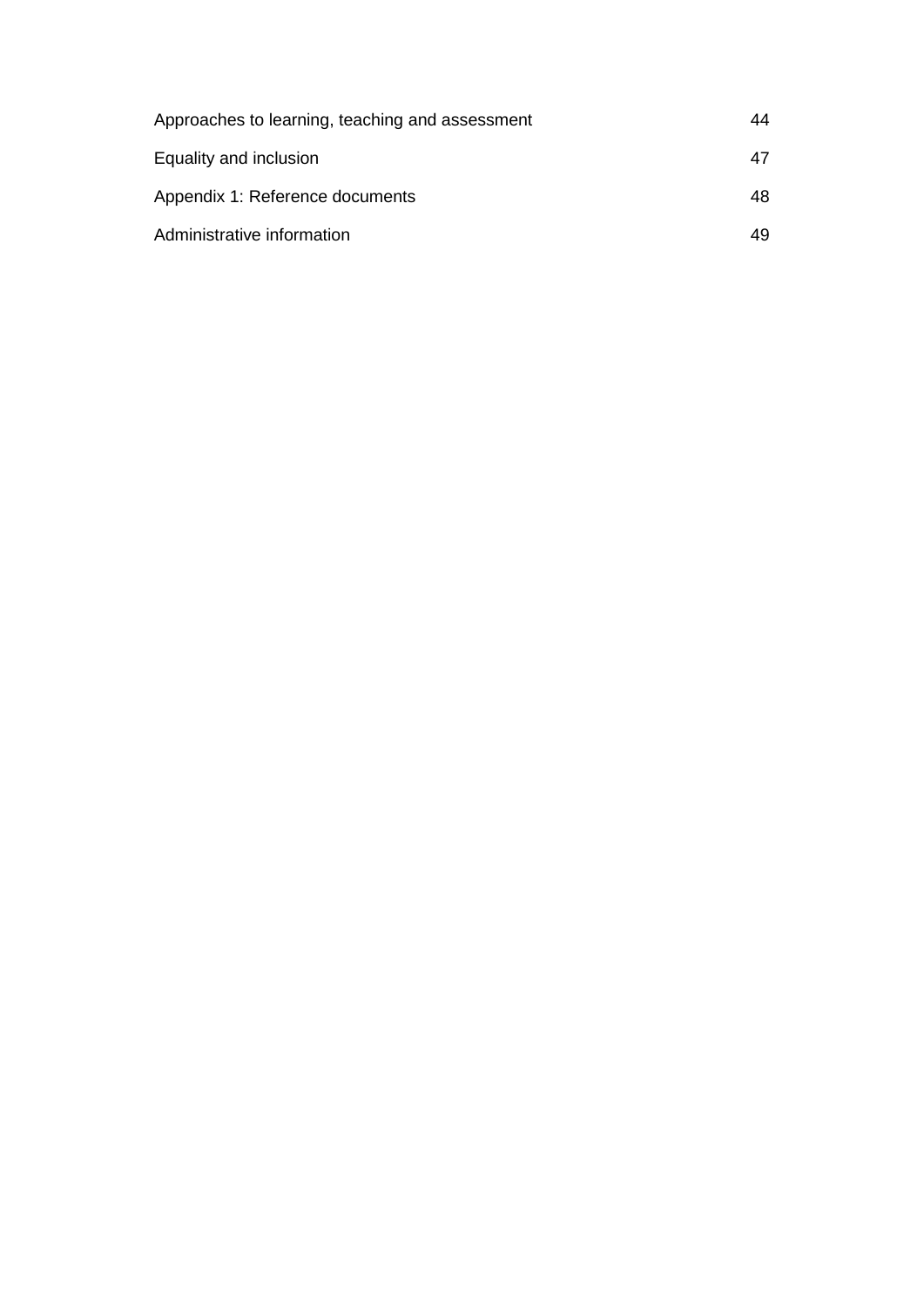# <span id="page-3-0"></span>**Introduction**

These support notes are not mandatory. They provide advice and guidance on approaches to delivering and assessing the National 2 Food, Health and Wellbeing Course. They are intended for teachers and lecturers who are delivering the Course and its Units. They should be read in conjunction with the *Course Specification* and the *Unit Specifications* for the Units in the Course.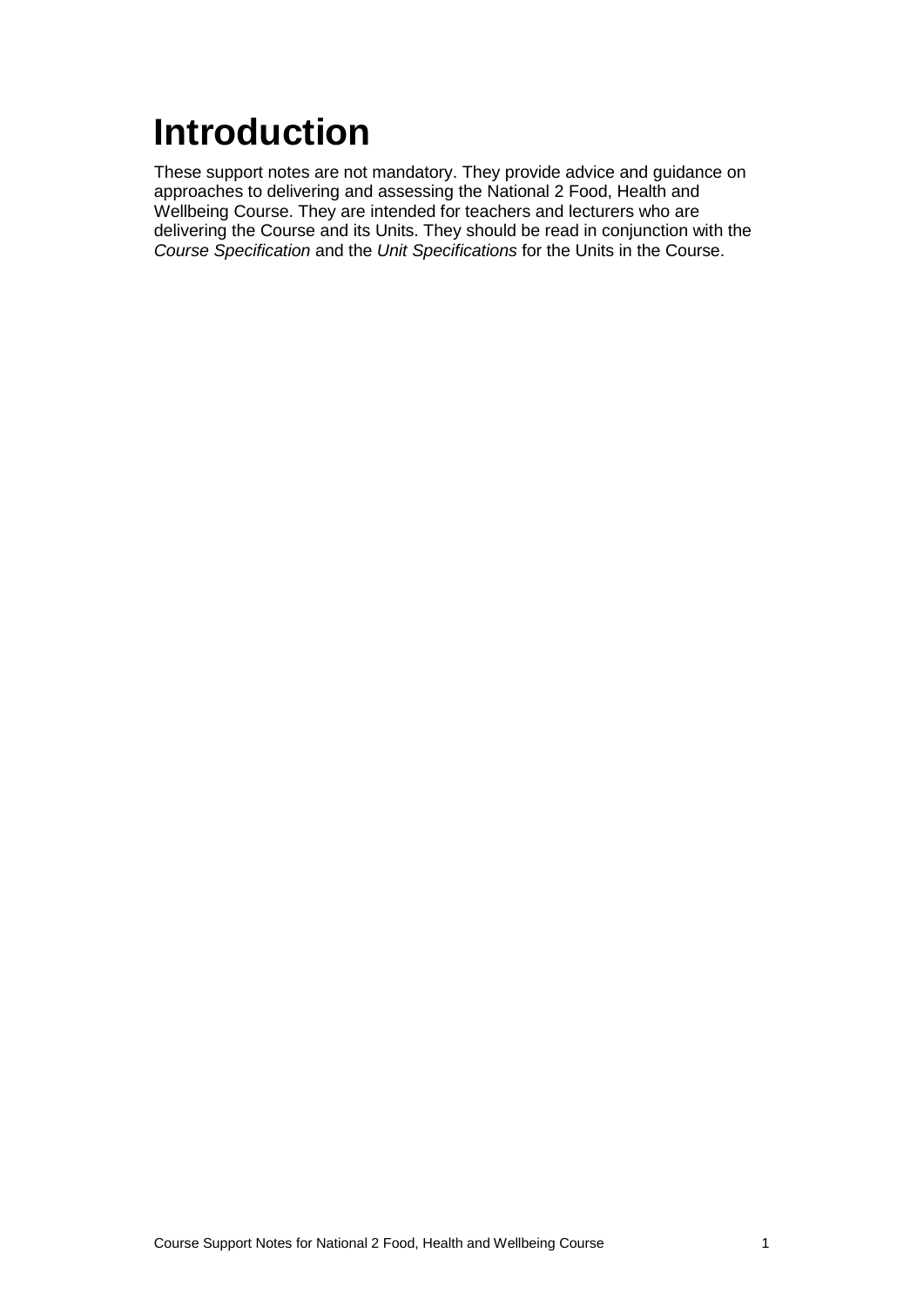## <span id="page-4-0"></span>**General guidance on the Course**

#### **Aims**

The aims of the Course are to enable learners to:

- ♦ prepare healthy, basic dishes
- ♦ make informed food and lifestyle choices
- ♦ develop safe and hygienic practices in the storage, preparation and cooking of food
- ♦ develop practical skills to support aspects of independent living in the home or in a supported environment

In addition the following skills for learning, skills for life and skills for work will be developed in the course: Numeracy (Money, time and measurement), Health and Wellbeing (Physical wellbeing) and Thinking Skills**.**

#### **Progression into this Course**

Entry to this Course is at the discretion of the centre.

Experiences and outcomes from the early and first level from the Health and Wellbeing and Sciences curriculum areas may provide an appropriate basis for undertaking this Course.

#### **Skills, knowledge and understanding covered in this Course**

This section provides further advice and guidance about skills, knowledge and understanding that could be included in the Course. Some Units may offer more opportunities than others for the development of skills, knowledge and understanding. The following table shows where there are opportunities to develop these within the individual Units.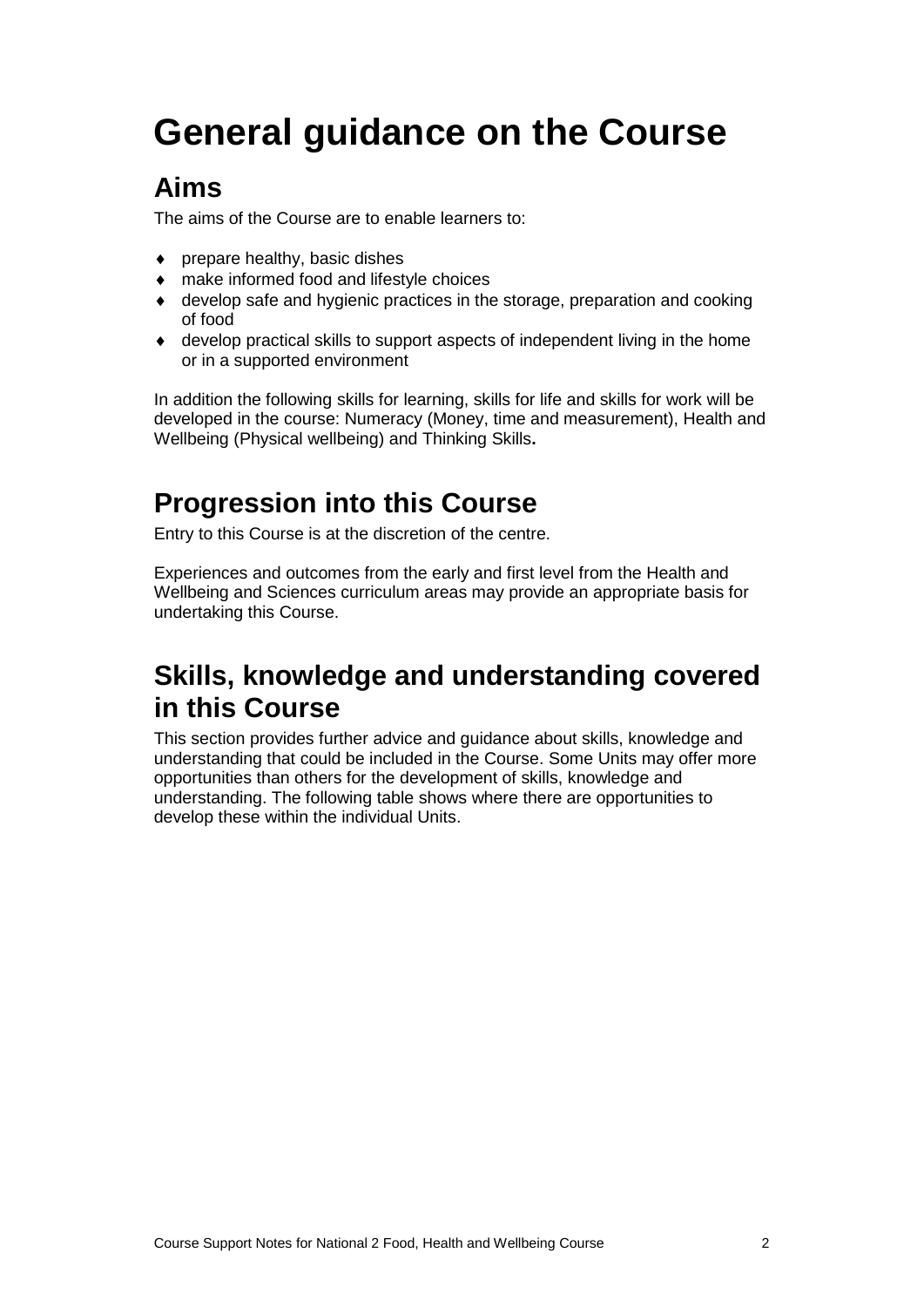| <b>Mandatory Skills and Knowledge</b>                                                                                          | ā<br>ealth | ŏ | 8 | $\circ$<br>/ellbeing: Fo<br>__for Health | Health | Food, Health a<br>Wellbeing: | ndependen | <b>Skills</b><br>iving |
|--------------------------------------------------------------------------------------------------------------------------------|------------|---|---|------------------------------------------|--------|------------------------------|-----------|------------------------|
| Using simple food preparation skills to produce<br>healthy dishes                                                              |            |   |   |                                          |        |                              |           |                        |
| Selecting and using everyday tools and equipment<br>hygienically and safely                                                    |            |   |   |                                          |        |                              |           |                        |
| Following kitchen routines hygienically                                                                                        |            |   |   |                                          |        |                              |           |                        |
| Using safe and hygienic practices within a food<br>preparation context                                                         |            |   |   |                                          |        |                              |           |                        |
| Demonstrating an understanding of the relationship<br>between food and health                                                  |            |   |   |                                          |        |                              |           |                        |
| Demonstrating safely the use of practical skills to<br>support independent living in the home or in a<br>supported environment |            |   |   |                                          |        |                              |           |                        |

 $\checkmark$  Main focus of Unit

 $\checkmark$  Opportunity to reinforce skills, knowledge and understanding

#### **Progression from this Course**

This Course may provide progression to:

- ♦ Hospitality: Practical Cookery at National 3
- ♦ Health and Food Technology at National 3
- ♦ Personal Achievement Award at SCQF level 2
- ♦ further study, employment and/or training

Further details about these Courses and about the Personal Achievement Award (SCQF level 2) can be found on the SQA website.

#### **Hierarchies**

**Hierarchy** is the term used to describe Courses and Units which form a structured sequence involving two or more SCQF levels.

It is important that any content in a Course and/or Unit at one particular SCQF level is not repeated if a learner progresses to the next level of the hierarchy. The skills and knowledge should be able to be applied to new content and contexts to enrich the learning experience. This is for centres to manage.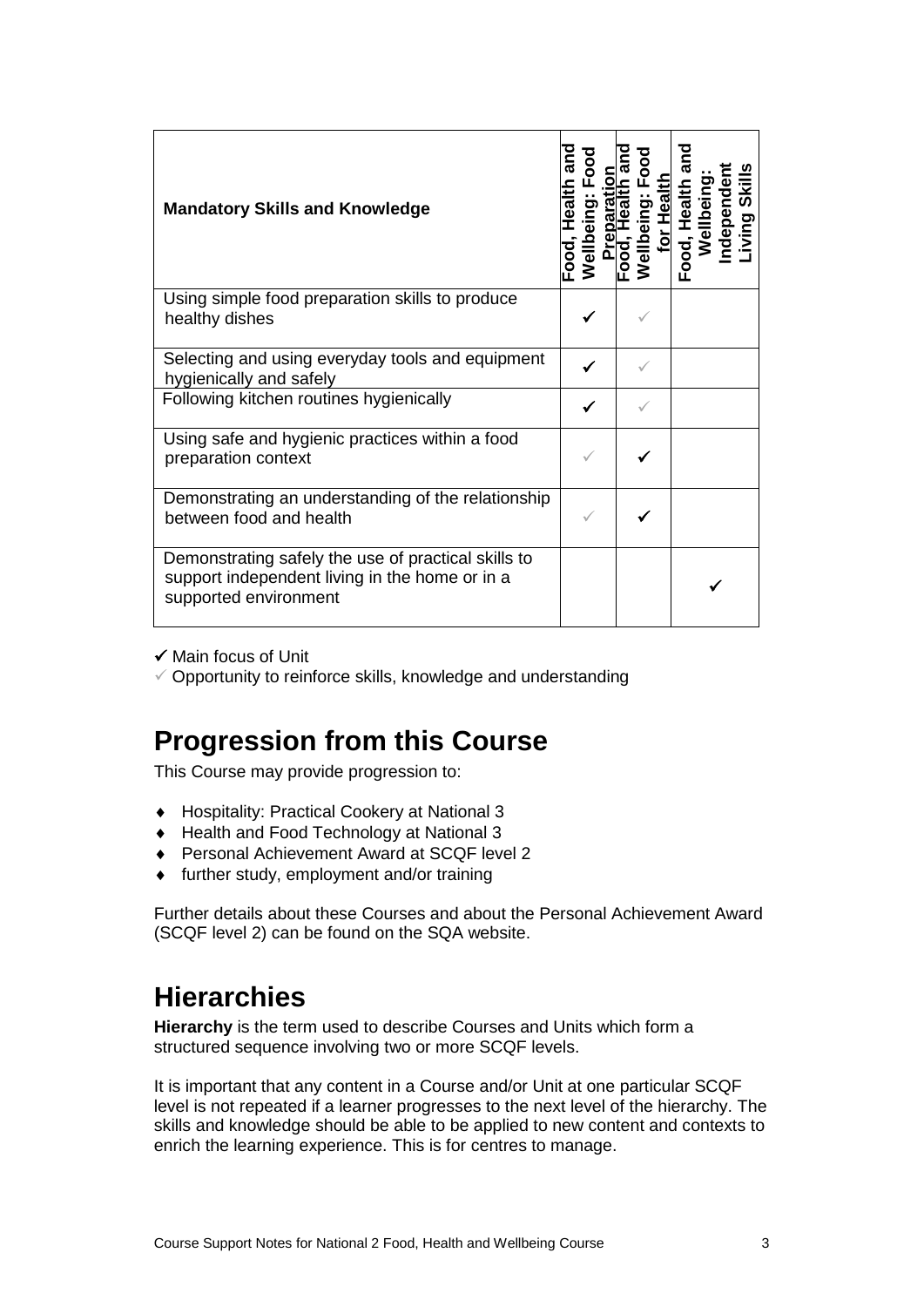#### **Relationships between National 3 and National 2 Units**

A National 3 Unit may provide some evidence which can be used for a National 2 Unit. Where this occurs, teachers /lecturers should refer to the Outcomes and Assessment Standards of the National 2 Unit to determine what additional evidence is required.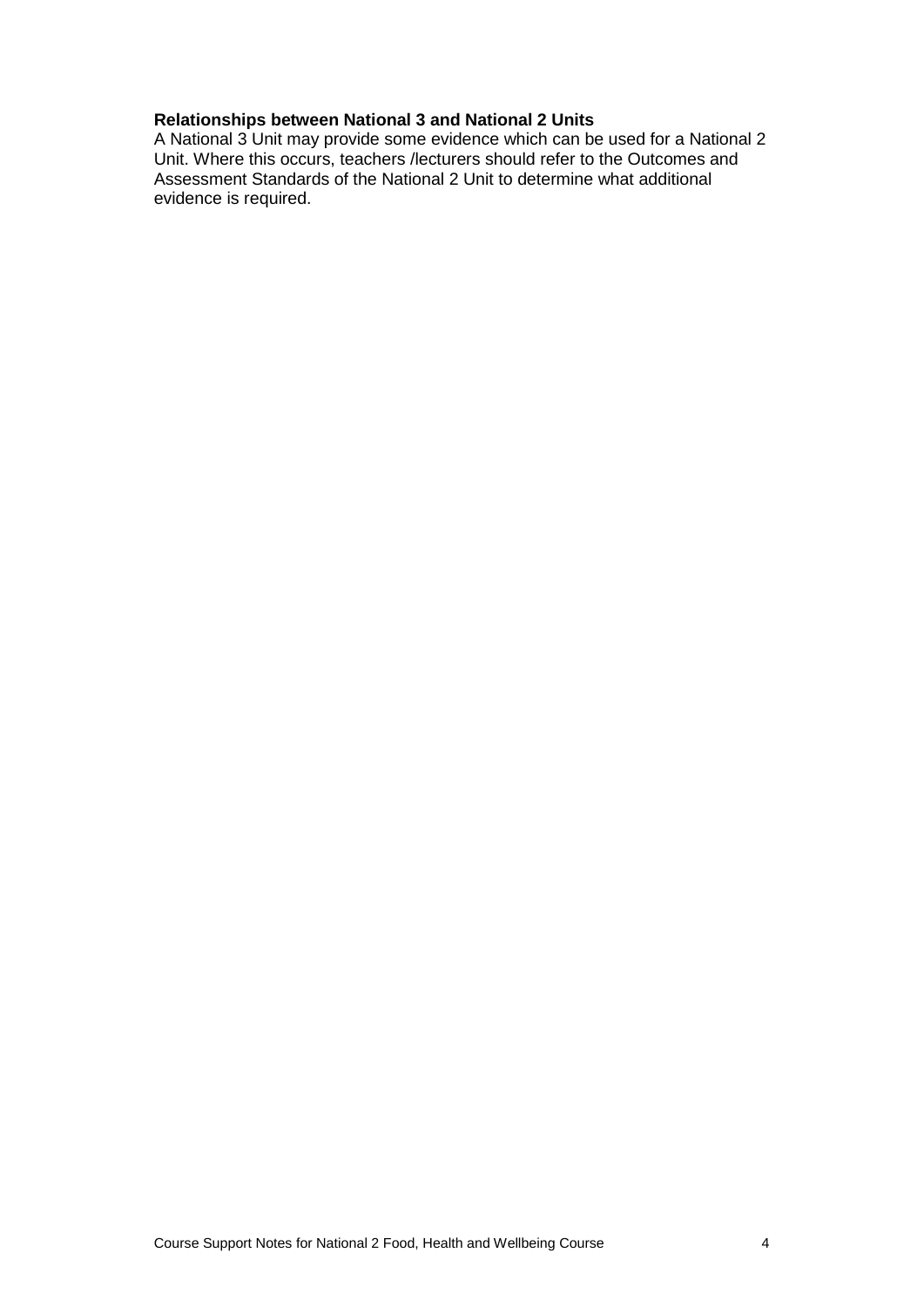### <span id="page-7-0"></span>**Approaches to learning and teaching**

The purpose of this section is to provide general advice and guidance on approaches to learning and teaching which can be used for any of the component Units within the Course.

Effective learning and teaching will draw on a variety of approaches to enrich the experience of learners. In particular, a mix of approaches which provide opportunities for personalisation and choice will help to motivate and challenge the learners.

The skills based focus of the Course readily lends itself to a variety of approaches to learning and teaching which reflect those used within broad general education and the values and principles of Curriculum for Excellence.

Learning should, where possible, be relevant to the learner's everyday life, their overall learning programme, and/or work and leisure. Teachers/lecturers could also consider interdisciplinary and cross-curricular approaches to learning and teaching and explore how extra-curricular activities or the personal interests of learners could be included and recognised.

Learners should be given the opportunity to use their normal mode of communication and have access to the appropriate resources for support where they would normally be available in real-life situations in which the activity is being carried out.

The distribution of time between the various Units is a matter of professional judgement and is entirely at the discretion of the centre. Each Unit is likely to require an approximately equal time allocation, although this may depend on the learners' prior learning in the different topic areas, learning and teaching methods adopted and the design of the Course.

#### **Sequencing and integration of Units**

The three mandatory Units can be taught separately as freestanding Units, sequentially, or in parallel to each other. The Outcomes of the Units can be delivered in any order.

Learning and teaching approaches should provide opportunities to integrate skills and knowledge wherever possible within a food preparation context. Examples of integrating skills are provided in the following table. The first example illustrates how all Outcomes could be delivered within a food preparation context. The second example illustrates how some of these Outcomes could be delivered within a food preparation context.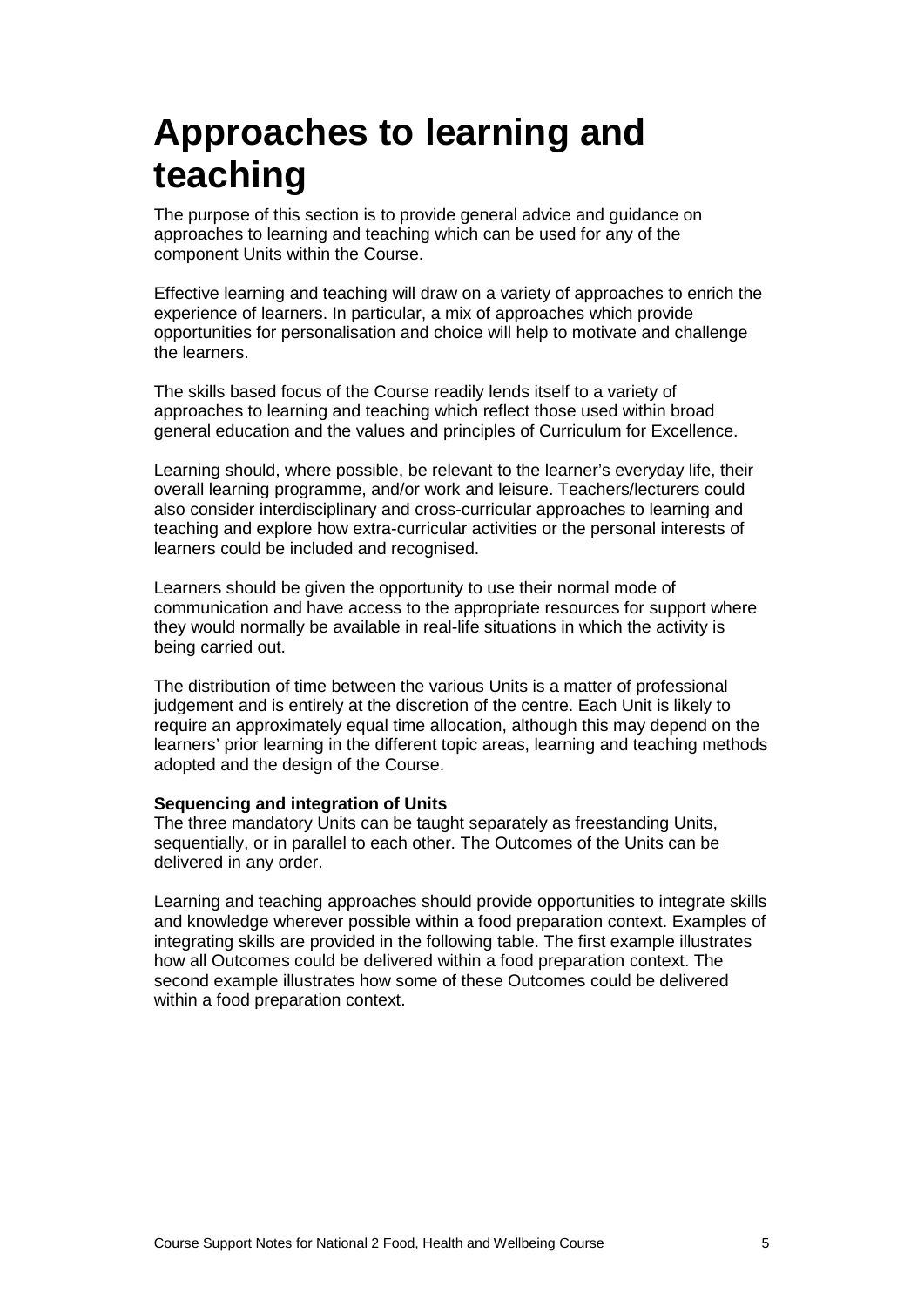#### **Example 1 — Integrating all Unit Outcomes within a Food Preparation Context**

| <b>Integration of all Unit Outcomes</b>                  |                                                                                                                                                                           |                                                                                                                                                                                                                                                                                                                                                                                                                                   |                                                                                                                                                                                                                                                                                                                                                                                                                                                                                                                                                                                                                                               |  |  |
|----------------------------------------------------------|---------------------------------------------------------------------------------------------------------------------------------------------------------------------------|-----------------------------------------------------------------------------------------------------------------------------------------------------------------------------------------------------------------------------------------------------------------------------------------------------------------------------------------------------------------------------------------------------------------------------------|-----------------------------------------------------------------------------------------------------------------------------------------------------------------------------------------------------------------------------------------------------------------------------------------------------------------------------------------------------------------------------------------------------------------------------------------------------------------------------------------------------------------------------------------------------------------------------------------------------------------------------------------------|--|--|
| Within a<br>Food<br><b>Preparation</b><br><b>Context</b> | Food, Health and<br><b>Wellbeing: Food</b><br><b>Preparation Unit</b><br><b>Outcome 1</b><br>Follow basic<br>kitchen routines<br>hygienically                             | Food, Health and<br><b>Wellbeing: Food</b><br><b>Preparation Unit</b><br><b>Outcome 2</b><br>Select and use<br>everyday tools and<br>equipment<br>hygienically and<br>safely                                                                                                                                                                                                                                                      | Food, Health and<br><b>Wellbeing: Food</b><br><b>Preparation Unit</b><br><b>Outcome 3</b><br>Use simple food preparation<br>skills to produce healthy,<br>basic dishes                                                                                                                                                                                                                                                                                                                                                                                                                                                                        |  |  |
|                                                          | Food, Health and<br><b>Wellbeing: Food</b><br>for Health Unit<br><b>Outcome 2</b><br>Use basic, safe<br>and hygienic<br>practices within a<br>food preparation<br>context | Food, Health and<br><b>Wellbeing: Food</b><br>for Health Unit<br><b>Outcome 1</b><br>Demonstrate an<br>understanding of the<br>relationship between<br>food and health, eg<br>During food<br>preparation<br>activities, learners<br>learn about the<br>relationship between<br>food and health and<br>demonstrate their<br>developing<br>understanding of this<br>through the selection<br>and production of<br>'healthy dishes.' | Food, Health and<br><b>Wellbeing: Independent</b><br><b>Living Skills Unit -</b><br><b>Outcome</b><br>Demonstrate safely the use<br>of simple practical skills to<br>support independent living in<br>the home or in a supported<br>environment, eg<br>Within the context of food<br>preparation activities,<br>learners may be provided<br>with opportunities to: use a<br>washing machine; a<br>dishwasher; set a table or<br>organise the storage of foods<br>in a fridge. within a school or<br>centre. For assessment<br>purposes two practical<br>activities would require to be<br>sustained by each learner<br>over a period of time. |  |  |

Alternatively, another approach would be to integrate some of the Outcomes within a food preparation context and to teach the remaining one or two Outcomes separately, as shown in Example 2.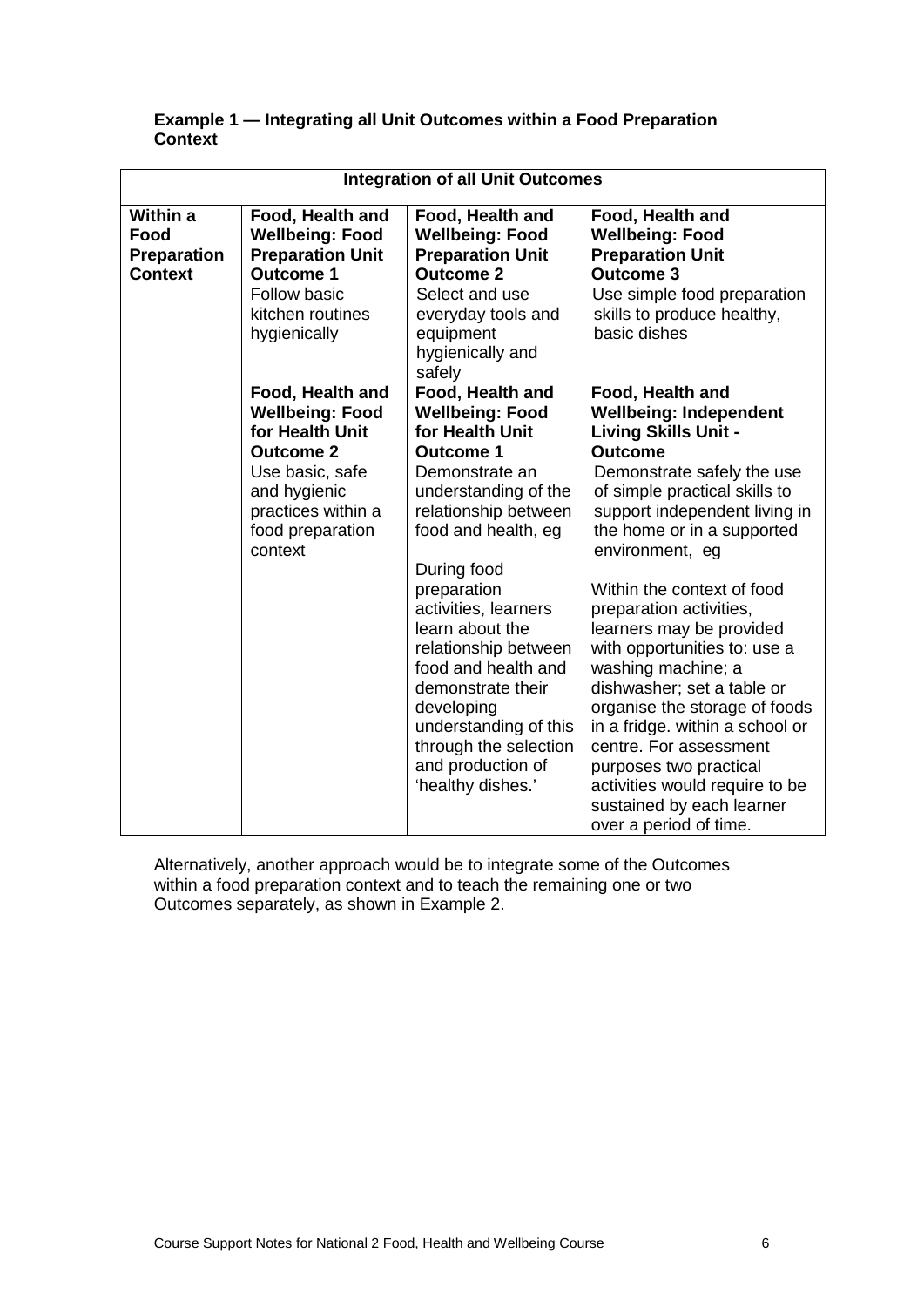| Example 2 — Integrating some Unit Outcomes within a Food Preparation |  |
|----------------------------------------------------------------------|--|
| <b>Context</b>                                                       |  |

| <b>Integration of some Unit Outcomes</b>                        |                                                                                                                                                              |                                                                                                                                                                  |  |
|-----------------------------------------------------------------|--------------------------------------------------------------------------------------------------------------------------------------------------------------|------------------------------------------------------------------------------------------------------------------------------------------------------------------|--|
| <b>Within a</b><br>Food<br><b>Preparation</b><br><b>Context</b> | Food, Health and Wellbeing:<br><b>Food Preparation Unit</b><br><b>Outcome 1</b><br>Follow basic kitchen routines<br>hygienically                             | Food, Health and Wellbeing:<br><b>Food Preparation Unit</b><br><b>Outcome 2</b><br>Select and use everyday tools<br>and equipment hygienically and<br>safely     |  |
|                                                                 | Food, Health and Wellbeing:<br><b>Food Preparation Unit</b><br><b>Outcome 3</b><br>Use simple food preparation<br>skills to produce healthy,<br>basic dishes | Food, Health and Wellbeing:<br><b>Food for Health Unit</b><br><b>Outcome 2</b><br>Use basic, safe and hygienic<br>practices within a food<br>preparation context |  |

In this example either or both of the two remaining Course Outcomes could be delivered separately, as illustrated in the following table.

| Food, Health and Wellbeing: Food for Health Unit                                           |  |  |  |  |
|--------------------------------------------------------------------------------------------|--|--|--|--|
| Outcome 1                                                                                  |  |  |  |  |
| Demonstrate an understanding of the relationship between food and health                   |  |  |  |  |
| Food, Health and Wellbeing: Independent Living Skills Unit                                 |  |  |  |  |
| <b>Outcome</b>                                                                             |  |  |  |  |
| Demonstrate safely the use of simple practical skills to support independent living in the |  |  |  |  |
| home or in a supported environment                                                         |  |  |  |  |

#### **Possible approaches to learning and teaching**

There are a variety of learning and teaching approaches which may be used to deliver this Course and the Units.

Examples of learning and teaching approaches are exemplified within the *Unit Support notes* for each of the three Units.

Teachers/lecturers should provide opportunities for personalisation and choice in order to ensure that learning is relevant and motivating and that any potential barriers to learning are removed. As far as possible, it is important that learners experience a range of food preparation and practical activities.

Centres are therefore encouraged to adopt a flexible approach to allow learners to develop their own interests and abilities and also to consider carefully the specialised and/or adapted equipment which may be required to support some of their learners. Examples of specialised and/or adapted equipment could include: adjustable tables to allow wheelchair access, rise and fall sinks, specialised cutlery, gripping and turning aids, easy grip kitchen utensils or talking scales.

When developing learning and teaching activities, teachers/lecturers should consider the range of resources and staff expertise available within the centre, and also the range of possible contexts for learning. These contexts could include learning outwith or within the centre.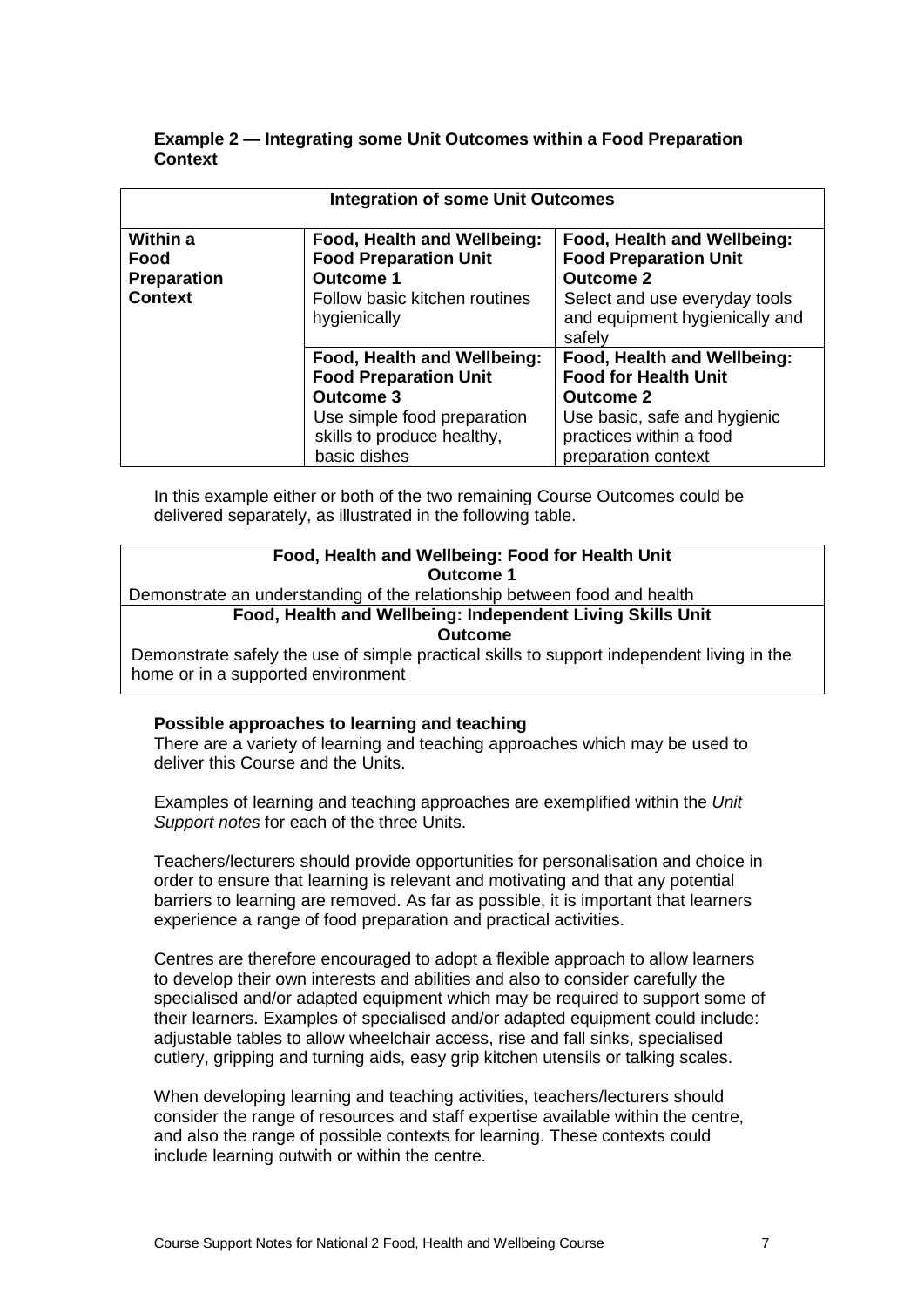For example, learners could be provided with opportunities to gain recognition in preparing food in a centre café, if this was felt to be appropriate.

Whatever approaches are adopted to deliver the Course and the Units, these should provide a supportive learning environment to enable the learner to achieve their potential. This supportive environment could, for example, include learning and teaching approaches which are appropriately paced and which actively involve learners in their own learning. Wherever possible learning should be contextualised and connected in order to optimise successful outcomes. Assessment should at all times support learning and should as far as possible occur naturally. Naturally occurring evidence is evidence which occurs within the learning and teaching situation.

To support learning and teaching approaches, teachers/lecturers should consider the use of resources and activities which would help to enhance the learning experience and by so doing motivate learners. These might include, for example:

- ♦ the use of visual recording and cameras to record learning in food preparation activities
- ♦ guest speakers to talk about food and health
- the use of illustrative materials when presenting basic menus
- ♦ demonstrations of practical activities by the teacher or lecturer
- ♦ discussion
- ♦ external visits to observe others preparing food
- ♦ the use of interactive smart-boards to involve learners in their own learning
- peer example, review and support
- outdoor and out-of-centre learning (eg a visit to a local farm, organic gardener or reservoir to introduce to learners the importance of clean drinking water)
- ♦ e-resources and ICT to support learning (eg world-wide-web, computer games to provide learners with opportunities to find about healthy food choices etc)

#### **Developing skills for learning, skills for life and skills for work**

Learners are expected to develop broad generic skills as an integral part of their learning experience. The *Course Specification* lists the skills for learning, skills for life and skills for work that learners should develop through this Course. These are based on SQA's *Skills Framework: Skills for Learning, Skills for Life and Skills for Work* and must be built into the Course where there are appropriate opportunities. The level of these skills will be appropriate to the level of the Course.

For this Course, it is expected that the following skills for learning, skills for life and skills for work will be developed.

| Skills for learning, skills for<br>life and skills for work | Approaches for learning and teaching                     |  |
|-------------------------------------------------------------|----------------------------------------------------------|--|
| 1 Literacy                                                  |                                                          |  |
| 1.3 Listening and talking                                   | Learners should be provided with opportunities to        |  |
| Listening means the ability to                              | listen to the views of others and to express their views |  |
| understand and interpret ideas,                             | orally in an appropriate manner and within appropriate   |  |
| opinions and information                                    | contexts. Learners should also be given opportunities    |  |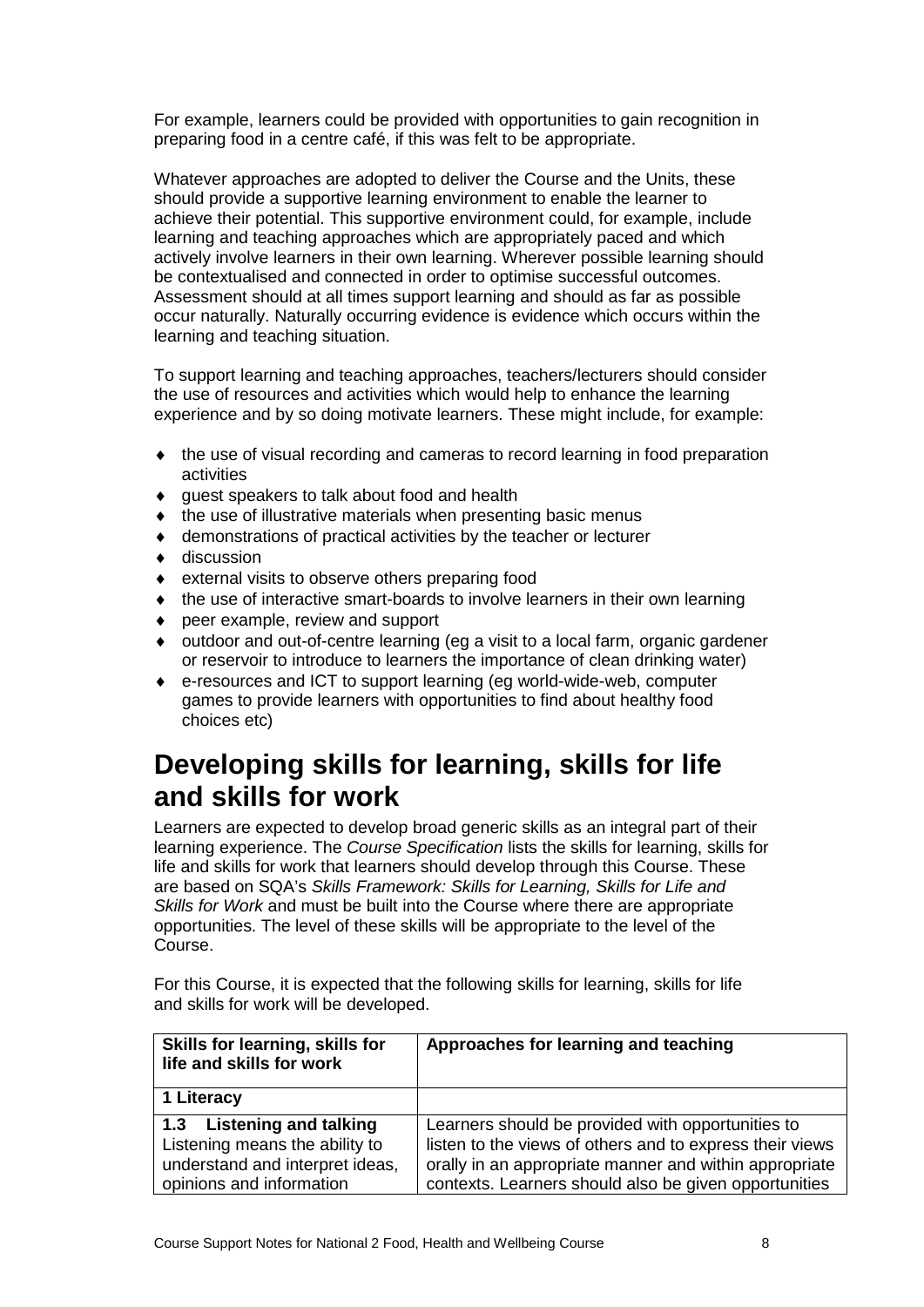| presented orally. Talking means<br>the ability to communicate orally<br>ideas, opinions and information<br>for a purpose and within a<br>context.                                                                                                                                                                 | to ask and answer questions about the importance of<br>food for health.                                                                                                                                                                                                                                                                                                                                                                                       |
|-------------------------------------------------------------------------------------------------------------------------------------------------------------------------------------------------------------------------------------------------------------------------------------------------------------------|---------------------------------------------------------------------------------------------------------------------------------------------------------------------------------------------------------------------------------------------------------------------------------------------------------------------------------------------------------------------------------------------------------------------------------------------------------------|
| 2 Numeracy                                                                                                                                                                                                                                                                                                        |                                                                                                                                                                                                                                                                                                                                                                                                                                                               |
| 2.2<br>Money, time and<br>measurement<br>By 'money, time and<br>measurement' skills we mean<br>using and understanding<br>money, time and measurement<br>to solve practical problems, in a<br>variety of contexts using<br>relevant units and suitable<br>instruments, and to appropriate<br>degrees of accuracy. | Learners should be provided with opportunities to<br>organise their time appropriately when preparing<br>healthy dishes and whenever possible to measure out<br>and weigh ingredients when preparing these dishes. A<br>time plan discussed orally with learners could be used<br>to support their understanding of planning their time. A<br>selection of equipment could be used to support<br>learners to weigh ingredients.                               |
| 3 Health and wellbeing                                                                                                                                                                                                                                                                                            |                                                                                                                                                                                                                                                                                                                                                                                                                                                               |
| <b>Physical wellbeing</b><br>3.3<br>This means recognising the<br>importance and benefits of<br>healthy and active living and<br>practising skills to make the<br>most of positive aspects of<br>activity, such as enjoyment and<br>challenge.                                                                    | Learners should be given every opportunity to develop<br>their understanding of the link between food and<br>physical wellbeing. The importance of water and fibre,<br>and their effects on physical wellbeing should also be<br>discussed with learners. Learners should also be<br>provided with opportunities to prepare healthy dishes<br>as independently as possible and to consider the<br>needs of different groups when preparing healthy<br>dishes. |
| 5.0 Thinking skills                                                                                                                                                                                                                                                                                               |                                                                                                                                                                                                                                                                                                                                                                                                                                                               |
| 5.1 Remembering<br>Remembering is the ability to<br>identify, recognise and recall<br>sequences.                                                                                                                                                                                                                  | Wherever possible, learners should be provided with<br>opportunities to develop and practise their skills,<br>namely to recognise and recall sequences,<br>techniques, food preparation processes and apply<br>knowledge where necessary                                                                                                                                                                                                                      |
| 5.2 Understanding<br>Understanding is the ability to<br>demonstrate the meaning of<br>items of information, to explain<br>the order of events in a<br>sequence, and to interpret in a<br>different setting or context.                                                                                            | Wherever possible, learners should be given the<br>opportunity to demonstrate their understanding by<br>preparing healthy dishes as independently as<br>possible; demonstrating practical activities; and<br>explaining the link between food and health.                                                                                                                                                                                                     |
| 5.3 Applying<br>Applying is the ability to use<br>existing information to solve a<br>problem in a different context,<br>and to plan, organise and<br>complete a task.                                                                                                                                             | Wherever possible, learners should be given the<br>opportunity to apply the skills, knowledge and<br>understanding they have developed by selecting and<br>preparing, as independently as possible, basic healthy<br>dishes and by demonstrating wherever possible<br>practical activities in different contexts. Examples of<br>different contexts could include an enterprise event or<br>a coffee morning.                                                 |

It is important that learners have opportunities to develop these broad general skills as an integral part of their learning experience.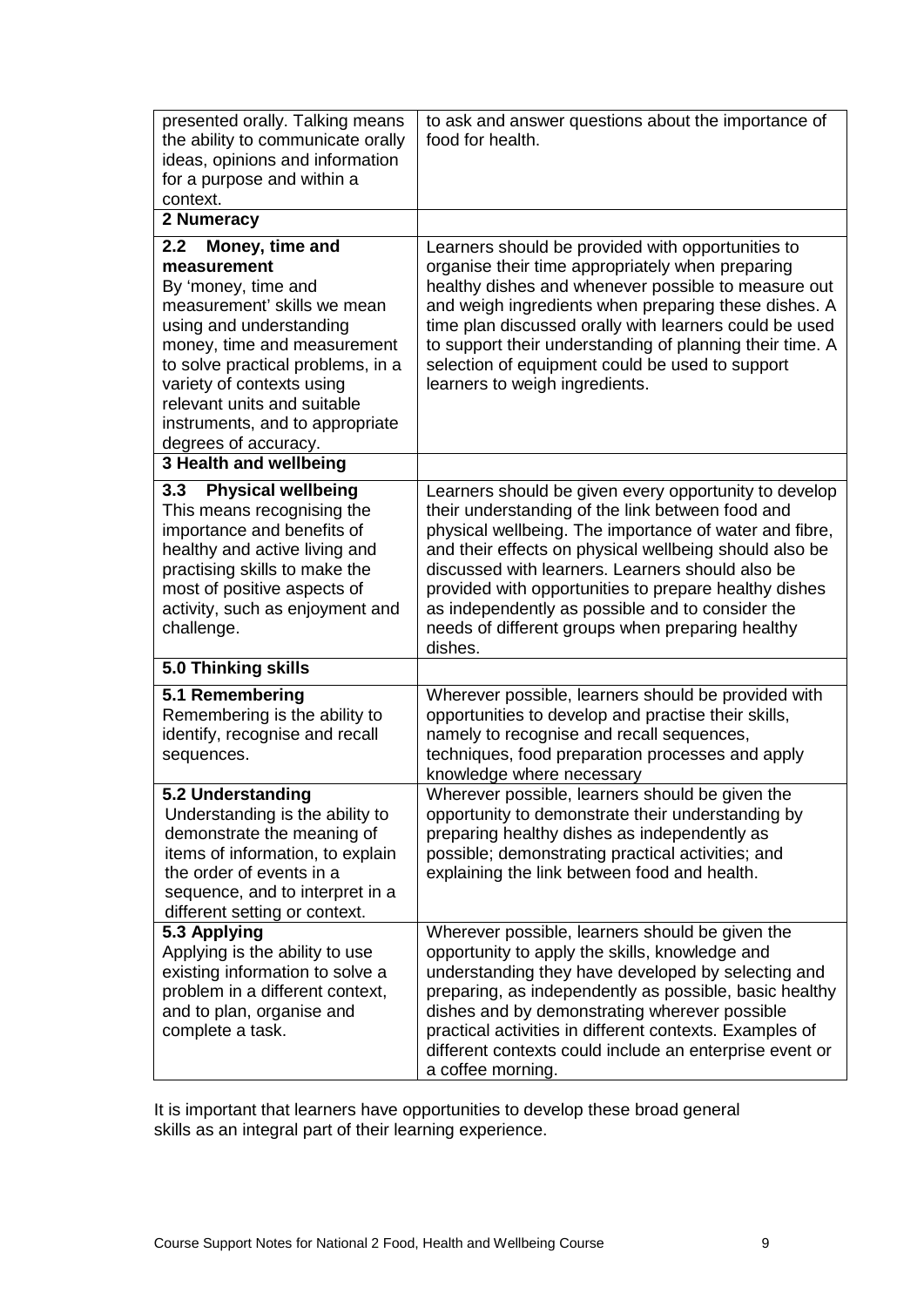There may also be further opportunities for the development of additional skills for learning, skills for life and skills for work in the delivery of this Course. Understandably the development of additional skills may vary across Centres depending on approaches being used to deliver the Course. Decisions regarding development opportunities will be made by teachers and Centres.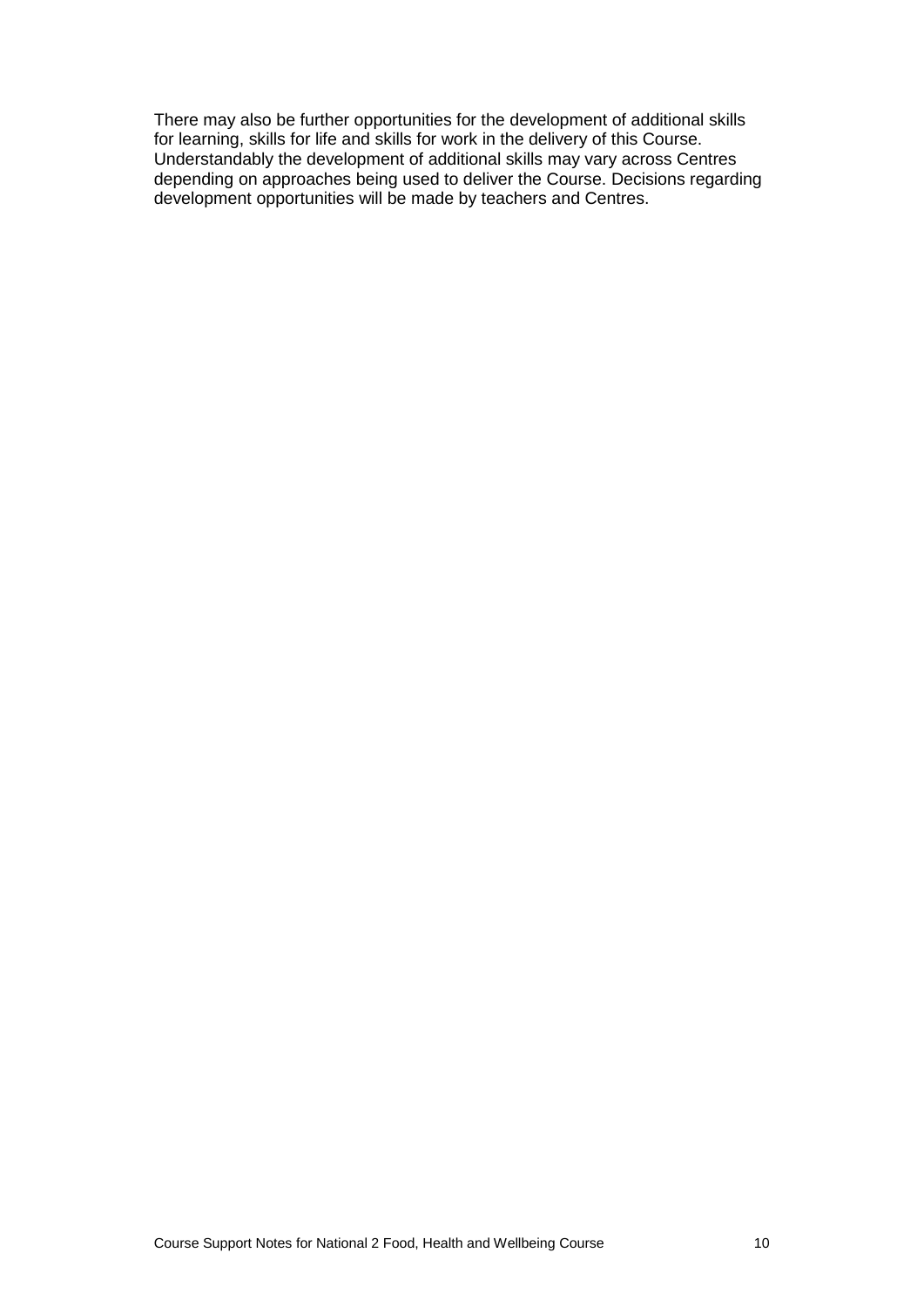### <span id="page-13-0"></span>**Approaches to assessment**

Learners will benefit from receiving accurate and regular feedback regarding their learning. This helps to ensure they are actively involved in the assessment process. It is also important that different approaches to assessment are adopted to suit the varying needs of learners.

#### **Assessment strategies and methods**

The purpose of this section is to give Course-specific advice on approaches to assessment.

There is no external assessment for National 2 Courses. All Units are internally assessed against the requirements shown in the *Unit Specifications*. To achieve the National 2 Food, Health and Wellbeing Course, learners must pass all of the required Units.

At SCQF level 2, it is anticipated that most evidence for assessment purposes will be gathered on a naturally occurring, on-going basis, rather than from more formal assessment methods. Naturally occurring evidence is evidence which occurs within and as part of the learning and teaching situation. Consequently, it is anticipated that assessments will be integrated with the approaches to learning and teaching adopted for the complete Course. Centres are encouraged to consider at the outset the approaches to be adopted for the gathering of evidence for each Outcome.

To provide practical contexts for learning Units could be integrated. Two examples of ways in which to integrate the Unit Outcomes are provided within the 'Approaches to Learning and Teaching' section. Example 1 illustrates the integration of all of the Outcomes within a food preparation context. Example 2 illustrates the integration of most of the Outcomes within a food preparation context. In Example 2, the Unit Food, Health and Wellbeing: Independent Living Skills is delivered separately.

Naturally occurring evidence can be gathered in a variety of ways. Examples might include:

- ♦ observation during an activity (using an observation checklist, visual recording, photography or equivalent)
- ♦ peer assessment during and after preparing for an activity (this could include very simple peer review and peer moderation)
- ♦ oral questioning during and on completion of an activity (for example using a recording or transcript as evidence)
- ♦ learning and teaching activities which provide naturally occurring opportunities for assessment (for example demonstration of skills, knowledge and understanding during the learning process)
- ♦ visual recording or photographing the learner's activities (both within and outwith the centre)
- ♦ matching exercises using illustrative material
- ♦ simple quizzes to demonstrate knowledge and understanding
- interactive computer programs or computer questionnaires (for example computer generated quizzes)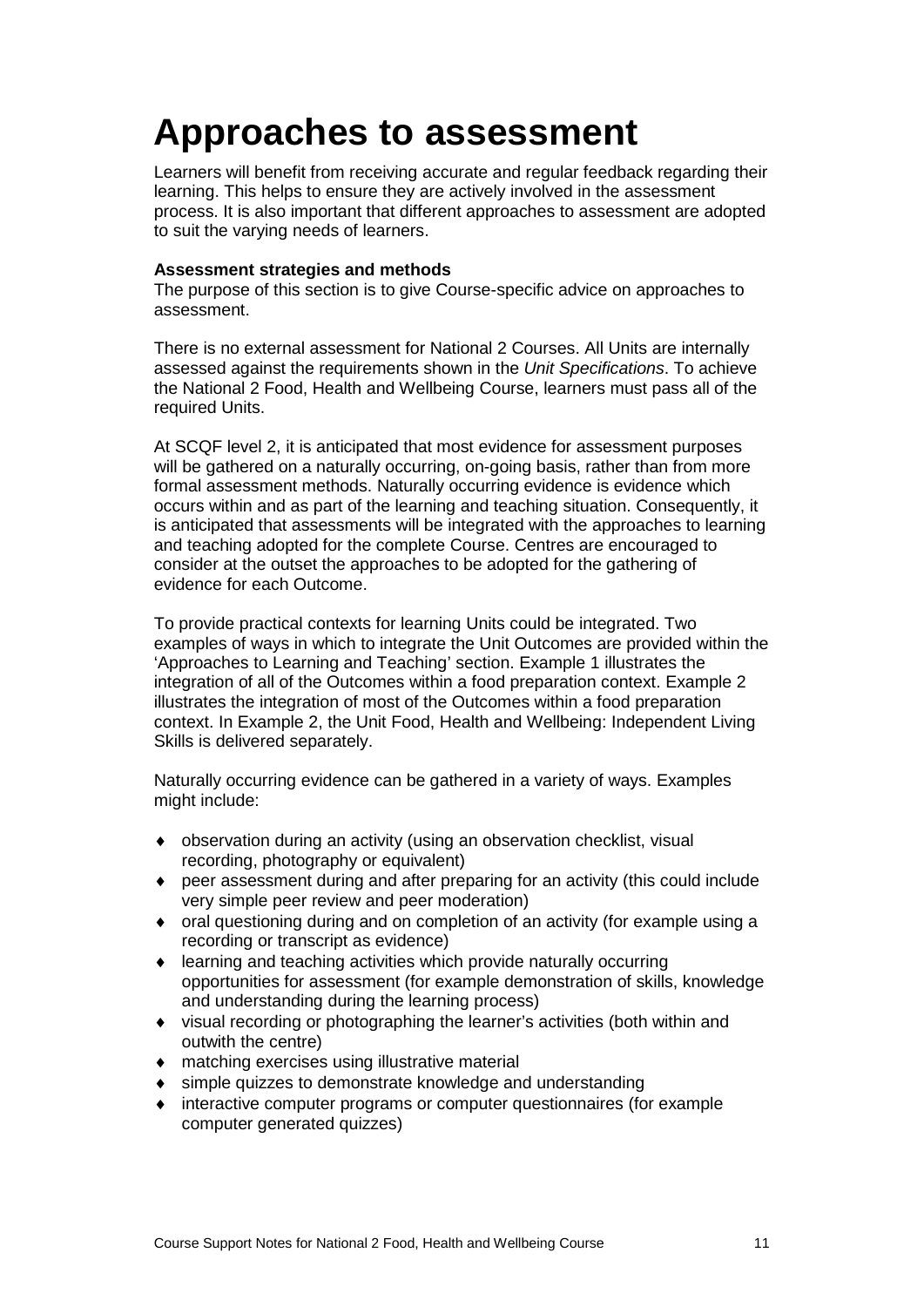- ♦ identifying opportunities to record evidence within extra-curricular activities (both within the centre and within the wider community) Examples could include: Christmas fayres; coffee mornings; shows and concerts; fund raising and tuck shops
- ♦ self-assessment

Examples of naturally occurring evidence and how evidence for each Assessment Standard might be gathered are provided in the following table.

| <b>Outcomes</b>       | <b>Assessment Standards</b>                      | <b>Examples of Evidence</b>      |
|-----------------------|--------------------------------------------------|----------------------------------|
| The learner will      | demonstrating personal                           | Examples of personal             |
| follow basic kitchen  | organisation in preparing                        | organisation: learners access    |
| routines hygienically | food                                             | correct equipment, collect food  |
| by:                   | Organising their own work                        | ingredients and switch on        |
|                       | station effectively and                          | oven, if required.               |
|                       | hygienically                                     |                                  |
|                       |                                                  | Examples of organising own       |
|                       |                                                  | workstation: learners keep       |
|                       |                                                  | worktop/sink clean and           |
|                       |                                                  | organise equipment               |
|                       |                                                  | appropriately on worktop.        |
|                       |                                                  | <b>Evidence for this Outcome</b> |
|                       |                                                  | could be in the form of logs,    |
|                       |                                                  | checklists, recorded oral or     |
|                       |                                                  | written evidence, photographic   |
|                       |                                                  | evidence, or visual recording    |
|                       |                                                  | evidence or their equivalent.    |
| The learner will      | selecting and using different                    | Example of selecting and         |
| select and use        | tools and equipment in the                       | using tools/equipment:           |
| everyday tools and    | preparation of two basic but                     | learners select and use tools    |
| equipment             | different dishes                                 | and equipment hygienically       |
| hygienically and      | using tools and equipment                        | and safely for the preparation   |
| safely by:            | hygienically and safely<br>when preparing dishes | of a salad and simple soup.      |
|                       |                                                  | <b>Evidence for this Outcome</b> |
|                       |                                                  | could be in the form of logs,    |
|                       |                                                  | checklists, recorded oral or     |
|                       |                                                  | written evidence, photographic   |
|                       |                                                  | evidence, or visual recording    |
|                       |                                                  | evidence or their equivalent.    |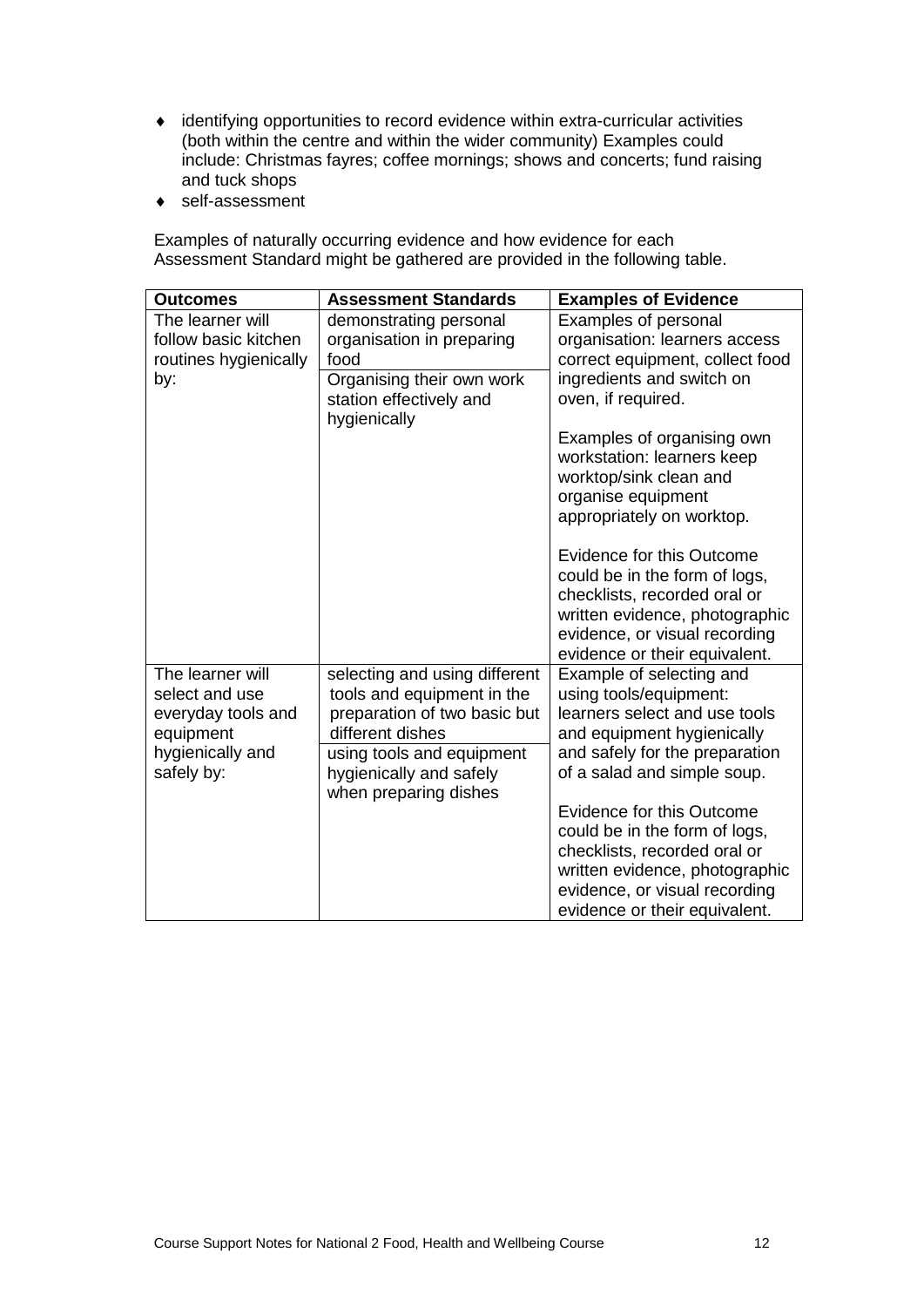| The learner will use<br>simple food<br>preparation skills to<br>produce healthy,<br>basic dishes by:         | demonstrating two simple<br>food preparation skills<br>producing two healthy,<br>basic dishes | Example of two simple food<br>preparation skills could<br>include: chopping/cutting,<br>mixing, creaming or spreading.<br>Example of two healthy, basic<br>dishes could include a salad,<br>simple soup, brown bread<br>sandwich, macaroni and<br>cheese or using an all-in-one<br>sauce. The selected dishes do<br>not need to be prepared on the<br>same occasion.<br>Evidence could be in the form<br>of logs, checklists, |
|--------------------------------------------------------------------------------------------------------------|-----------------------------------------------------------------------------------------------|-------------------------------------------------------------------------------------------------------------------------------------------------------------------------------------------------------------------------------------------------------------------------------------------------------------------------------------------------------------------------------------------------------------------------------|
|                                                                                                              |                                                                                               | photographic evidence, or<br>visual recording evidence or<br>their equivalent                                                                                                                                                                                                                                                                                                                                                 |
| The learner will<br>demonstrate an<br>understanding of the                                                   | identifying two foods that<br>are 'healthy'                                                   | Example of two, 'healthy'<br>foods: wholemeal bread, fruit,<br>vegetables, water.                                                                                                                                                                                                                                                                                                                                             |
| relationship between<br>food and health by:                                                                  | identifying two foods that<br>are 'unhealthy'                                                 | Example of two, 'unhealthy'<br>foods: foods which contain too<br>much sugar, fat or salt (some<br>biscuits, scotch pies).                                                                                                                                                                                                                                                                                                     |
|                                                                                                              | identifying healthy portion<br>sizes                                                          | Example of healthy portion<br>size: vegetables (including<br>potatoes) around the size of a<br>fist.                                                                                                                                                                                                                                                                                                                          |
|                                                                                                              | identifying a combination of<br>three foods to produce a<br>balanced meal                     | Example of balanced meal: a<br>protein portion of around the<br>size of a palm of a hand, plus<br>a portion of vegetables and<br>potatoes. The size of<br>vegetables and potatoes<br>portions could be explained as<br>being around the size of a fist.                                                                                                                                                                       |
|                                                                                                              |                                                                                               | Evidence for this entire<br>Outcome could be in the form<br>of checklists, matching<br>exercises, multiple-choice, or<br>recorded oral or written<br>evidence or their equivalent.                                                                                                                                                                                                                                            |
| The learner will use<br>basic, safe and<br>hygienic practices<br>within a food<br>preparation context<br>by: | wearing appropriate<br>clothing                                                               | Example of appropriate<br>clothing: wearing an apron and<br>cap or tying long hair back.                                                                                                                                                                                                                                                                                                                                      |
|                                                                                                              | washing and drying hands<br>before handling food                                              | Example: washing and drying<br>hands and using a nail brush,<br>if necessary.                                                                                                                                                                                                                                                                                                                                                 |
|                                                                                                              | washing and drying all<br>equipment after use and<br>keeping work area clean                  | Example: using hot, soapy<br>water and a clean dishcloth.                                                                                                                                                                                                                                                                                                                                                                     |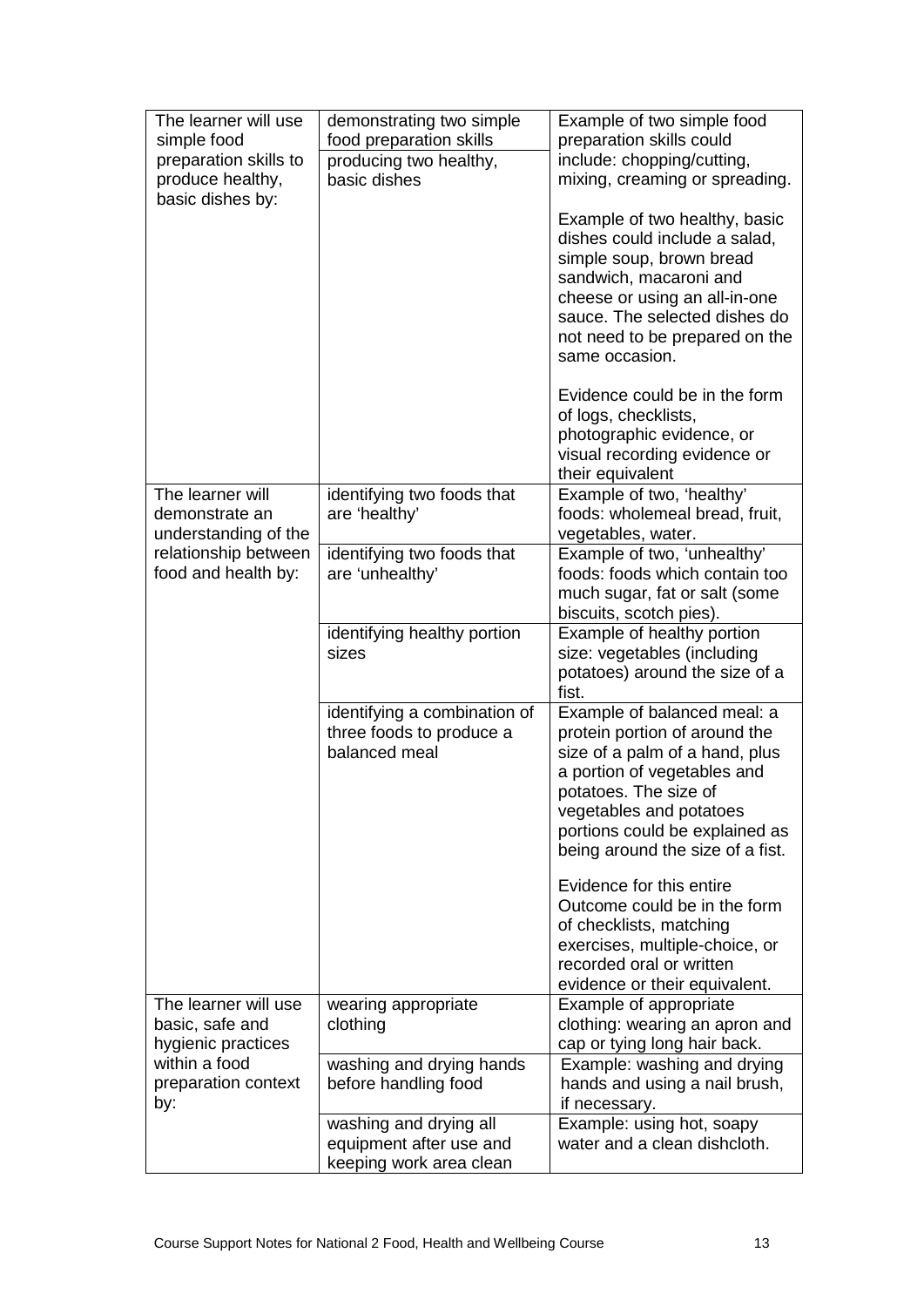|                                                                                               | storing food appropriately                                                                        | Examples of storing foods<br>appropriately: keeping food<br>jars and other storage<br>containers clean and sealed,<br>storing food covered and in an<br>appropriate manner in the<br>fridge. The length of time food<br>can be kept safely together<br>with the importance of storing<br>food correctly. |
|-----------------------------------------------------------------------------------------------|---------------------------------------------------------------------------------------------------|----------------------------------------------------------------------------------------------------------------------------------------------------------------------------------------------------------------------------------------------------------------------------------------------------------|
|                                                                                               |                                                                                                   | Evidence for this entire<br>Outcome could be in the form<br>of logs, checklists,<br>photographic evidence, or<br>visual recording evidence or<br>their equivalent.                                                                                                                                       |
| The learner will<br>demonstrate safely<br>the use of simple<br>practical skills to<br>support | selecting two, non-food<br>preparation type activities<br>planning the two selected<br>activities | Examples of practical activities<br>could include using a washing<br>machine and/or dishwasher,<br>setting a table, shopping or<br>ironing.                                                                                                                                                              |
| independent living<br>in the home or in a<br>supported<br>environment by:                     | carrying out the two<br>selected activities safely                                                | Evidence is required of the<br>learner's ability to plan in a<br>basic way the two selected<br>activities and to carry out these<br>two activities safely.                                                                                                                                               |
|                                                                                               |                                                                                                   | Evidence could be in the form<br>of logs, checklists, or<br>photographic evidence or their<br>equivalent.                                                                                                                                                                                                |

Centres are encouraged to develop criteria for success which focus on small, well defined steps in learning. In this way, the learner is more likely to achieve success in the Course and in any subsequent learning.

#### **Authentication**

For guidance on authentication of evidence which is gathered outwith the direct supervision of the teacher/lecturer responsible for the learner, eg outside the school or classroom, refer to SQA's *Guide to Assessment*.

It is important that teachers/lecturers track and keep accurate records of their assessments in order to:

- ♦ inform learners of their progress
- ♦ identify where further consolidation is required
- ♦ retain and store appropriately evidence of work in progress and completed work for moderation purposes

It is anticipated that learners will require to be provided with a high degree of teacher/lecturer assistance. More details about the type of support are provided within the 'Equality and inclusion' section.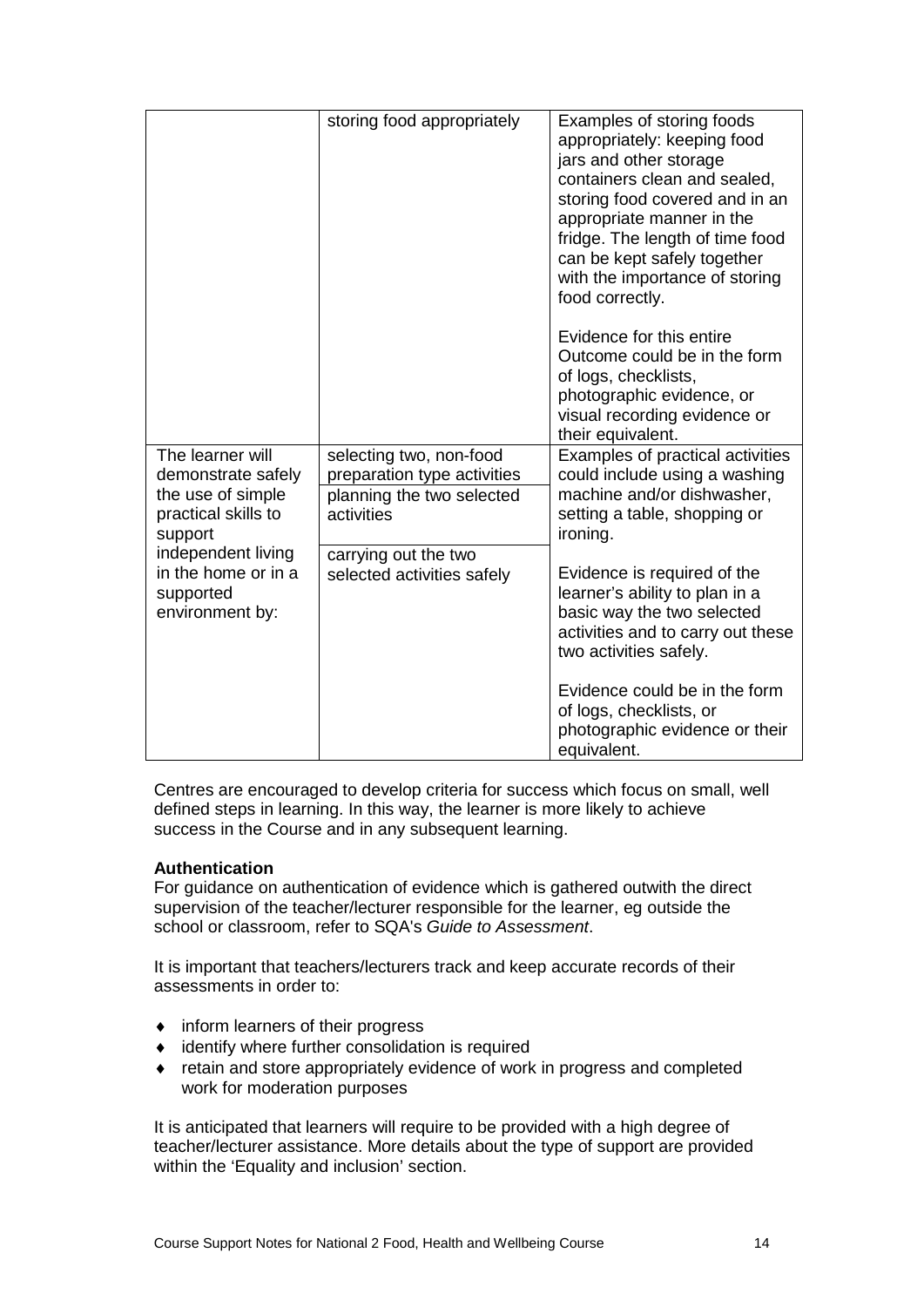#### **Combining assessment across Units**

If an integrated approach to Course delivery is chosen, then there will be opportunities for combining assessment across Units. When Outcomes are combined across Units, the use of a tracking sheet to record learners' achievements may be helpful.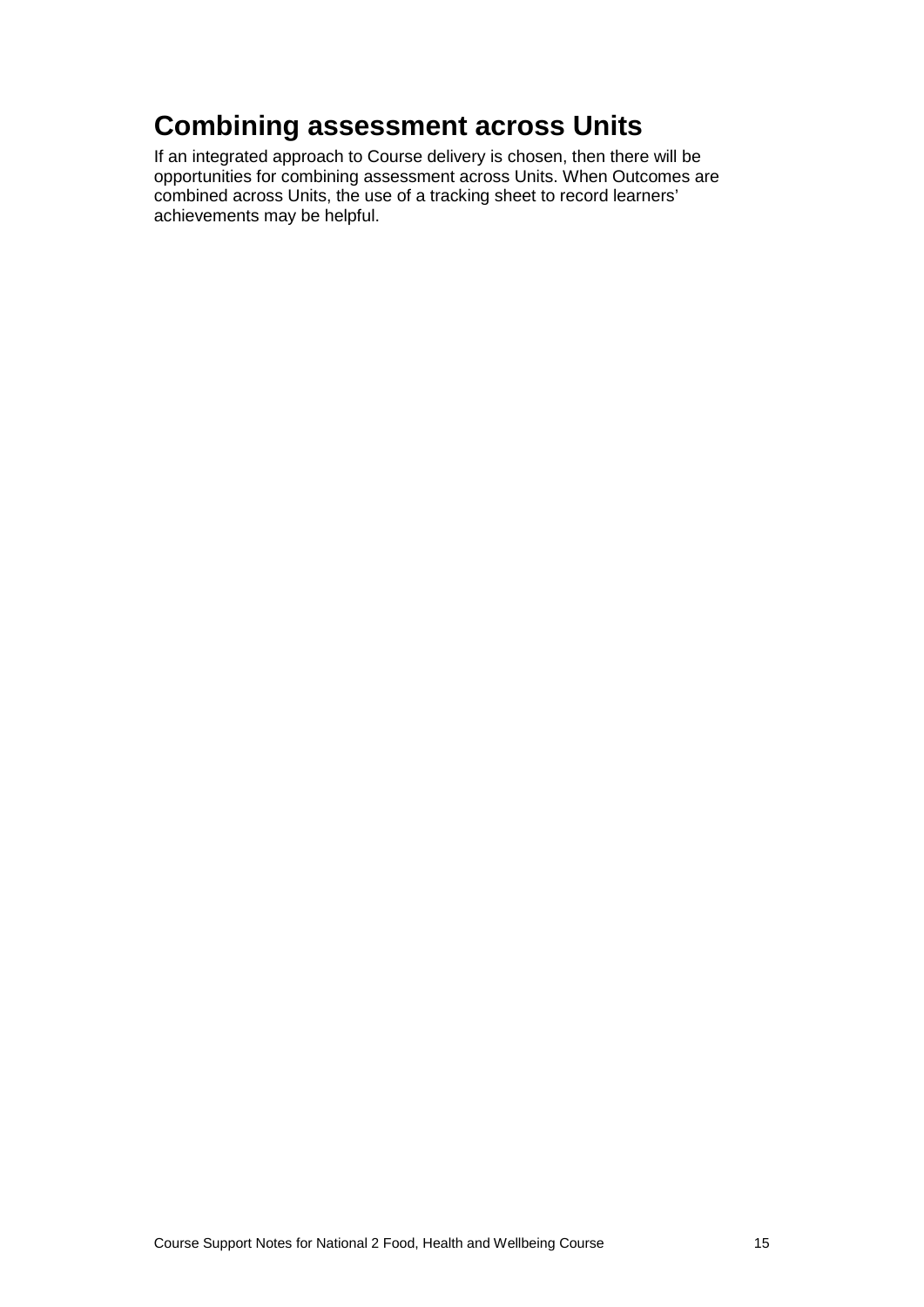### <span id="page-18-0"></span>**Equality and inclusion**

The additional support needs of learners should be taken into account when planning learning experiences or when considering any reasonable adjustments that may be required. Assessment methods should offer all learners an equal opportunity to demonstrate their achievement. This should be reflected in the language used, the use of different assessment presentation methods and the use of appropriate illustrative materials which reflect an inclusive view.

Learners undertaking qualifications at SCQF level 2 are likely to require more support with their learning than at other levels, and learners should be given as much support as they need to engage with learning, teaching and assessment activities whilst maintaining the integrity of the Outcome and Assessment Standards.

Examples of support might include:

- ♦ allowing extra time to complete activities
- practical helpers under direct learner instruction could assist with practical activities (this could also include a reader or scribe as appropriate)
- ♦ the use of specialised and adapted equipment
- the use of ICT and other assistive technologies

It is recognised that centres have their own duties under equality and other legislation and policy initiatives. The guidance given in these *Course Support Notes* is designed to sit alongside these duties but is specific to the delivery and assessment of the Course.

It is important that centres are aware of and understand SQA's assessment arrangements for disabled learners, and those with additional support needs, when making requests for adjustments to published assessment arrangements. Centres will find more guidance on this in the series of publications on Assessment Arrangements on SQA's website: [www.sqa.org.uk/sqa/14977.html.](http://www.sqa.org.uk/sqa/14977.html)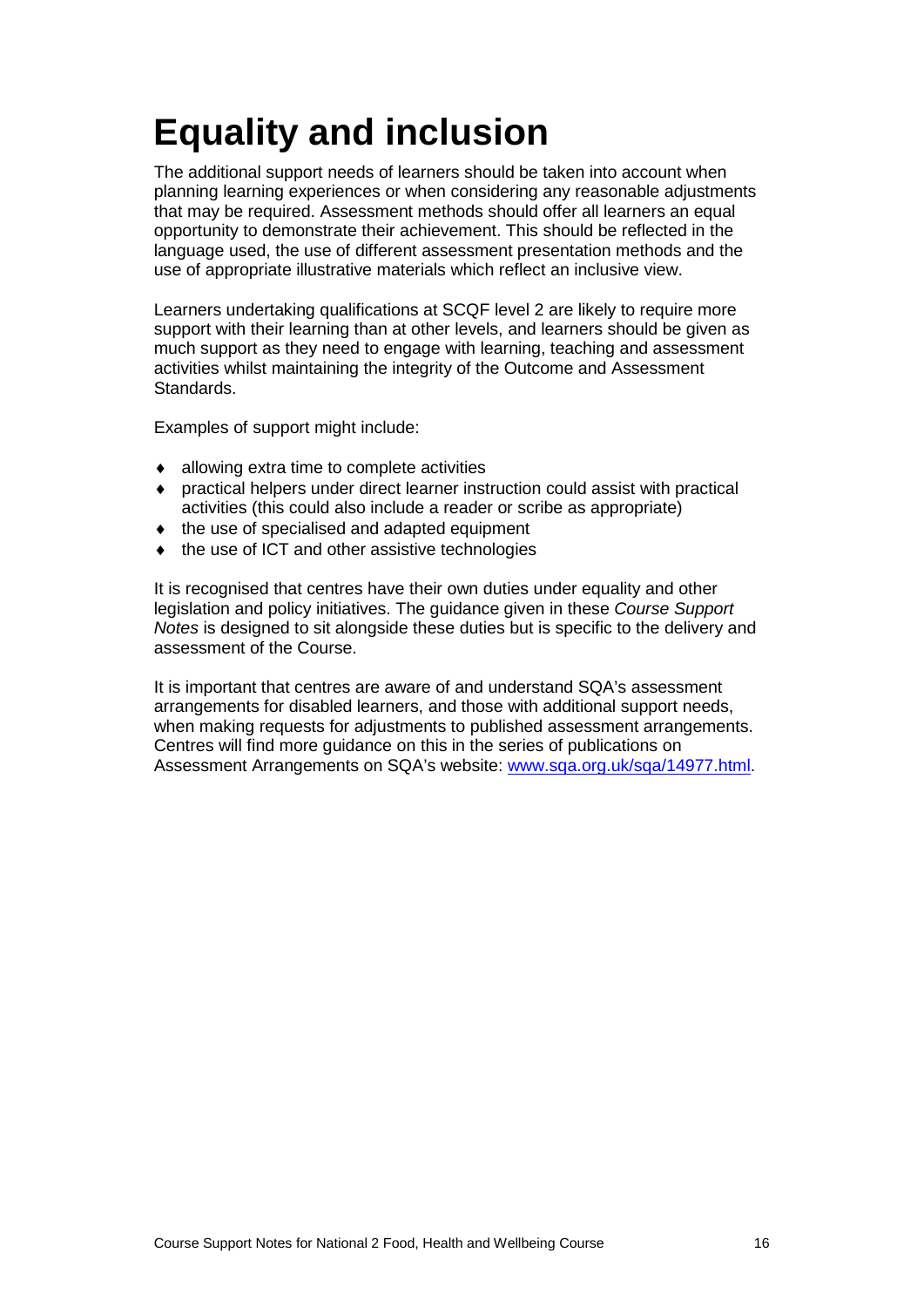## <span id="page-19-0"></span>**Appendix 1: Reference documents**

The following reference documents will provide useful information and background.

- ♦ Assessment Arrangements (for disabled candidates and/or those with additional support needs) — various publications are available on SQA's website at: [www.sqa.org.uk/sqa//14977.html.](http://www.sqa.org.uk/sqa/14977.html)
- ♦ *[Building the Curriculum 4: Skills for learning, skills for life and skills for work](http://www.ltscotland.org.uk/buildingyourcurriculum/policycontext/btc/btc4.asp)*
- **[Building the Curriculum 5: A framework for assessment](http://www.ltscotland.org.uk/buildingyourcurriculum/policycontext/btc/btc5.asp)**
- ♦ [Course Specifications](http://www.sqa.org.uk/sqa/46327.2947.html)
- ♦ [Design Principles for National Courses](http://www.sqa.org.uk/sqa/42135.2629.html)
- ♦ *[Guide to Assessment](http://www.sqa.org.uk/files_ccc/GuideToAssessment.pdf)* (June 2008)
- ♦ [Overview of Qualification Reports](http://www.sqa.org.uk/sqa/42467.2792.html)
- ♦ Principles and practice papers for curriculum areas
- ♦ *[SCQF Handbook: User Guide](http://www.scqf.org.uk/Resources)* (published 2009) and SCQF level descriptors (to be reviewed during 2011 to 2012): [www.sqa.org.uk/sqa/4595.html](http://www.sqa.org.uk/sqa/4595.html)
- ♦ *[SQA Skills Framework: Skills for Learning, Skills for Life and Skills for Work](http://www.sqa.org.uk/sqa/45395.html)*
- **Skills for Learning, Skills for Life and Skills for Work: Using the Curriculum** *[Tool](http://www.sqa.org.uk/sqa/45395.html)*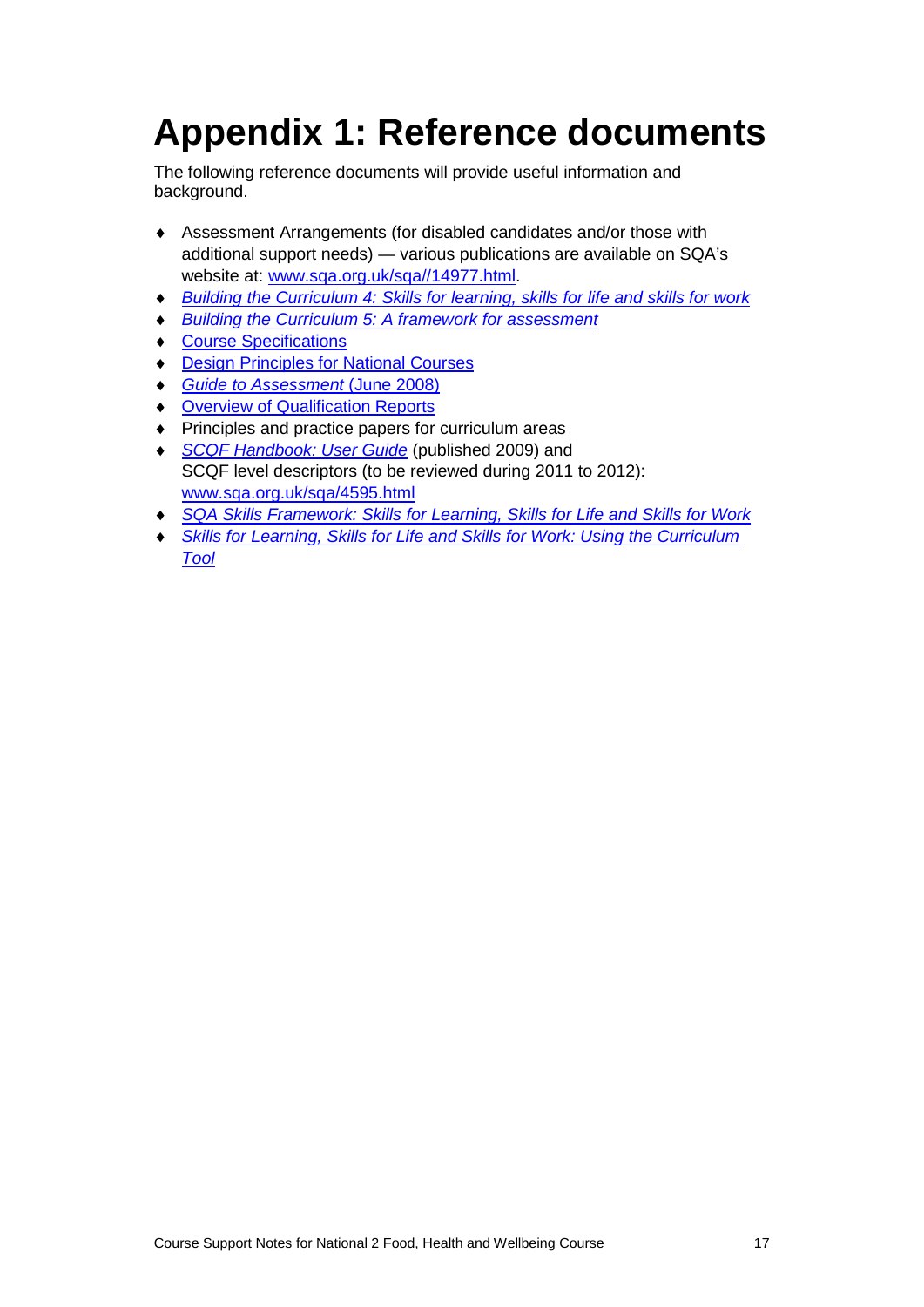### <span id="page-20-0"></span>**Appendix 2: Some Suggested Resources**

| <b>Suggested Organisation</b>       | <b>Possible Resources or support materials</b>                                                                                                                  |
|-------------------------------------|-----------------------------------------------------------------------------------------------------------------------------------------------------------------|
| (All available via the internet)    |                                                                                                                                                                 |
| Royal Environmental Health          | Numerous DVDs and games on hygiene etc                                                                                                                          |
| Institution                         |                                                                                                                                                                 |
| <b>British Nutrition Foundation</b> | Provides nutrition information for teachers,<br>health professionals, scientists, and general<br>public. Publications, conferences and<br>educational resources |
| <b>National Learning Network</b>    | Materials and support                                                                                                                                           |
| <b>ROSPA</b>                        | Information about health and safety                                                                                                                             |
| <b>BBC</b> website                  | Wide variety of educational material                                                                                                                            |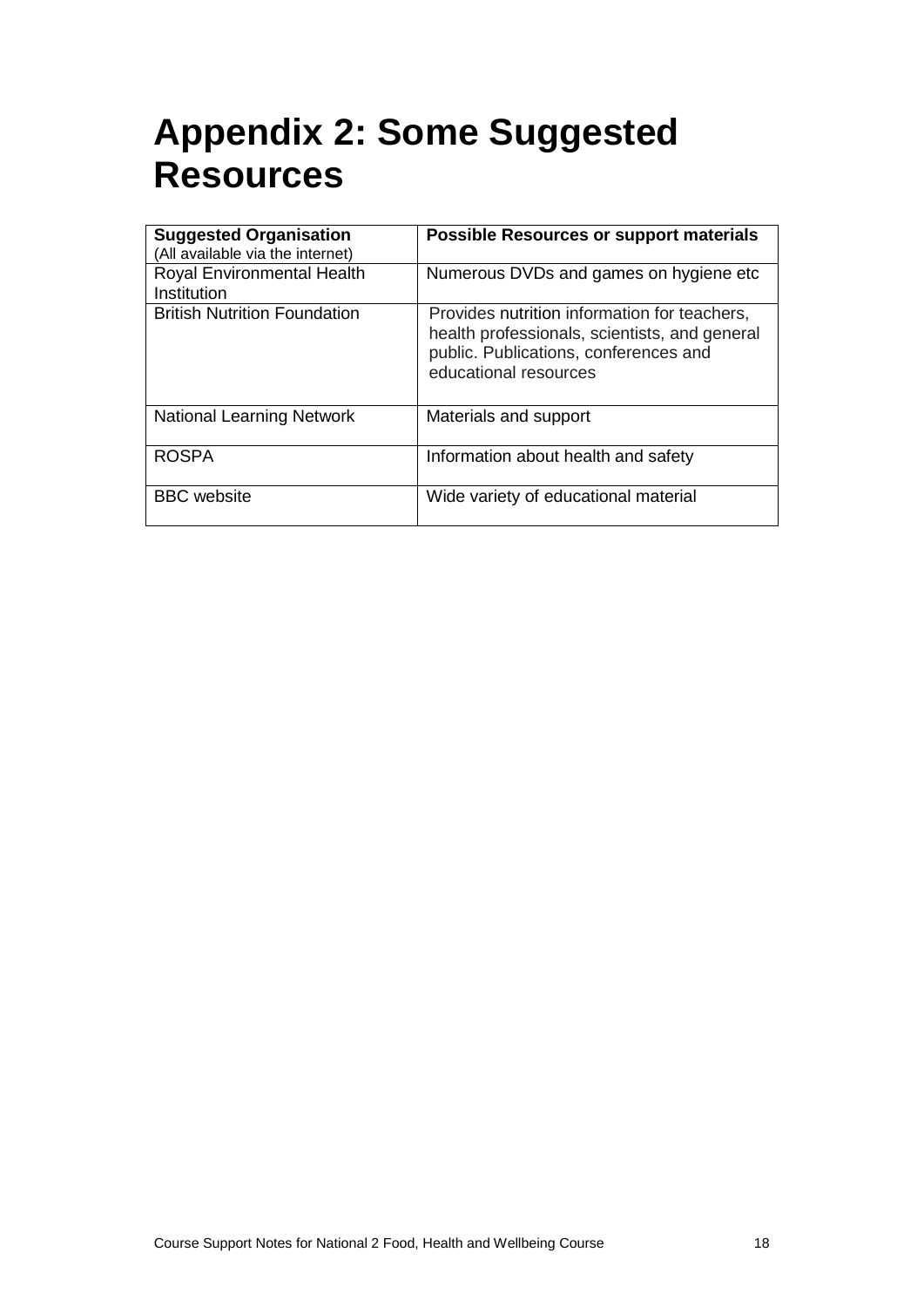### <span id="page-21-0"></span>**Administrative information**

Published: April 2012 (version 1.0)

**Superclass:** to be advised

#### **History of changes to Course Support Notes**

| <b>Course</b><br>details | <b>Version</b> | <b>Description of change</b> | <b>Authorised</b><br>by | <b>Date</b> |
|--------------------------|----------------|------------------------------|-------------------------|-------------|
|                          |                |                              |                         |             |
|                          |                |                              |                         |             |
|                          |                |                              |                         |             |
|                          |                |                              |                         |             |

© Scottish Qualifications Authority 2012

This document may be reproduced in whole or in part for educational purposes provided that no profit is derived from reproduction and that, if reproduced in part, the source is acknowledged. Additional copies can be downloaded from SQA's website at **[www.sqa.org.uk](http://www.sqa.org.uk/)**.

Note: You are advised to check SQA's website (**[www.sqa.org.uk](http://www.sqa.org.uk/)**) to ensure you are using the most up-to-date version.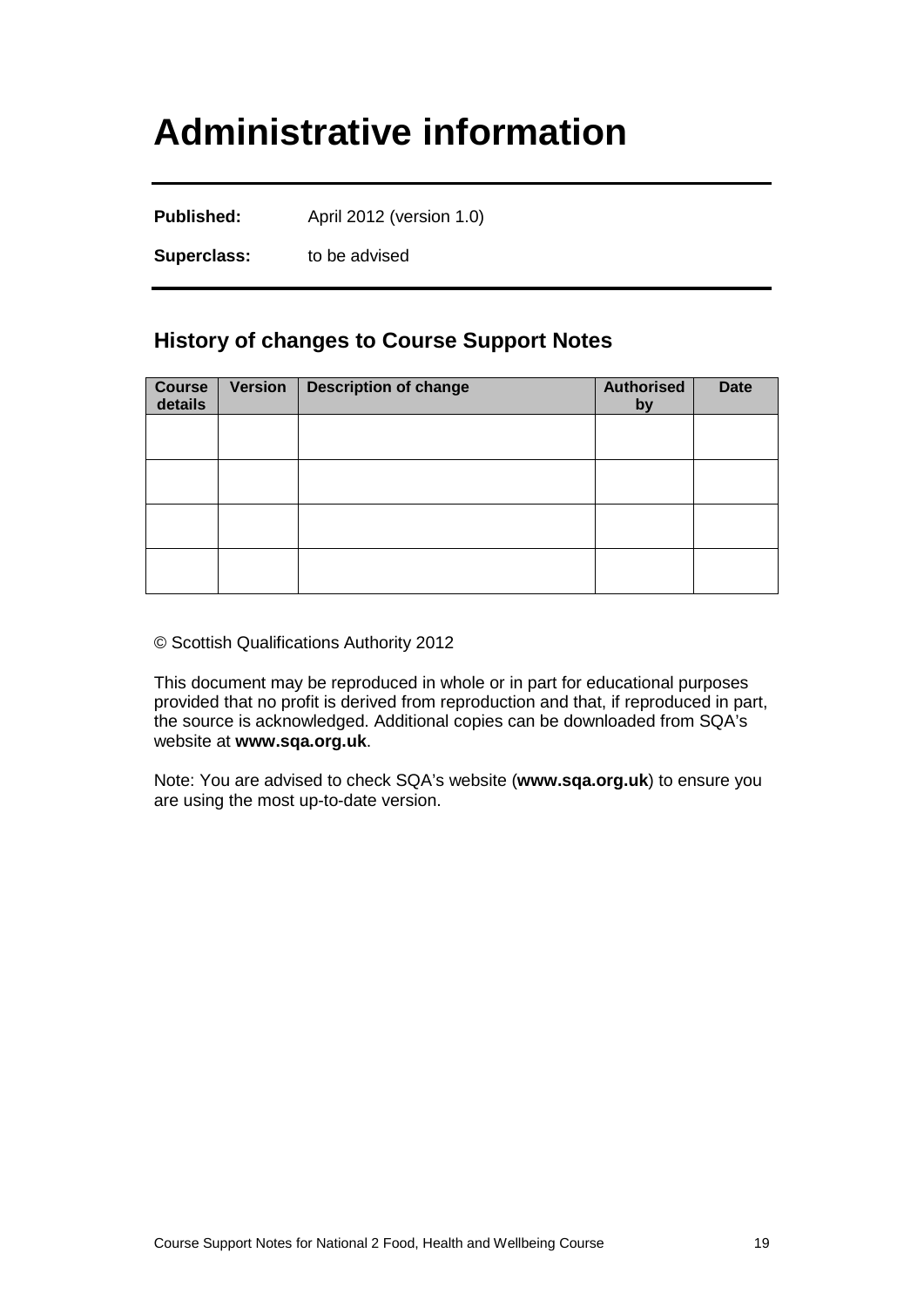



### **Unit Support Notes — Food, Health and Wellbeing: Food Preparation (National 2)**



This document may be reproduced in whole or in part for educational purposes provided that no profit is derived from reproduction and that, if reproduced in part, the source is acknowledged. Additional copies of these *Unit Support Notes* can be downloaded from SQA's website: **[www.sqa.org.uk](http://www.sqa.org.uk/)**.

Please refer to the note of changes at the end of this document for details of changes from previous version (where applicable).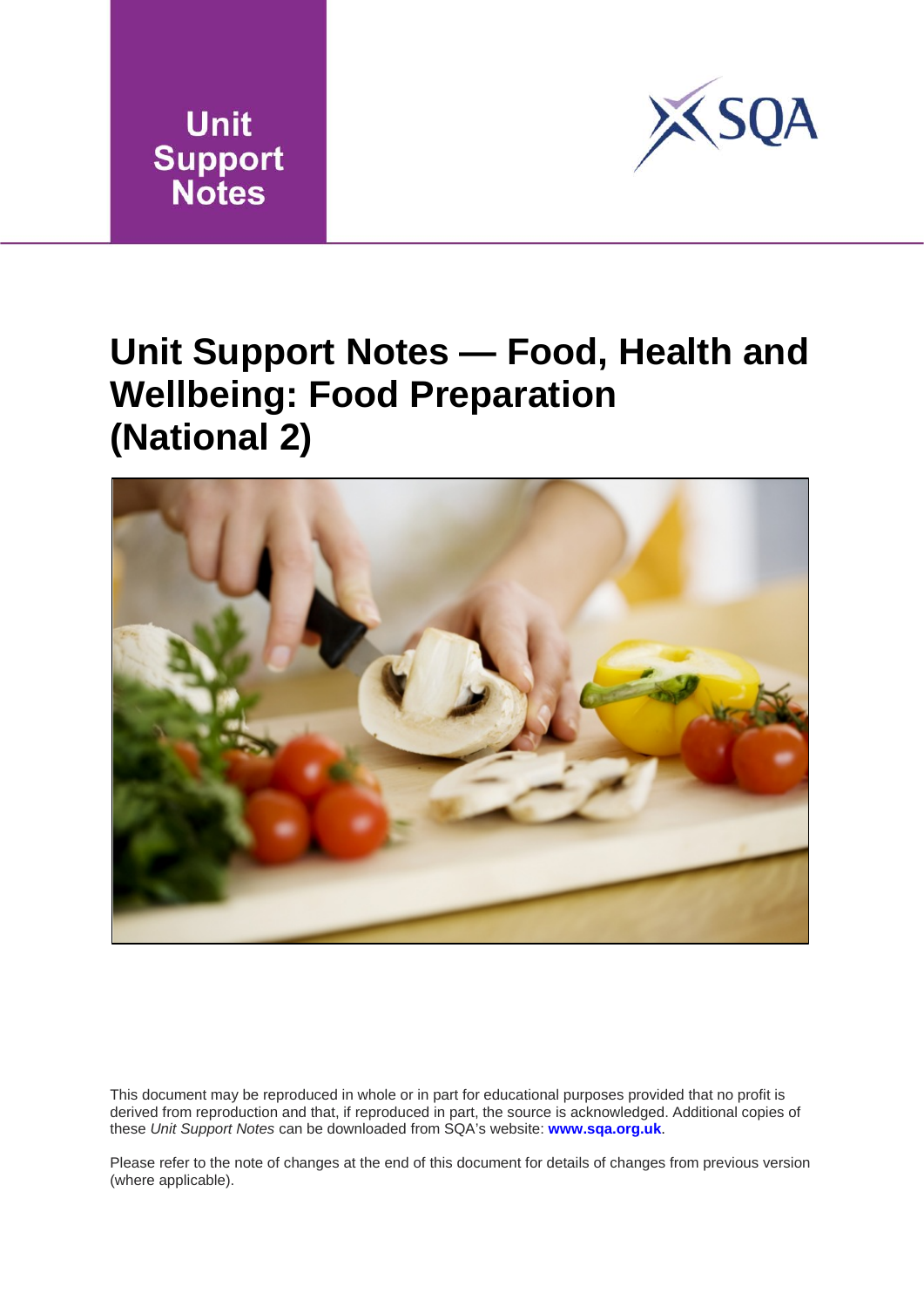# <span id="page-23-0"></span>**Introduction**

These support notes are not mandatory. They provide advice and guidance on approaches to delivering and assessing the Food, Health and Wellbeing: Food Preparation (National 2) Unit. They are intended for teachers and lecturers who are delivering this Unit. They should be read in conjunction with:

- ♦ the *Unit Specification*
- ♦ the *Course Specification*
- ♦ the *Course Support Notes*
- ♦ appropriate assessment support materials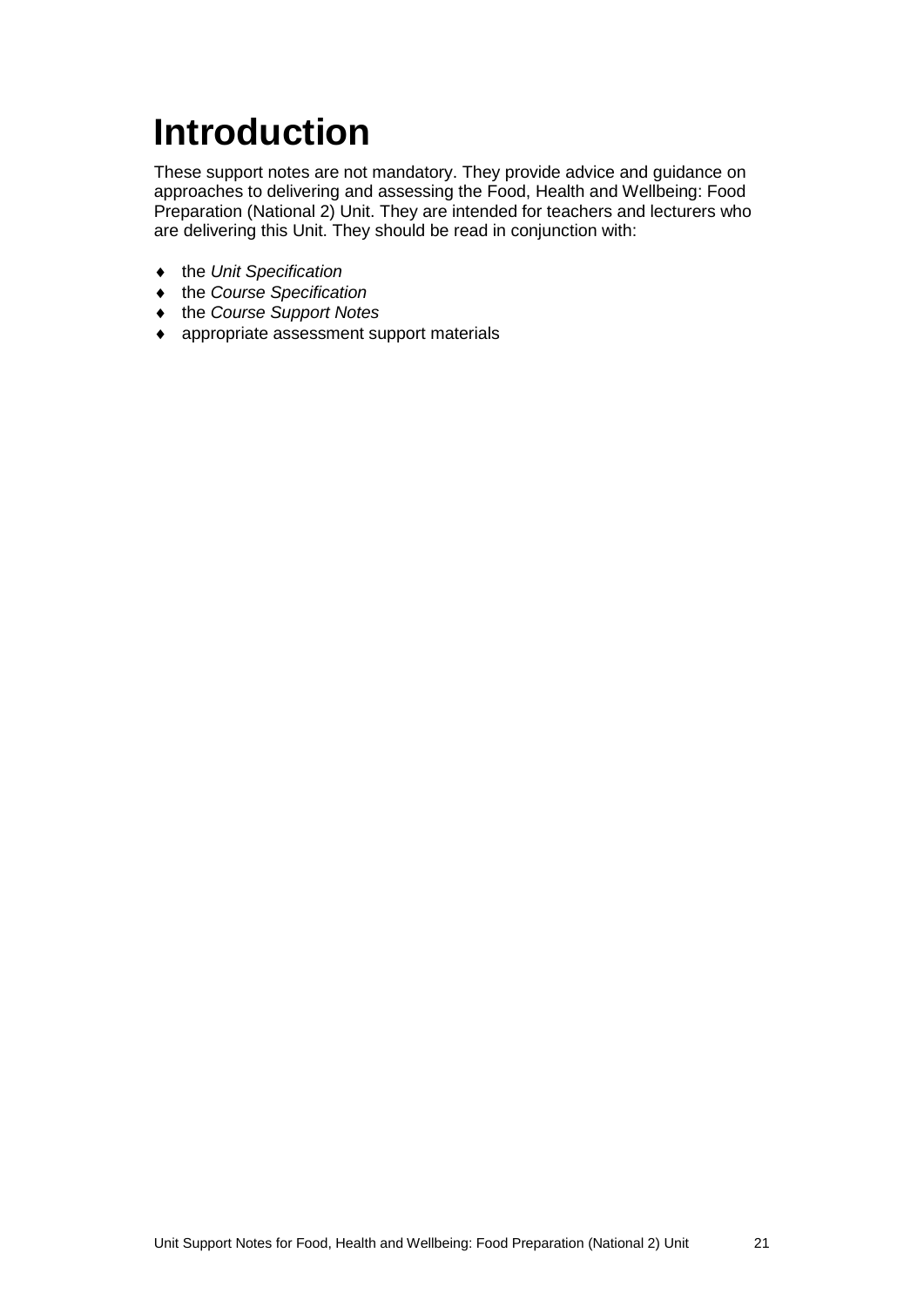# <span id="page-24-0"></span>**General guidance on the Unit**

### **Aims**

The general aim of this Unit is to enable learners to develop skills and knowledge in food preparation. It is also intended to provide a context for the development of knowledge about health and nutrition, and safe and hygienic practices.

In addition, the following skills for learning, skills for life and skills for work will be developed in the course: Literacy (listening and talking), Numeracy **(**money, time and measurement), Health and Wellbeing (physical wellbeing) and Thinking Skills**.**

#### **Progression into this Unit**

Entry to this Unit is at the discretion of the centre.

This Unit may also be appropriate for learners who have successfully completed basic food preparation Units at SCQF level 1.

#### **Skills, knowledge and understanding covered in this Unit**

Information about skills, knowledge and understanding is given in the National 2 Food, Health and Wellbeing *Course Support Notes*.

If this Unit is being delivered on a free-standing basis, teachers and lecturers are free to select the skills, knowledge, understanding and contexts which are most appropriate for delivery in their centres.

### **Progression from this Unit**

This Unit may provide progression to:

- ♦ Practical Cookery: Cookery Skills, Techniques and Processes Unit at National 3
- ♦ Practical Cookery: Understanding and Using Ingredients Unit at National 3
- ♦ Practical Cookery: Organisational Skills for Cooking at National 3
- ♦ Health and Food Technology: Food Product Development Unit at National 3
- ♦ Personal Achievement Award: Healthy Eating Unit at National 2
- ♦ further study, employment and/or training

Further information about these Units can be found on the SQA website.

#### **Further study, employment and/or training**

Learners may progress to other Courses at the same or higher levels in further education. The nature of this progression will depend on the individual needs of the learner.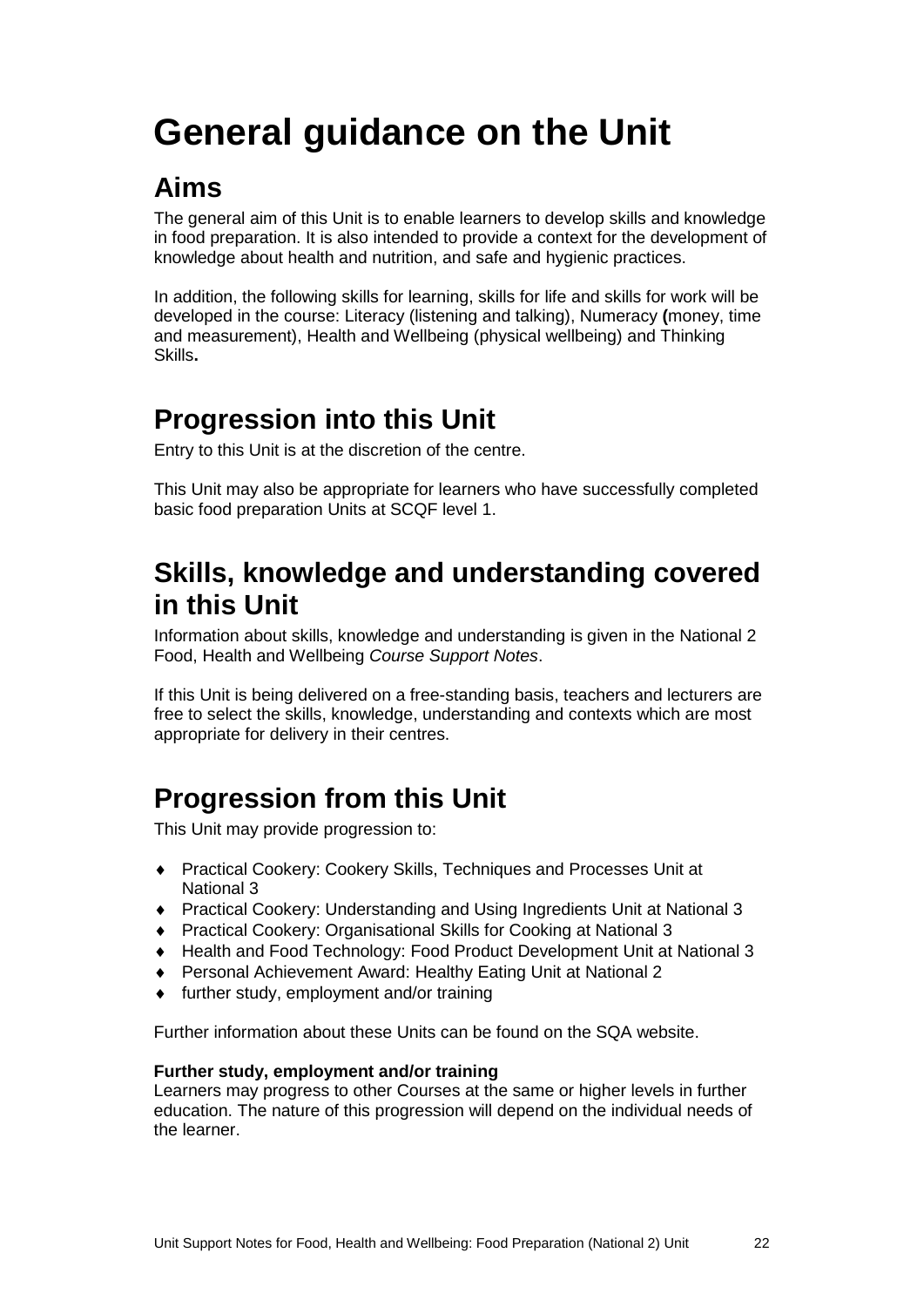Other learners may progress into training or employment where they may have opportunities to develop further their skills for learning, skills for life and skills for work through the completion of other related Courses and their associated Units.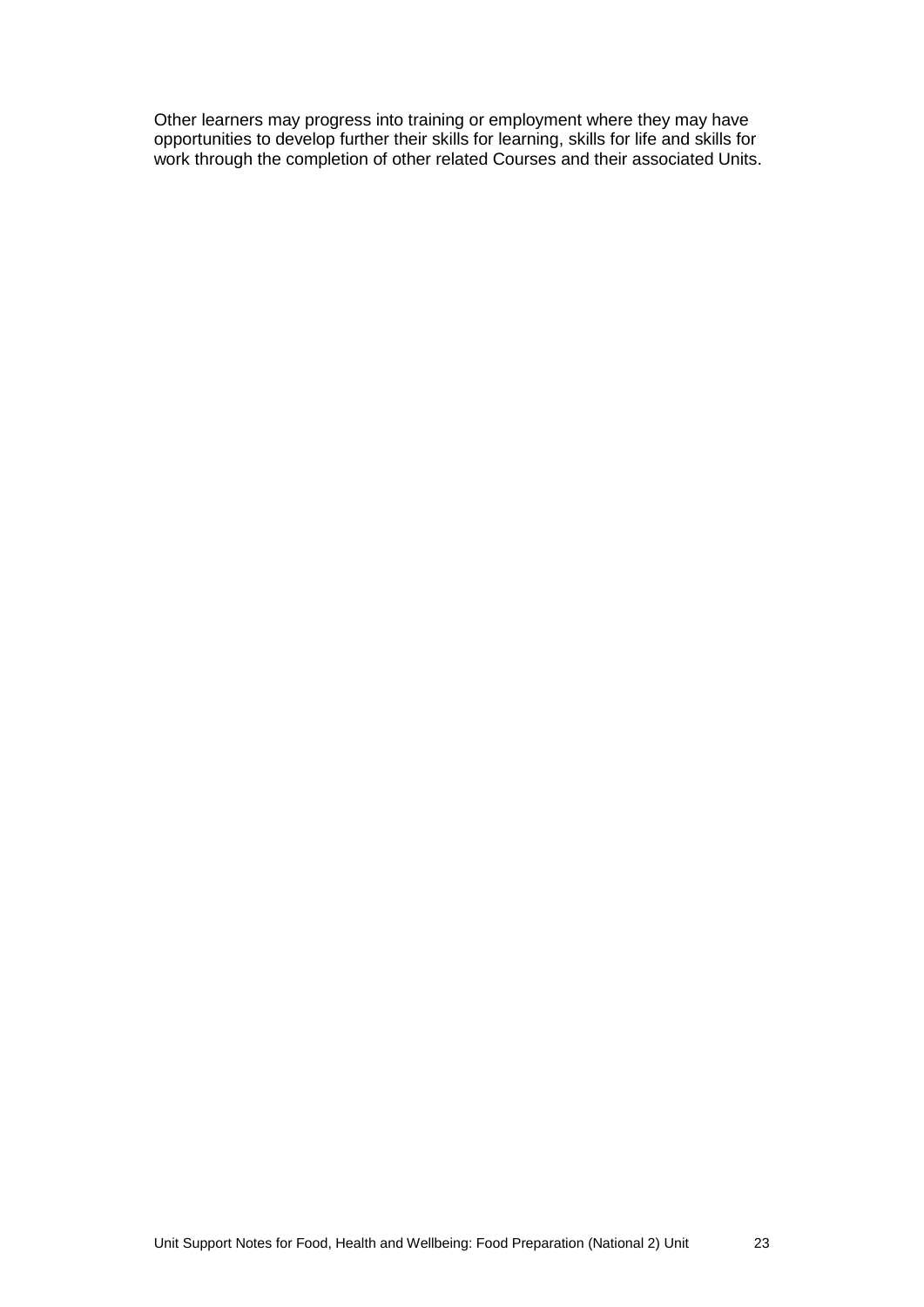### <span id="page-26-0"></span>**Approaches to learning, teaching and assessment**

The purpose of this section is to provide general advice and guidance on approaches to learning, teaching and assessment.

The *Course Support Notes* provide generic advice on approaches to learning, teaching, assessment, gathering evidence and authentication which applies to all component Units of the Course. It is recommended that the *Course Support Notes* are read before delivering this Unit.

The Food Preparation Unit consists of three outcomes, all of which are within a food preparation context. The outcomes can be assessed in any order.

There is no specific amount of time set aside for the delivery of each Outcome. The timing of the Unit is likely to depend on the needs of the learners and their prior skills, knowledge and understanding.

A variety of learning and teaching approaches may be used to deliver the Unit.

Examples of learning and teaching approaches are contained within the following table.

| <b>Outcomes</b>                                                       | <b>Assessment Standards</b>                                          | Suggested learning and<br>teaching approaches                                                                                                                                                                                                                                                                                                                                                                             |
|-----------------------------------------------------------------------|----------------------------------------------------------------------|---------------------------------------------------------------------------------------------------------------------------------------------------------------------------------------------------------------------------------------------------------------------------------------------------------------------------------------------------------------------------------------------------------------------------|
| The learner will follow<br>basic kitchen routines<br>hygienically by: | demonstrating personal<br>organisation in preparing<br>food          | The teacher/lecturer could<br>discuss with learners the<br>importance of using<br>correct equipment and<br>demonstrate the following<br>simple routines eg<br>collecting of food<br>ingredients or switching on<br>oven.                                                                                                                                                                                                  |
|                                                                       | organising their own work<br>station effectively and<br>hygienically | The teacher/lecturer could<br>discuss with learners the<br>importance of keeping a<br>worktop/sink clean and of<br>organising equipment<br>appropriately on a<br>worktop. An example of an<br>effectively organised and<br>hygienic work station<br>could be provided or<br>demonstrated. Learners<br>are encouraged to<br>demonstrate the<br>organising of their own<br>work station over a<br>sustained period of time. |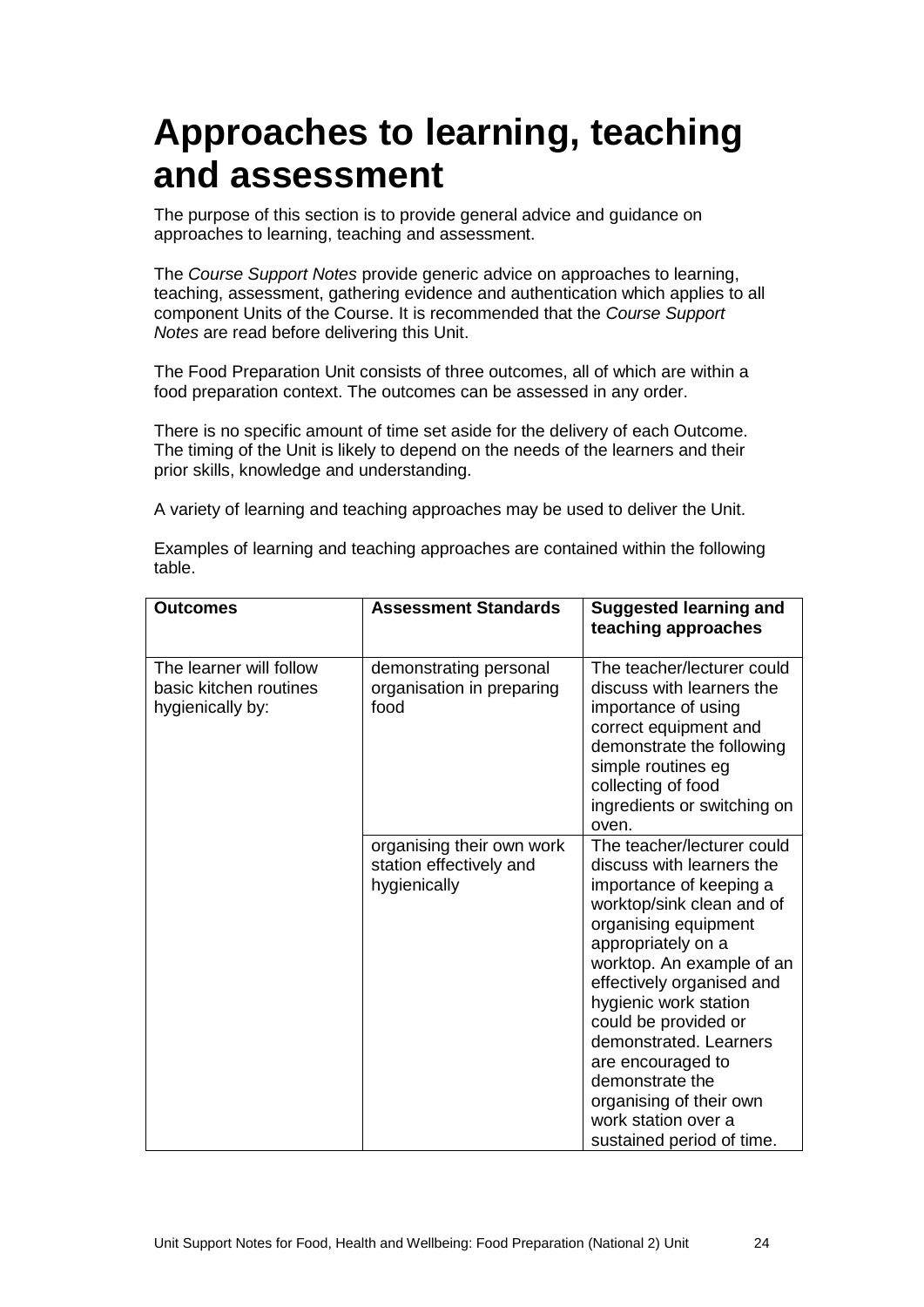| The learner will select and<br>use everyday tools and<br>equipment hygienically<br>and safely by: | selecting and using<br>different tools and<br>equipment in the<br>preparation of two basic<br>but different dishes<br>using tools and equipment<br>hygienically and safely | For example: learners<br>select and use tools and<br>equipment hygienically<br>and safely for the<br>preparation of a salad and<br>simple soup.                                                               |  |
|---------------------------------------------------------------------------------------------------|----------------------------------------------------------------------------------------------------------------------------------------------------------------------------|---------------------------------------------------------------------------------------------------------------------------------------------------------------------------------------------------------------|--|
|                                                                                                   | when preparing dishes                                                                                                                                                      | Matching exercises could<br>also be incorporated<br>and/or workstations could<br>be set up and learners<br>asked to select the correct<br>tools and equipment for<br>different dishes at each<br>workstation. |  |
| The learner will use<br>simple food preparation<br>skills to produce healthy,<br>basic dishes by: | demonstrating two simple<br>food preparation skills                                                                                                                        | Examples of two basic<br>food preparation skills<br>could include: chopping<br>vegetables using the<br>correct knife and a<br>chopping board, mixing,<br>creaming, whisking or<br>spreading.                  |  |
|                                                                                                   | producing two healthy,<br>basic dishes                                                                                                                                     | Examples of two healthy,<br>basic dishes could include<br>a simple soup, a simple<br>salad, simple stir fry,<br>brown bread sandwich or<br>fruit muffins.                                                     |  |

To support learning and teaching approaches, teachers/lecturers should also consider the use of suitable resources and activities to enhance the learning experience. These might include, for example:

- ♦ the use of visual recordings and cameras to record food preparation activities
- ♦ the use of DVDs and television to demonstrate simple food preparation processes
- ♦ demonstrations
- ♦ illustrative materials eg menus in pictorial format
- ♦ environmental resources and outdoor learning eg preparing a picnic or a very simple barbeque, a packed lunch during a residential week etc
- ♦ e-resources and ICT to support learning eg world-wide-web to source healthy recipes

There is no external assessment for National 2 Units. All Units are internally assessed against the requirements shown in the *Unit Specifications*.

To achieve the National 2 Food Preparation Unit, learners must pass all of the required Outcomes.

Teachers/lecturers are encouraged to record naturally occurring evidence as a way of meeting either completely or partially the Outcomes. Naturally occurring evidence is evidence which occurs within and as part of the learning and teaching situation.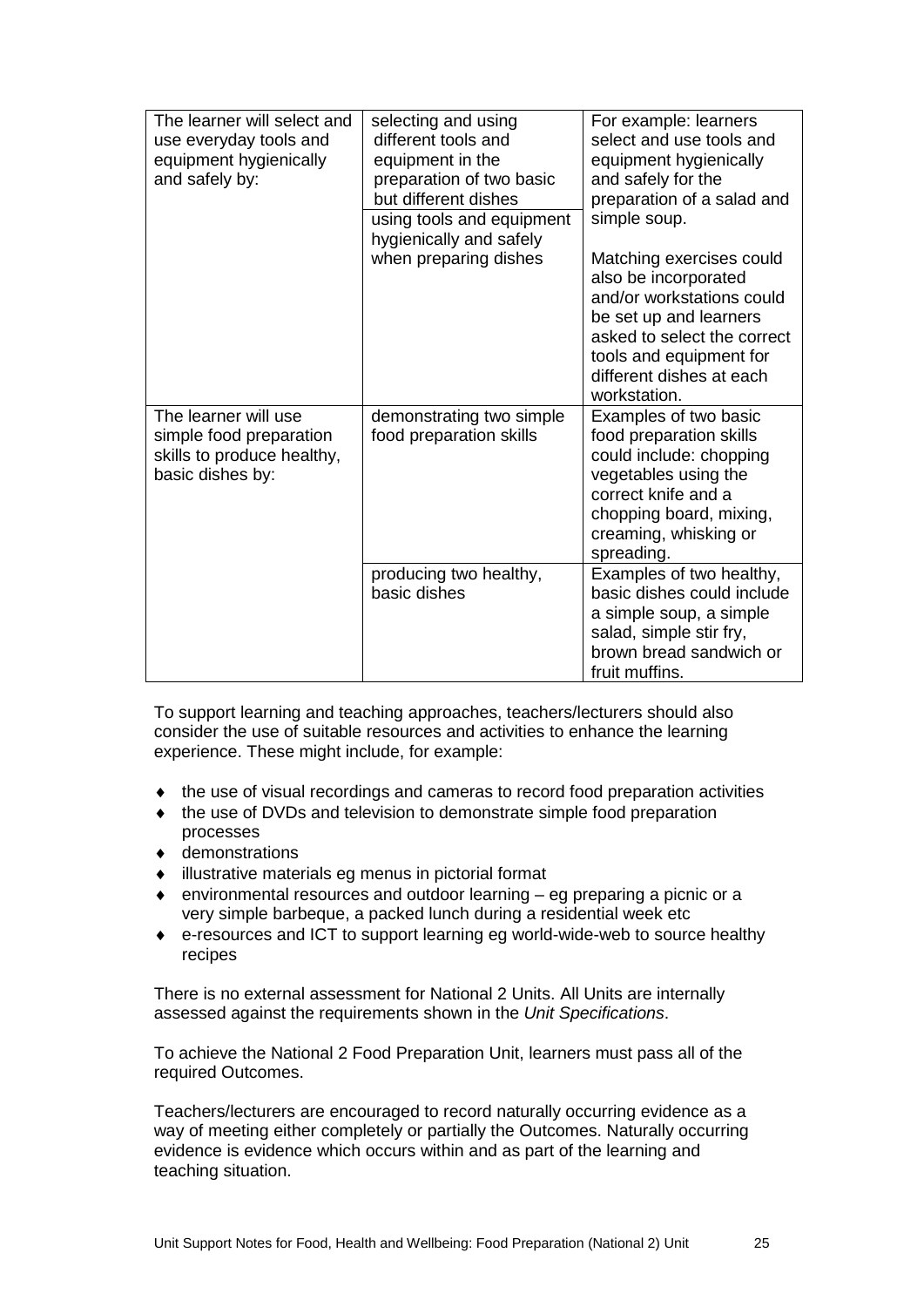Examples of naturally occurring evidence for each Assessment Standard are provided in the following table.

| Outcomes                                                                                          | <b>Assessment Standards</b>                                                                                                                                                                            | <b>Examples of Evidence</b>                                                                                                                                                                                                                |
|---------------------------------------------------------------------------------------------------|--------------------------------------------------------------------------------------------------------------------------------------------------------------------------------------------------------|--------------------------------------------------------------------------------------------------------------------------------------------------------------------------------------------------------------------------------------------|
| The learner will follow<br>basic kitchen routines<br>hygienically by:                             | demonstrating personal<br>organisation in preparing<br>food<br>organising own work station<br>effectively and hygienically                                                                             | Evidence for this<br>Outcome could be in<br>the form of logs,<br>checklists, recorded<br>oral or written evidence,<br>photographic evidence,<br>or visual recording<br>evidence or their<br>equivalent.                                    |
| The learner will select and<br>use everyday tools and<br>equipment hygienically<br>and safely by: | selecting and using different<br>tools and equipment in the<br>preparation of two basic but<br>quite different dishes<br>using tools and equipment<br>hygienically and safely when<br>preparing dishes | Evidence for this<br>Outcome could be in<br>the form of logs,<br>checklists, recorded<br>oral or written evidence,<br>photographic evidence,<br>or visual recording<br>evidence or their<br>equivalent.                                    |
| The learner will use<br>simple food preparation<br>skills to produce healthy,<br>basic dishes by: | demonstrating two basic food<br>preparation skills<br>producing two healthy, basic<br>dishes                                                                                                           | The two dishes do not<br>need to be prepared on<br>the same occasion.<br>Evidence for this<br>Outcome could be in<br>the form of logs,<br>checklists,<br>photographic evidence,<br>or visual recording<br>evidence or their<br>equivalent. |

For guidance on authentication of evidence which is gathered outwith the direct supervision of the teacher/lecturer responsible for the learner, eg outside the school or classroom, refer to SQA's *Guide to Assessment*.

It is important that teachers/lecturers track and keep accurate records of their assessment evidence in order to:

- ♦ inform learners of their progress
- ♦ identify where further consolidation is required
- ♦ retain and store appropriately evidence of work in progress and completed work for moderation purposes

It is anticipated that learners will require to be provided with a high degree of teacher/lecturer assistance. More details about the type of support are provided within the 'Equality and inclusion' section.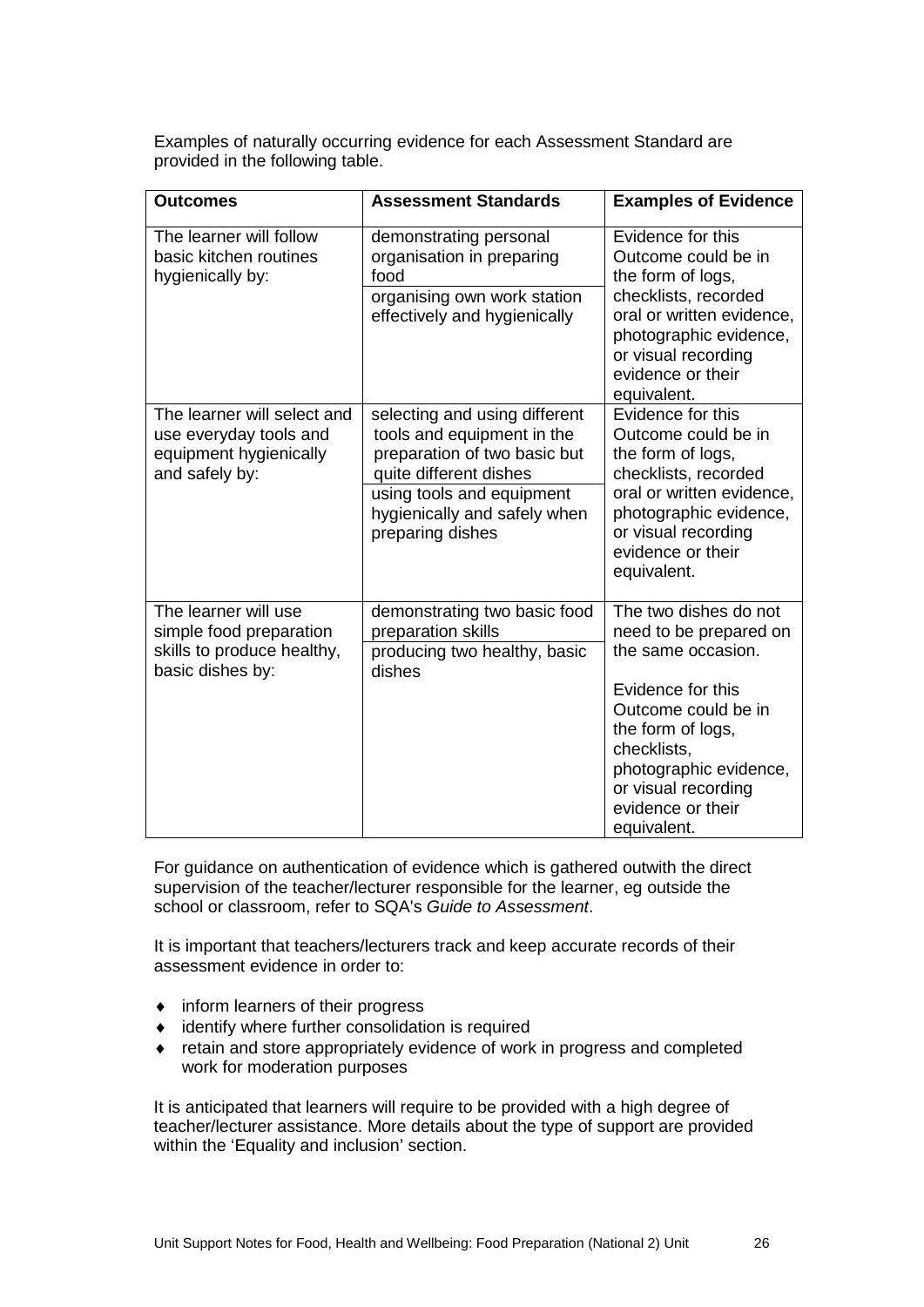#### **Developing skills for learning, skills for life and skills for work**

Information about developing skills for learning, skills for life and skills for work in this Unit, is given in the relevant *Course Support Notes*.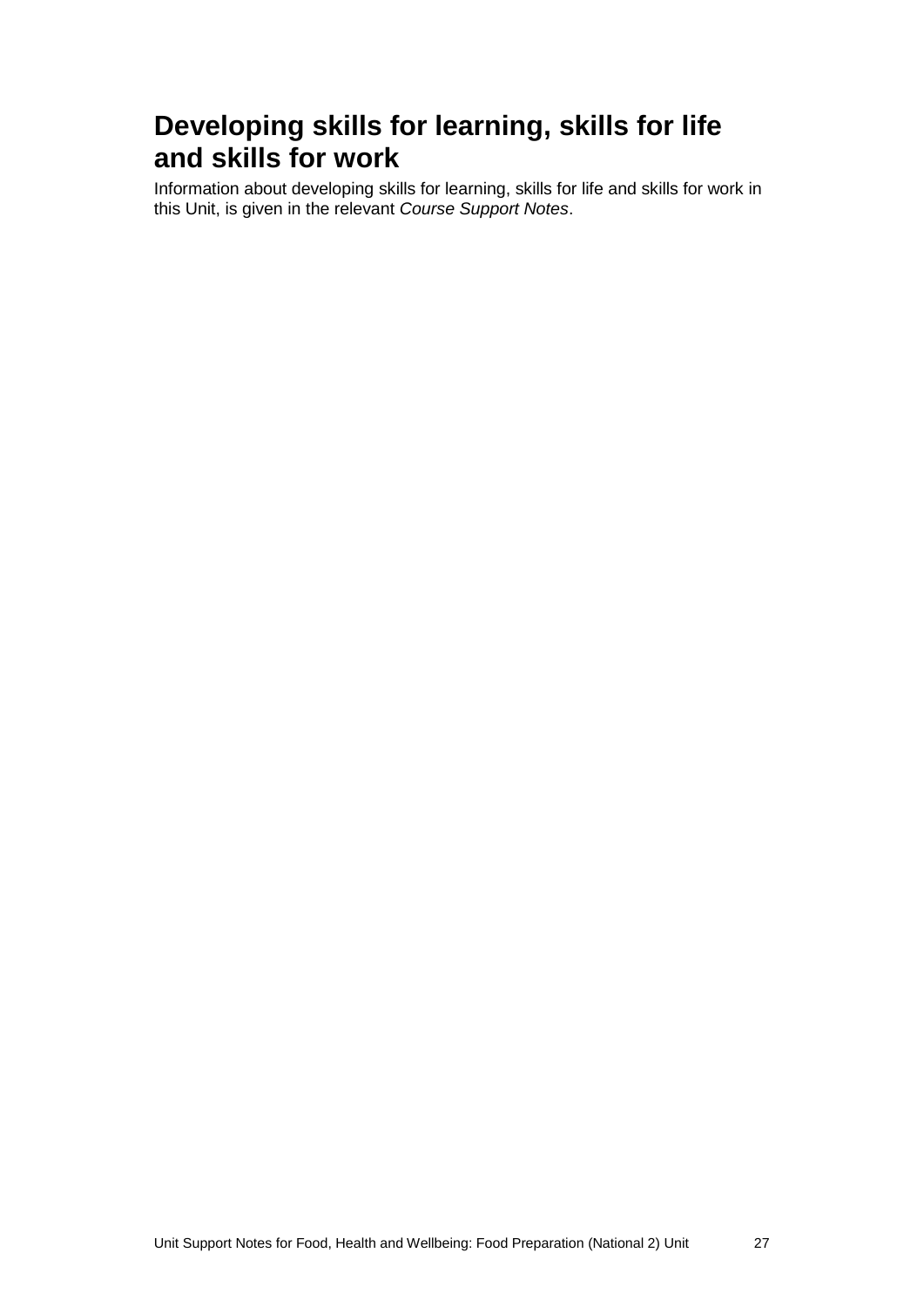## <span id="page-30-0"></span>**Equality and inclusion**

It is expected that learners will initially require to be provided with a high degree of teacher/lecturer assistance. At the same time, however, in order for learners to develop confidence and independence it is important that teachers and/or lecturers routinely review this assistance.

The support provided should also be appropriate for the learner, for the subject area and for the activity involved. Examples of reasonable adjustments for this Unit might include:

- extra time
- use of assistive technologies and use of specialised and adapted equipment
- ♦ practical help
- ♦ prompts
- ♦ illustrative materials

It is recognised that centres have their own duties under equality and other legislation and policy initiatives. The guidance given in this document is designed to sit alongside these duties but is specific to the delivery and assessment of the Unit.

Alternative approaches to Unit assessment to take account of the specific needs of learners can be used. However, the centre must be satisfied that the integrity of the assessment is maintained and where the alternative approach to assessment will, in fact, generate the necessary evidence of achievement.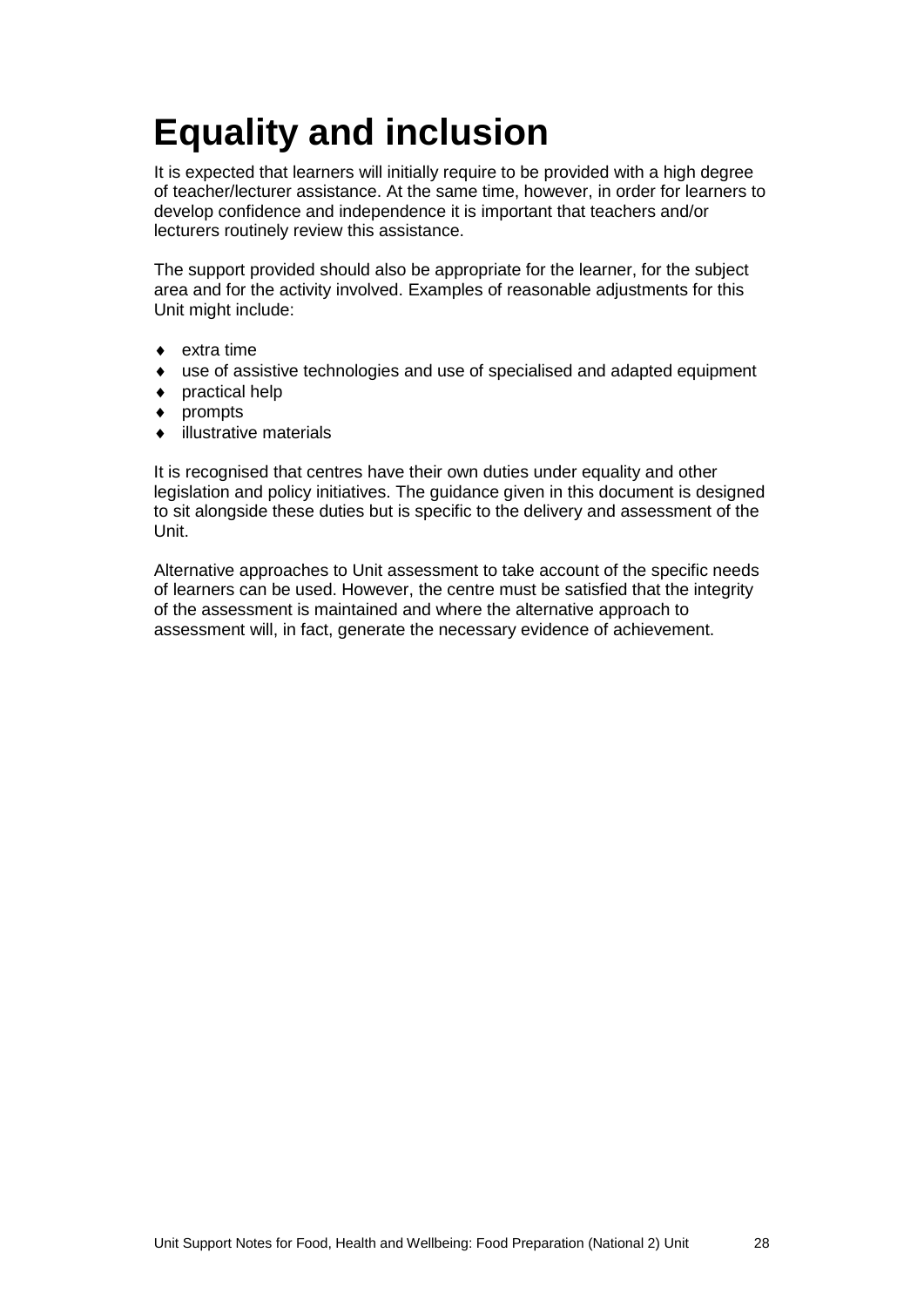## <span id="page-31-0"></span>**Appendix 1: Reference documents**

The following reference documents will provide useful information and background.

- ♦ Assessment Arrangements (for disabled candidates and/or those with additional support needs) — various publications on SQA's website: <http://www.sqa.org.uk/sqa/14976.html>
- ♦ *[Building the Curriculum 4: Skills for learning, skills for life and skills for work](http://www.ltscotland.org.uk/buildingyourcurriculum/policycontext/btc/btc4.asp)*
- **[Building the Curriculum 5: A framework for assessment](http://www.ltscotland.org.uk/buildingyourcurriculum/policycontext/btc/btc5.asp)**
- ♦ [Course Specifications](http://www.sqa.org.uk/sqa/46327.2947.html)
- ♦ [Design Principles for National Courses](http://www.sqa.org.uk/sqa/42135.2629.html)
- ♦ *[Guide to Assessment](http://www.sqa.org.uk/files_ccc/GuideToAssessment.pdf)* (June 2008)
- ♦ [Overview of Qualification Reports](http://www.sqa.org.uk/sqa/42467.2792.html)
- ♦ *Principles and practice papers for curriculum areas*
- ♦ *Research Report 4 — Less is More: Good Practice in Reducing Assessment Time*
- ♦ *Coursework Authenticity — a Guide for Teachers and Lecturers*
- ♦ *[SCQF Handbook: User Guide](http://www.scqf.org.uk/Resources) (published 2009)* and SCQF level descriptors (to be reviewed during 2011 to 2012): [www.sqa.org.uk/sqa/4595.html](http://www.sqa.org.uk/sqa/4595.html)
- ♦ *[SQA Skills Framework: Skills for Learning, Skills for Life and Skills for Work](http://www.sqa.org.uk/sqa/45395.html)*
- **Skills for Learning, Skills for Life and Skills for Work: Using the Curriculum** *[Tool](http://www.sqa.org.uk/sqa/45395.html)*
- ♦ SQA Guidelines on e-assessment for Schools
- ♦ SQA Guidelines on Online Assessment for Further Education
- SQA e-assessment web page: [www.sqa.org.uk/sqa/5606.html](http://www.sqa.org.uk/sqa/5606.html)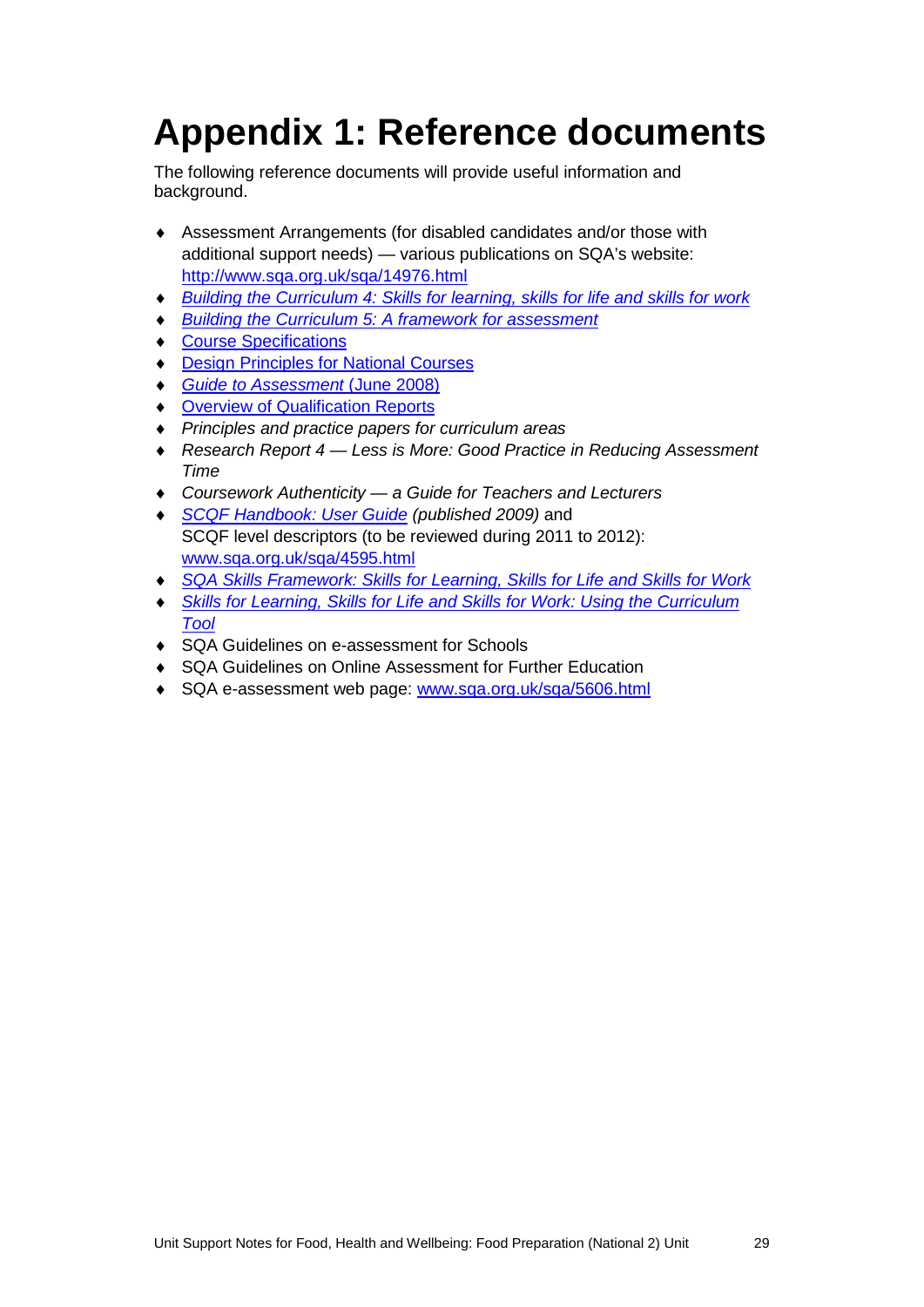### <span id="page-32-0"></span>**Administrative information**

**Published:** April 2012 (version 1.0)

**Superclass:** to be advised

#### **History of changes to Unit Support Notes**

| Unit<br>details | <b>Version</b> | <b>Description of change</b> | <b>Authorised</b><br>by | <b>Date</b> |
|-----------------|----------------|------------------------------|-------------------------|-------------|
|                 |                |                              |                         |             |
|                 |                |                              |                         |             |
|                 |                |                              |                         |             |
|                 |                |                              |                         |             |

© Scottish Qualifications Authority 2012

This document may be reproduced in whole or in part for educational purposes provided that no profit is derived from reproduction and that, if reproduced in part, the source is acknowledged. Additional copies can be downloaded from SQA's website at **[www.sqa.org.uk](http://www.sqa.org.uk/)**.

Note: You are advised to check SQA's website (**[www.sqa.org.uk](http://www.sqa.org.uk/)**) to ensure you are using the most up-to-date version.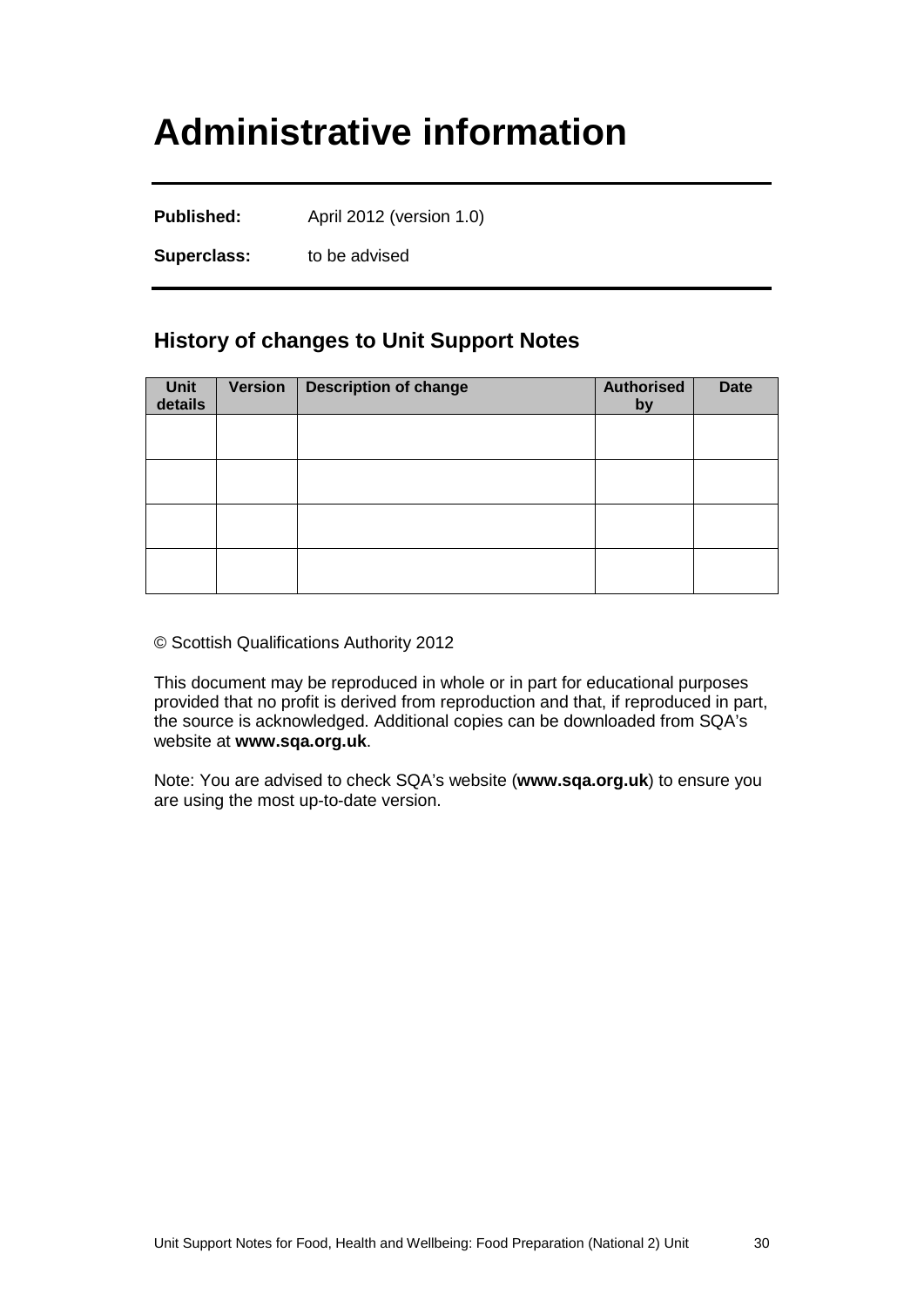



### **Unit Support Notes — Food, Health and Wellbeing: Food for Health (National 2)**



This document may be reproduced in whole or in part for educational purposes provided that no profit is derived from reproduction and that, if reproduced in part, the source is acknowledged. Additional copies of these *Unit Support Notes* can be downloaded from SQA's website: **[www.sqa.org.uk](http://www.sqa.org.uk/)**.

Please refer to the note of changes at the end of this document for details of changes from previous version (where applicable).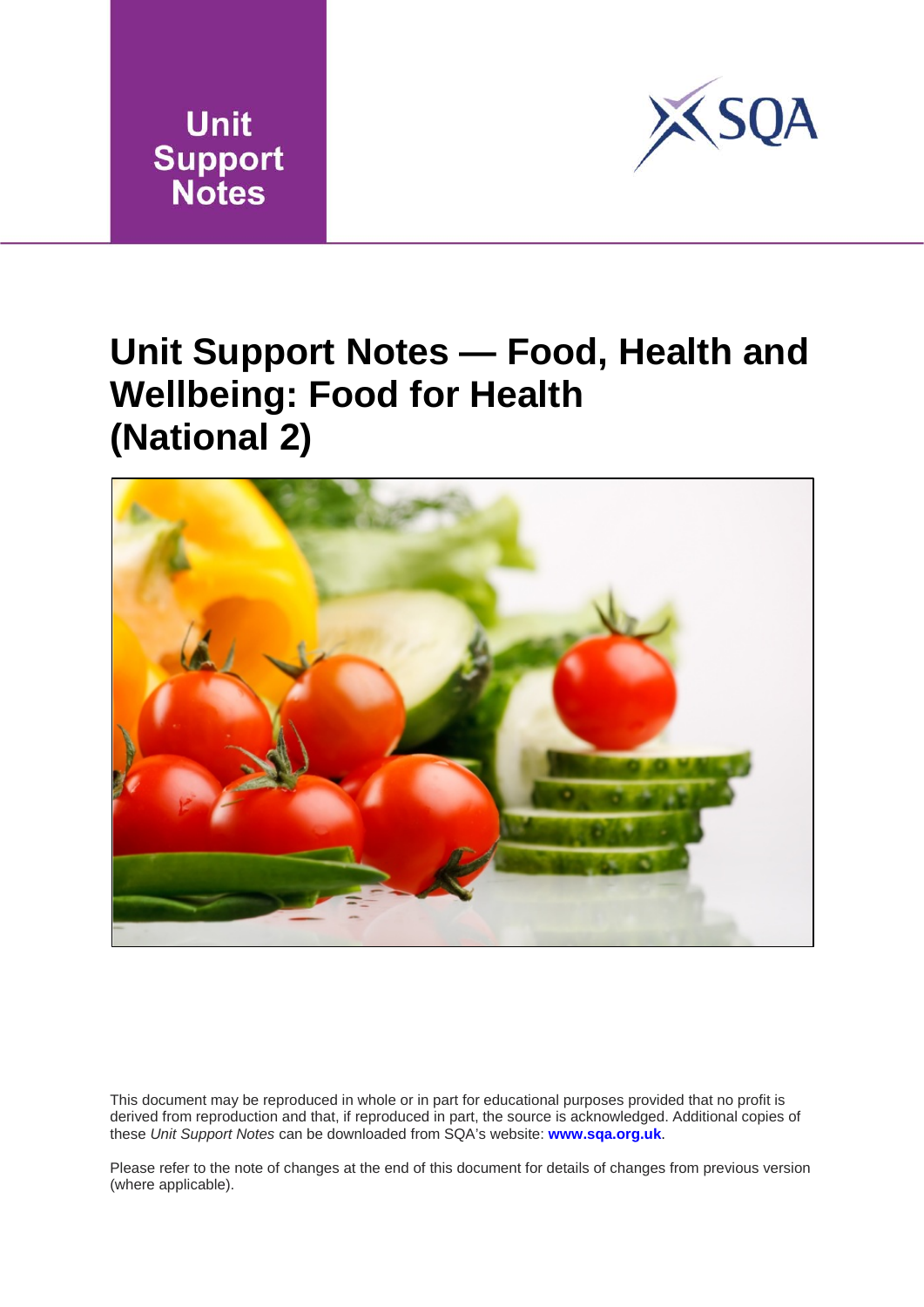# <span id="page-34-0"></span>**Introduction**

These support notes are not mandatory. They provide advice and guidance on approaches to delivering and assessing the Food, Health and Wellbeing: Food for Health (National 2) Unit. They are intended for teachers and lecturers who are delivering this Unit. They should be read in conjunction with:

- ♦ the *Unit Specification*
- ♦ the *Course Specification*
- ♦ the *Course Support Notes*
- ♦ appropriate assessment support materials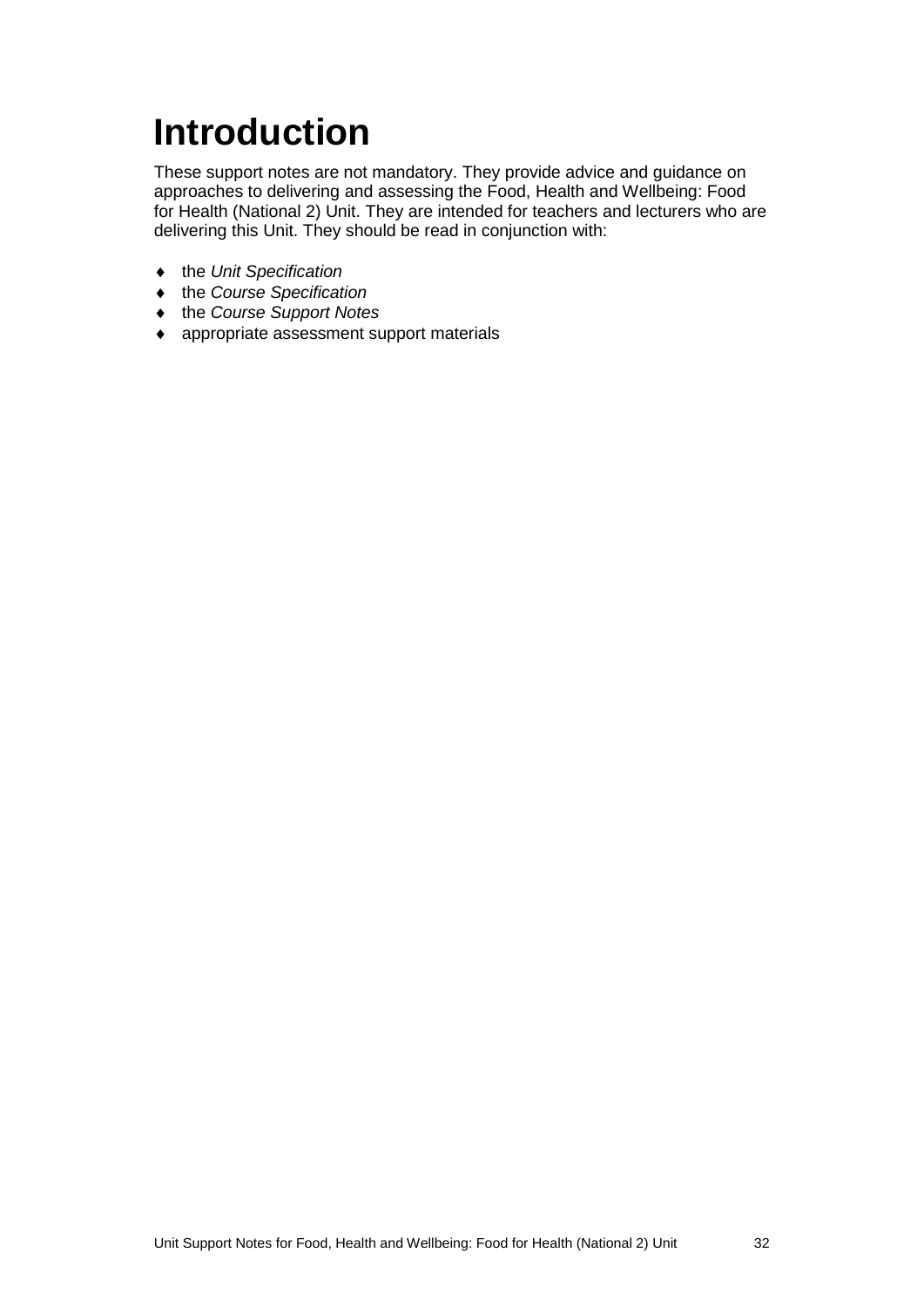# <span id="page-35-0"></span>**General guidance on the Unit**

### **Aims**

The general aim of this Unit is to enable learners to develop an understanding of the relationship between food, health and wellbeing. It also provides a context for the development of knowledge about safe and hygienic practices in the storage, preparation and cooking of food.

In addition the following skills for learning, skills for life and skills for work will be developed in the course: Literacy (listening and talking), Health and Wellbeing (physical wellbeing) and Thinking Skills**.**

#### **Progression into this Unit**

Entry to this Unit is at the discretion of the centre.

This Unit may also be appropriate for learners who have successfully completed similar type Units at SCQF level 1.

#### **Skills, knowledge and understanding covered in this Unit**

Information about skills, knowledge and understanding is given in the National 2 Food, Health and Wellbeing *Course Support Notes*.

If this Unit is being delivered on a free-standing basis, teachers and lecturers are free to select the skills, knowledge, understanding and contexts which are most appropriate for delivery in their centres.

### **Progression from this Unit**

This Unit may provide progression to:

- ♦ Health and Food Technology: Food for Health Unit at National 3
- ♦ Personal Achievement Award: Personal Health Unit at National 2
- ♦ Personal Achievement Award: Promoting Health Unit at National 2
- ♦ further study, employment and/or training

Further information about these Units can be found on the SQA website.

#### **Further study, employment and/or training**

Learners may progress to other Courses at the same or higher levels in further education. The nature of this progression will depend on the individual needs of the learner.

Some learners may progress into training or employment where they may have opportunities to develop further their skills for learning, skills for life and skills for work through the completion of other related Courses and their associated Units.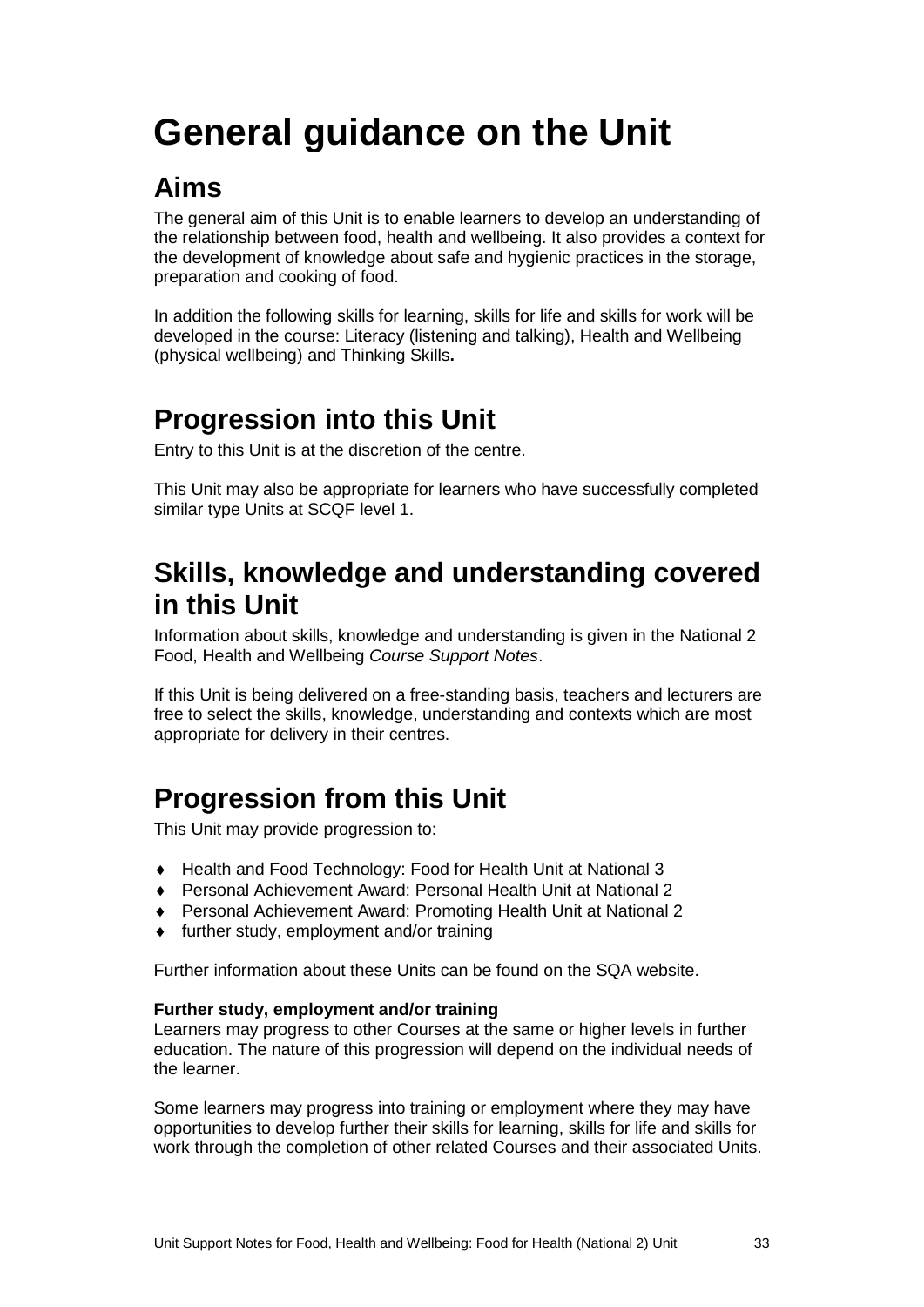### **Approaches to learning, teaching and assessment**

The purpose of this section is to provide general advice and guidance on approaches to learning, teaching and assessment.

The *Course Support Notes* provide generic advice on approaches to learning, teaching, assessment, gathering evidence and authentication which applies to all component Units of the Course. It is recommended that the *Course Support Notes* are read before delivering this Unit.

The Food and Health Unit consists of two outcomes. The outcomes can be delivered and assessed in any order. Outcome 1 which focuses on the relationship between food and health can be taught separately. However, in order to contextualise learning and to make learning more meaningful centres are encouraged to combine both outcomes within food preparation contexts.

There is no specific amount of time set aside for the delivery of each Outcome. The timing of the Unit is likely to depend on the needs of the learners and their prior skills, knowledge and understanding.

A variety of learning and teaching approaches may be used to deliver the Unit.

| <b>Learning Outcome:</b> the learner will demonstrate an understanding of the                |                                                                                                                                                                                                                                                                                                                                                                                                                                                                                                                                                                                                                                                                                                                                                                                                |  |  |
|----------------------------------------------------------------------------------------------|------------------------------------------------------------------------------------------------------------------------------------------------------------------------------------------------------------------------------------------------------------------------------------------------------------------------------------------------------------------------------------------------------------------------------------------------------------------------------------------------------------------------------------------------------------------------------------------------------------------------------------------------------------------------------------------------------------------------------------------------------------------------------------------------|--|--|
| relationship between food and health by:                                                     |                                                                                                                                                                                                                                                                                                                                                                                                                                                                                                                                                                                                                                                                                                                                                                                                |  |  |
| <b>Assessment Standards</b>                                                                  | <b>Suggested learning and teaching approaches</b>                                                                                                                                                                                                                                                                                                                                                                                                                                                                                                                                                                                                                                                                                                                                              |  |  |
| identifying two foods that<br>are 'healthy'<br>identifying two foods that<br>are 'unhealthy' | Learners could be presented with trays of food<br>containing both 'healthy' and 'unhealthy' foods and<br>asked to identify the 'healthy' and 'unhealthy' foods on<br>the tray. During food preparation activities they could<br>be asked to identify 'healthy' ingredients and asked<br>how they could substitute 'unhealthy' ingredients with<br>'healthier' ingredients (eg by using oils instead of solid<br>fats). Learners could be asked on a weekly basis to<br>identify one 'healthy' dish and this could be placed on a<br>wall display or its equivalent.<br>Examples of 'healthy' foods could include: wholemeal<br>bread, fruit or vegetables.<br>Examples of 'unhealthy' foods could include: foods<br>which contain too much sugar, fat or salt (some<br>biscuits, scotch pies). |  |  |
| identifying healthy portion<br>sizes                                                         | Learners could be shown healthy portion sizes. A<br>discussion about the reasons why a healthy meal<br>should contain a portion of chicken, fish or vegetarian                                                                                                                                                                                                                                                                                                                                                                                                                                                                                                                                                                                                                                 |  |  |
| identifying a combination<br>of three foods to produce<br>a balanced meal                    | equivalent for protein, a portion of potatoes, pasta or<br>rice for carbohydrates and a portion of vegetables for<br>vitamins and minerals could be explained to learners.<br>Photographs or 'Eat Well Plate' illustration could be<br>used to support this task. Learners could also make a                                                                                                                                                                                                                                                                                                                                                                                                                                                                                                   |  |  |

Examples of learning and teaching approaches are contained within the following table.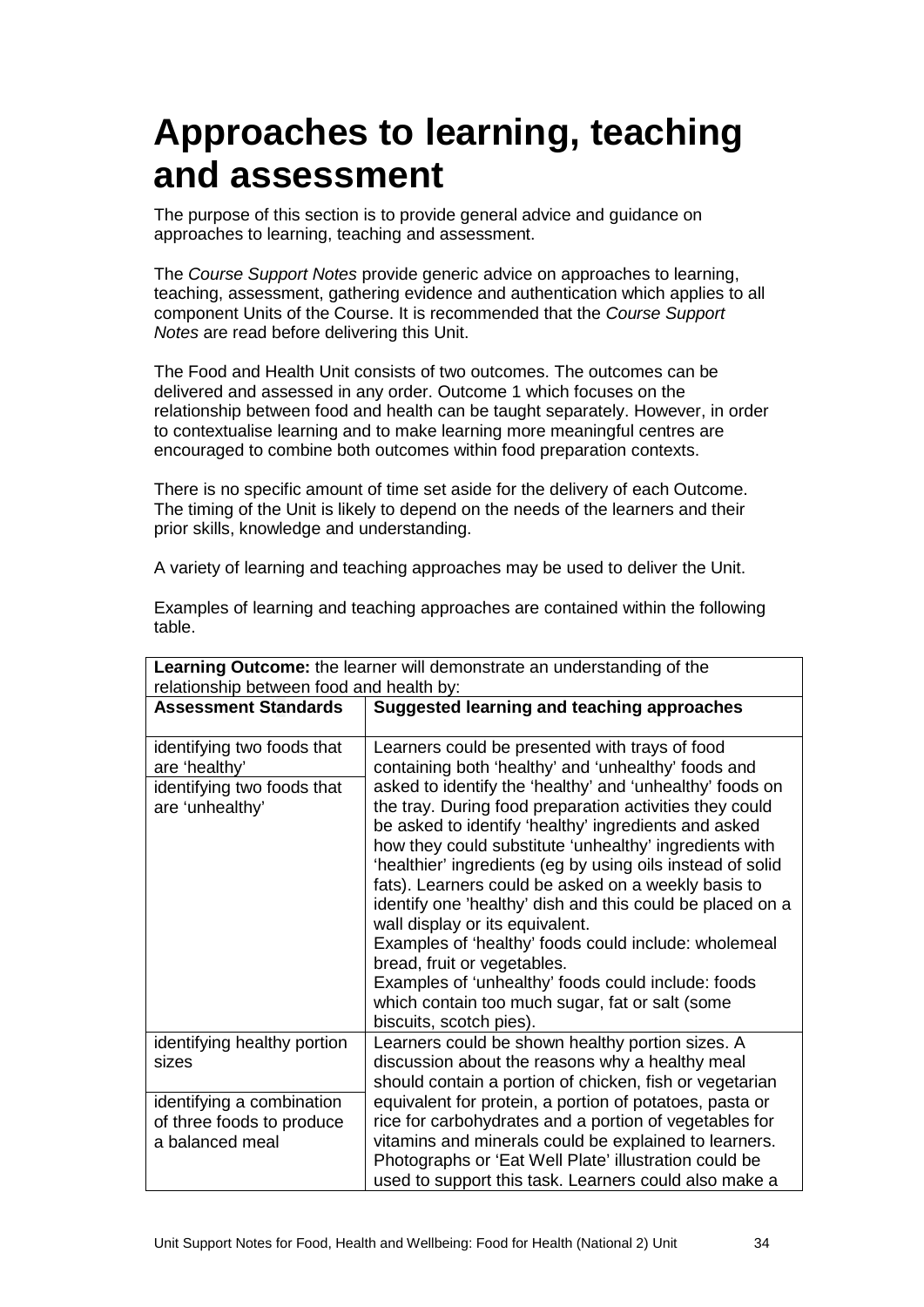|                                                                              | trip to the centre's dining centre or café and discuss<br>healthy portion sizes and the importance of a balanced<br>meal with dining centre or café staff.                                                                                                                                                                                                                                                                            |  |  |
|------------------------------------------------------------------------------|---------------------------------------------------------------------------------------------------------------------------------------------------------------------------------------------------------------------------------------------------------------------------------------------------------------------------------------------------------------------------------------------------------------------------------------|--|--|
|                                                                              | An example of healthy portions could include a protein<br>portion of around the size of a palm of a hand, plus a                                                                                                                                                                                                                                                                                                                      |  |  |
|                                                                              | portion of vegetables and potatoes. Adequate<br>vegetable and potato portions could both be explained<br>as being around the size of a fist.                                                                                                                                                                                                                                                                                          |  |  |
| food preparation context by:                                                 | Learning Outcome: the learner will use basic, safe and hygienic practices within a                                                                                                                                                                                                                                                                                                                                                    |  |  |
| <b>Assessment Standards</b>                                                  | Suggested learning and teaching approaches                                                                                                                                                                                                                                                                                                                                                                                            |  |  |
| wearing appropriate<br>clothing                                              | These could be discussed with learners and learners<br>could practise wearing these at the start of each food<br>preparation activity. Examples of appropriate clothing<br>could include wearing an apron and a cap.                                                                                                                                                                                                                  |  |  |
| washing and drying hands<br>before handling food                             | This could be demonstrated to learners and practised<br>by learners at the start of each food preparation<br>activity.                                                                                                                                                                                                                                                                                                                |  |  |
| washing and drying all<br>equipment after use and<br>keeping work area clean | Using hot, soapy water, a clean dishcloth and washing<br>dishes in an appropriate order could be demonstrated<br>to learners and practised by learners.                                                                                                                                                                                                                                                                               |  |  |
| storing food appropriately                                                   | Keeping food jars and other storage containers clean<br>and sealed, storing food covered and in an appropriate<br>manner in the fridge could be demonstrated to learners<br>and practised by them. The length of time food can<br>safely be stored could also be explained to learners.<br>Photographs or short DVDs could be used to support<br>learners understand the importance of and reasons for<br>storing food appropriately. |  |  |

To support learning and teaching approaches, teachers/lecturers should also consider the use of suitable resources and activities to enhance the learning experience. These might include, for example:

- ♦ the use of visual recordings and cameras to record practical activities
- ♦ the use of DVDs and television to support learners' understanding of healthy eating
- ♦ guest speakers
- ♦ external visits to organic farms
- ♦ interactive smart-boards

There is no external assessment for Access 2 Units. All Units are internally assessed against the requirements shown in the *Unit Specification*.

To achieve the National 2 Food for Health Unit, learners must pass all of the required Outcomes.

Teachers/lecturers are encouraged to record naturally occurring evidence as a way of meeting either completely or partially the Outcomes. Naturally occurring evidence is evidence which occurs within and as part of the learning and teaching situation.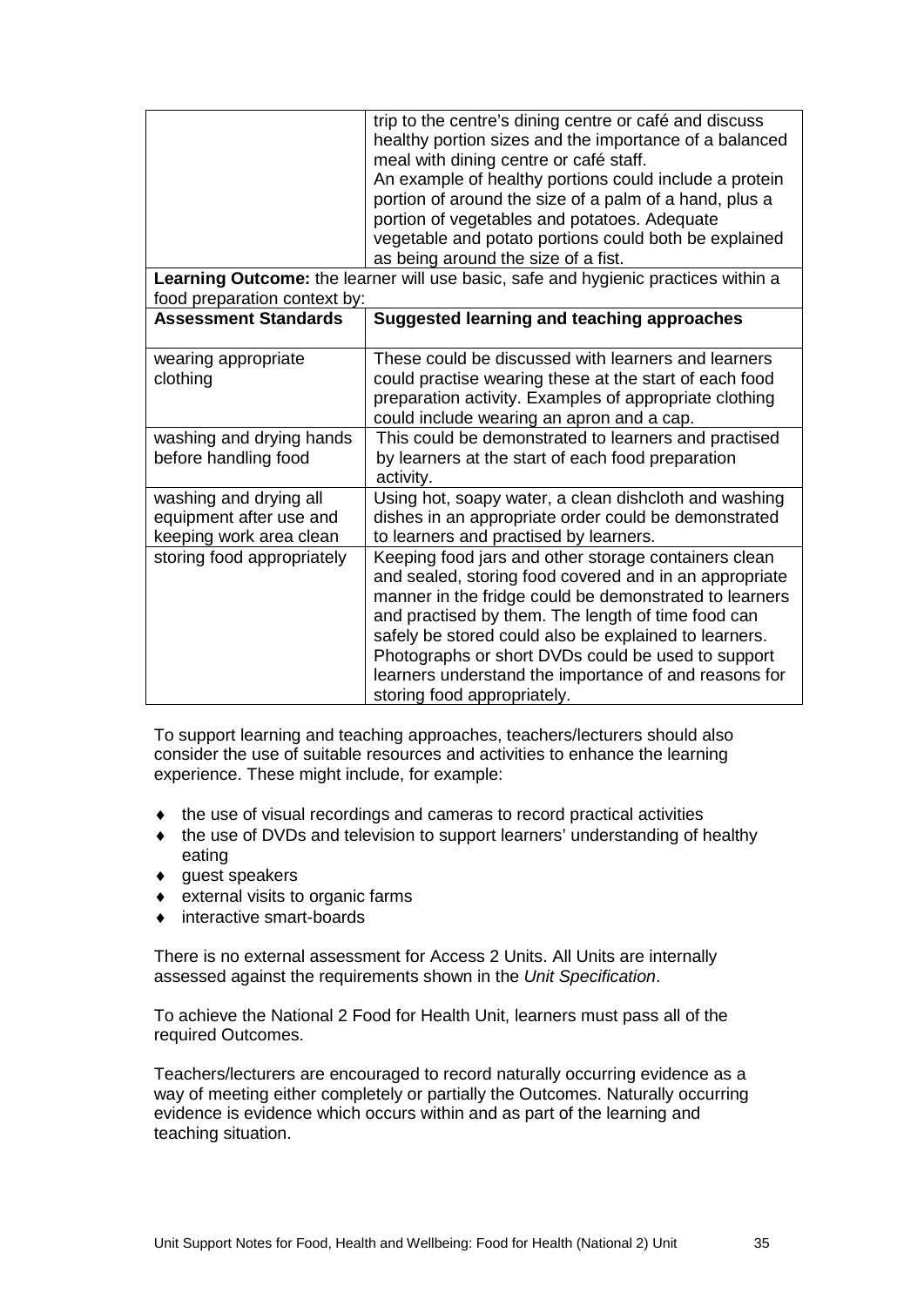Examples of evidence for each Assessment Standard are provided in the following table.

| <b>Outcomes</b>                                   | <b>Assessment Standards</b>                                               | <b>Examples of Evidence</b>                     |
|---------------------------------------------------|---------------------------------------------------------------------------|-------------------------------------------------|
| The learner will<br>demonstrate an                | identifying two foods that are<br>'healthy'                               | Evidence for this entire<br>Outcome could be in |
| understanding of the<br>relationship between food | identifying two foods that are<br>'unhealthy'                             | the form of checklists,<br>matching exercises,  |
| and health by:                                    | identifying healthy portion<br>sizes                                      | multiple-choice, or<br>recorded oral or written |
|                                                   | identifying a combination of<br>three foods to produce a<br>balanced meal | evidence or their<br>equivalent.                |
| The learner will use basic                        | wearing appropriate clothing                                              | Evidence for this entire                        |
| safe and hygienic<br>practices within a food      | washing and drying hands<br>before handling food                          | Outcome could be in<br>the form of logs,        |
| preparation context by:                           | washing and drying all                                                    | checklists,                                     |
|                                                   | equipment after use and                                                   | photographic evidence,<br>or visual recording   |
|                                                   | keeping work area clean                                                   | evidence or their                               |
|                                                   | storing food appropriately                                                | equivalent.                                     |

For guidance on authentication of evidence which is gathered outwith the direct supervision of the teacher/lecturer responsible for the learner, eg outside the school or classroom, refer to SQA's Guide to Assessment.

Teachers/lecturers should use their professional judgement to decide which assessment methods and contexts are appropriate for the learners and to make judgements about the sufficiency of the evidence produced.

It is important that teachers/lecturers track and keep accurate records of their assessment evidence in order to:

- ♦ inform learners of their progress
- ♦ identify where further consolidation is required
- ♦ retain and store appropriately evidence of work in progress and completed work for moderation purposes

It is anticipated that learners will require to be provided with a high degree of teacher/lecturer assistance. More details about the type of support are provided within the 'Equality and inclusion' section.

#### **Developing skills for learning, skills for life and skills for work**

Information about developing skills for learning, skills for life and skills for work in this Unit, is given in the relevant *Course Support Notes*.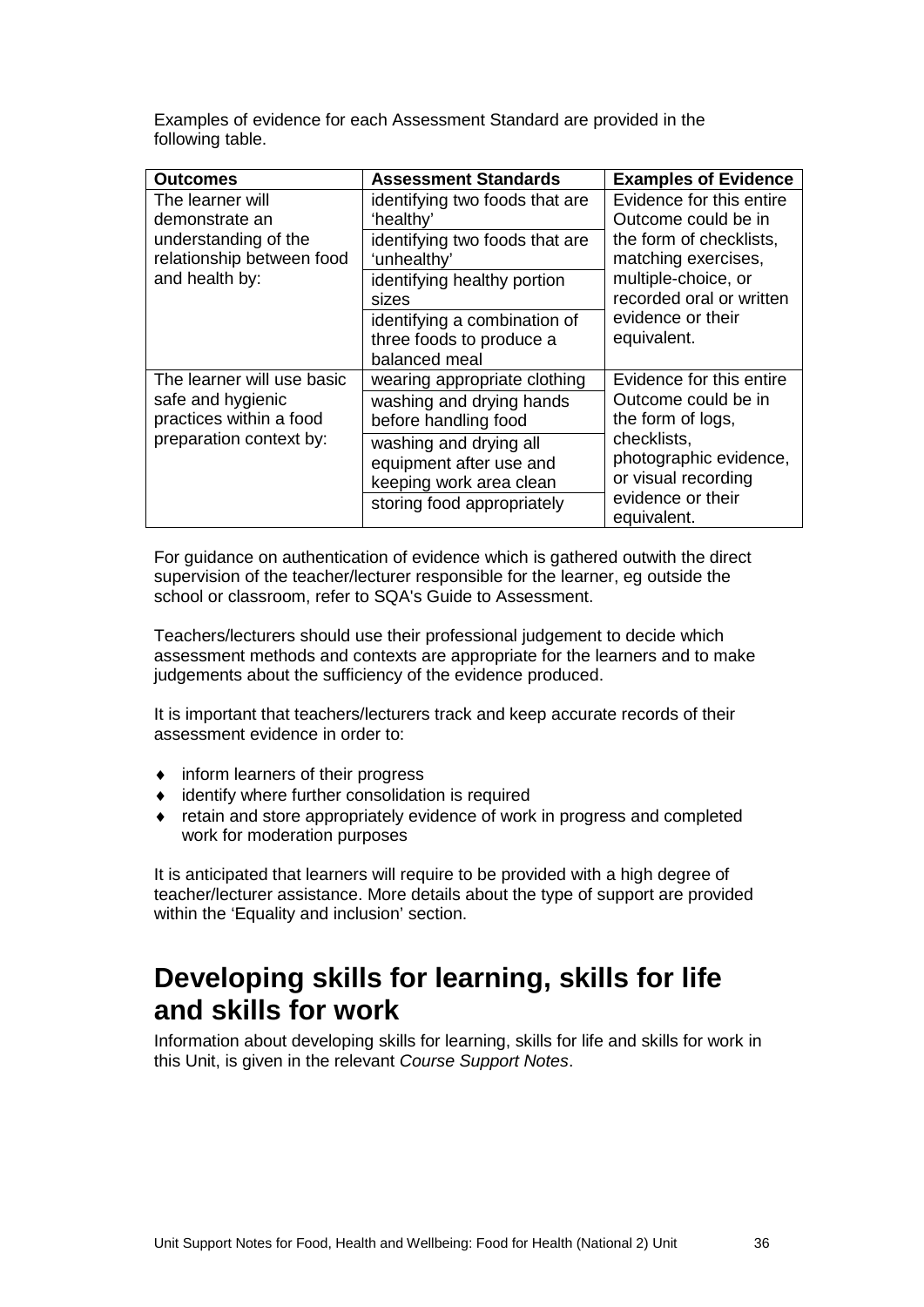## <span id="page-39-0"></span>**Equality and inclusion**

It is expected that learners will initially require to be provided with a high degree of teacher/lecturer assistance. At the same time, however, in order for learners to develop confidence and independence it is important that teachers and/or lecturers routinely review this assistance.

The support provided should also be appropriate for the learner, for the subject area and for the activity involved. Examples of reasonable adjustments for this Unit might include:

- extra time
- ♦ reader
- $\bullet$  scribe
- ♦ transcription with/without correction
- ♦ use of assistive technologies and specialised/adapted equipment
- ♦ practical help
- ♦ prompt

It is recognised that centres have their own duties under equality and other legislation and policy initiatives. The guidance given in this document is designed to sit alongside these duties but is specific to the delivery and assessment of the Unit.

Alternative approaches to Unit assessment to take account of the specific needs of learners can be used. However, the centre must be satisfied that the integrity of the assessment is maintained and where the alternative approach to assessment will, in fact, generate the necessary evidence of achievement.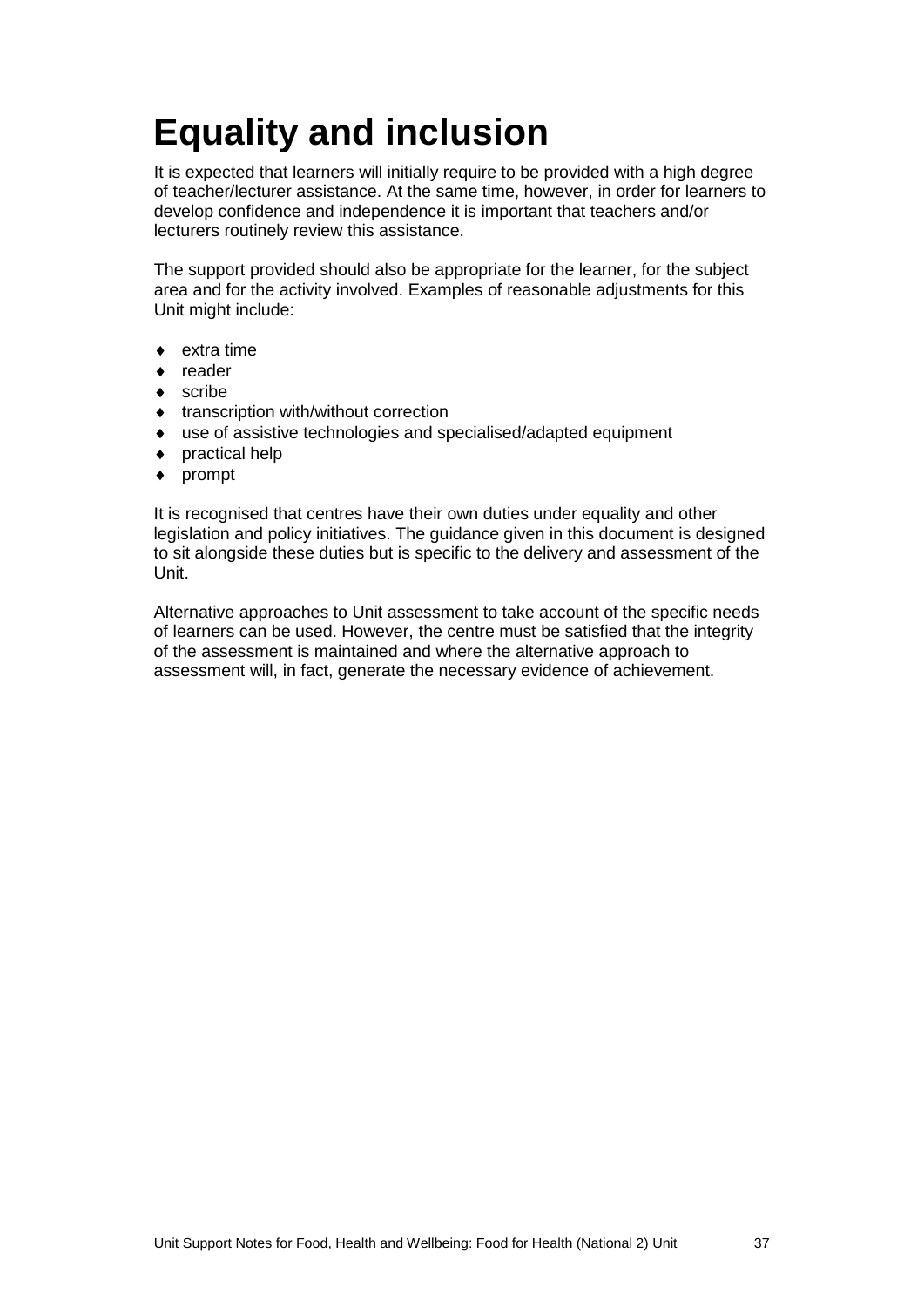## <span id="page-40-0"></span>**Appendix 1: Reference documents**

The following reference documents will provide useful information and background.

- ♦ Assessment Arrangements (for disabled candidates and/or those with additional support needs) — various publications on SQA's website: <http://www.sqa.org.uk/sqa/14976.html>
- ♦ *[Building the Curriculum 4: Skills for learning, skills for life and skills for work](http://www.ltscotland.org.uk/buildingyourcurriculum/policycontext/btc/btc4.asp)*
- **[Building the Curriculum 5: A framework for assessment](http://www.ltscotland.org.uk/buildingyourcurriculum/policycontext/btc/btc5.asp)**
- ♦ [Course Specifications](http://www.sqa.org.uk/sqa/46327.2947.html)
- ♦ [Design Principles for National Courses](http://www.sqa.org.uk/sqa/42135.2629.html)
- ♦ *[Guide to Assessment](http://www.sqa.org.uk/files_ccc/GuideToAssessment.pdf)* (June 2008)
- ♦ [Overview of Qualification Reports](http://www.sqa.org.uk/sqa/42467.2792.html)
- ♦ *Principles and practice papers for curriculum areas*
- ♦ *Research Report 4 — Less is More: Good Practice in Reducing Assessment Time*
- ♦ *Coursework Authenticity — a Guide for Teachers and Lecturers*
- ♦ *[SCQF Handbook: User Guide](http://www.scqf.org.uk/Resources) (published 2009)* and SCQF level descriptors (to be reviewed during 2011 to 2012): [www.sqa.org.uk/sqa/4595.html](http://www.sqa.org.uk/sqa/4595.html)
- ♦ *[SQA Skills Framework: Skills for Learning, Skills for Life and Skills for Work](http://www.sqa.org.uk/sqa/45395.html)*
- **Skills for Learning, Skills for Life and Skills for Work: Using the Curriculum** *[Tool](http://www.sqa.org.uk/sqa/45395.html)*
- ♦ SQA Guidelines on e-assessment for Schools
- ♦ SQA Guidelines on Online Assessment for Further Education
- SQA e-assessment web page: [www.sqa.org.uk/sqa/5606.html](http://www.sqa.org.uk/sqa/5606.html)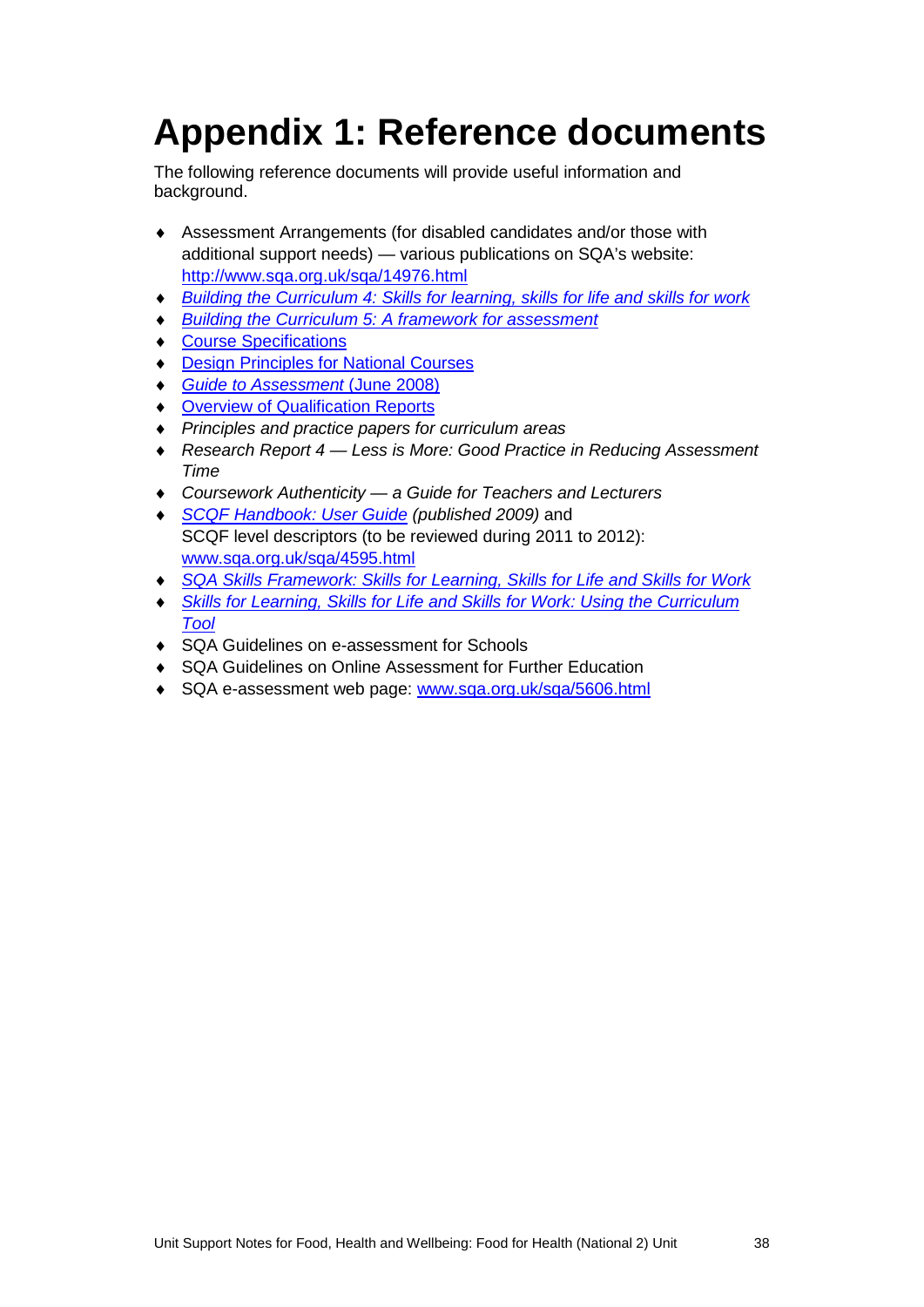### <span id="page-41-0"></span>**Administrative information**

**Published:** April 2012 (version 1.0)

**Superclass:** to be advised

#### **History of changes to Unit Support Notes**

| Unit<br>details | <b>Version</b> | <b>Description of change</b> | <b>Authorised</b><br>by | <b>Date</b> |
|-----------------|----------------|------------------------------|-------------------------|-------------|
|                 |                |                              |                         |             |
|                 |                |                              |                         |             |
|                 |                |                              |                         |             |
|                 |                |                              |                         |             |

© Scottish Qualifications Authority 2012

This document may be reproduced in whole or in part for educational purposes provided that no profit is derived from reproduction and that, if reproduced in part, the source is acknowledged. Additional copies can be downloaded from SQA's website at **[www.sqa.org.uk](http://www.sqa.org.uk/)**.

Note: You are advised to check SQA's website (**[www.sqa.org.uk](http://www.sqa.org.uk/)**) to ensure you are using the most up-to-date version.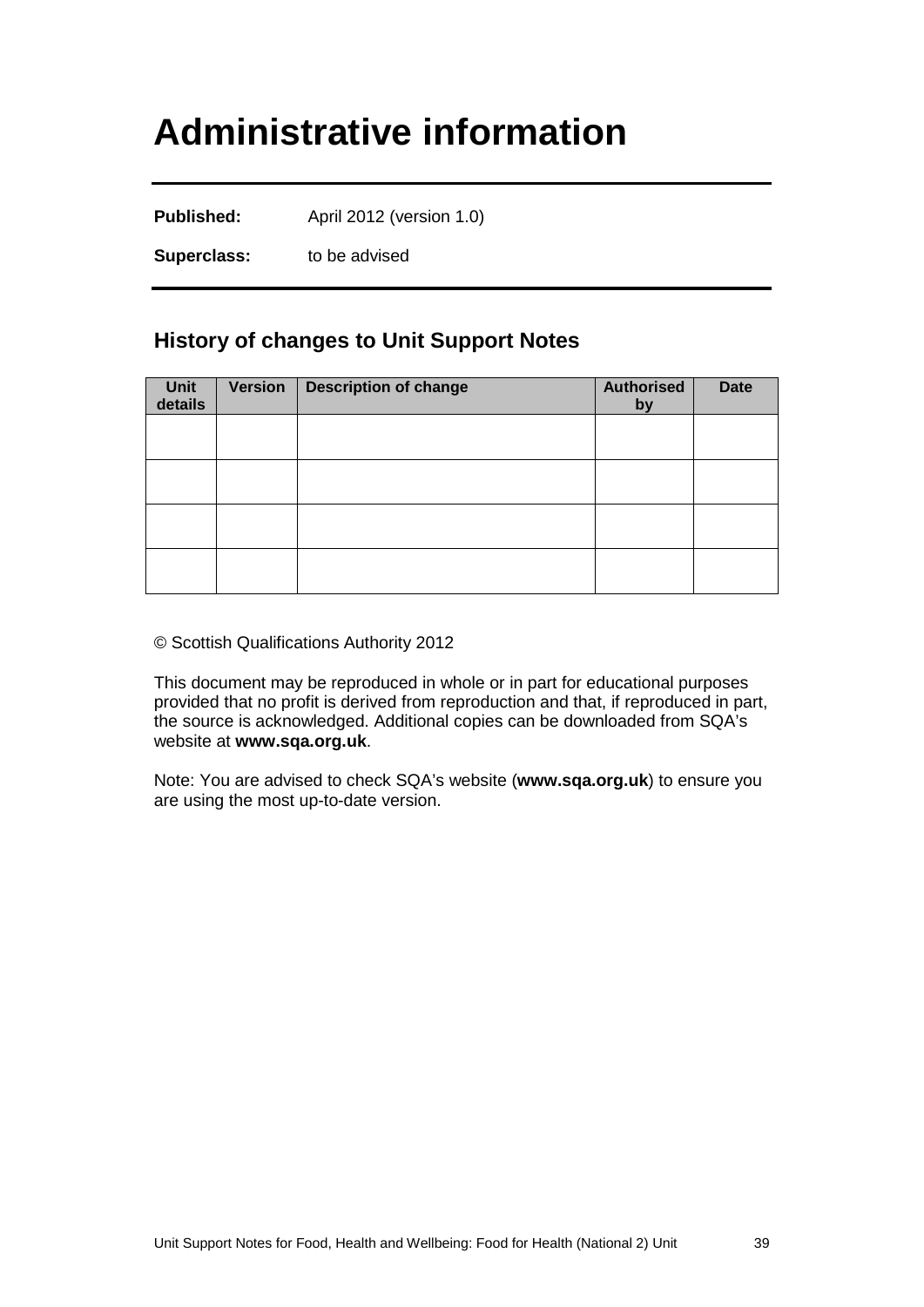



### **Unit Support Notes — Food, Health and Wellbeing: Independent Living Skills (National 2)**



This document may be reproduced in whole or in part for educational purposes provided that no profit is derived from reproduction and that, if reproduced in part, the source is acknowledged. Additional copies of these *Unit Support Notes* can be downloaded from SQA's website: **[www.sqa.org.uk](http://www.sqa.org.uk/)**.

Please refer to the note of changes at the end of this document for details of changes from previous version (where applicable).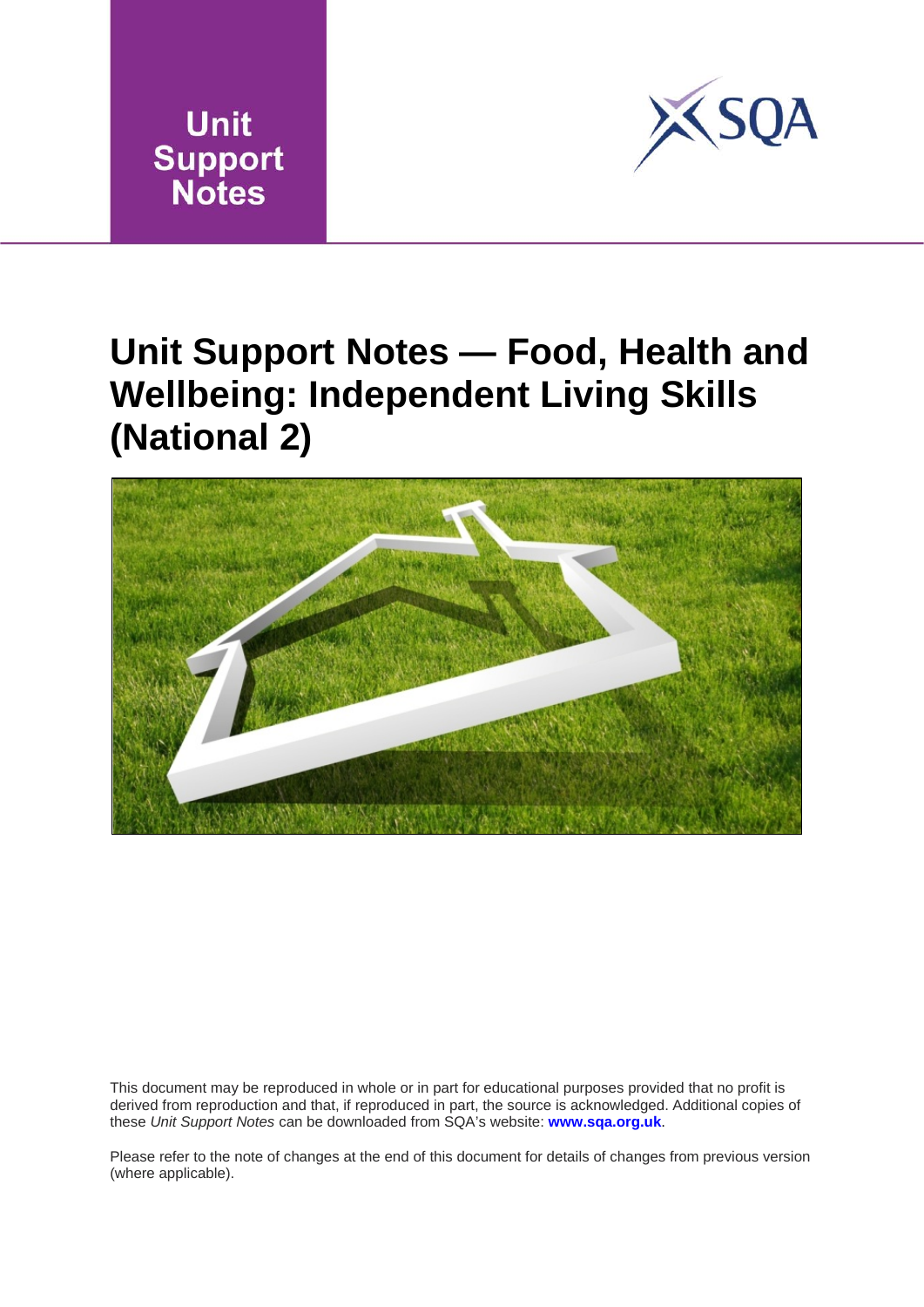# <span id="page-43-0"></span>**Introduction**

These support notes are not mandatory. They provide advice and guidance on approaches to delivering and assessing the Food, Health and Wellbeing: Independent Living Skills (National 2) Unit. They are intended for teachers and lecturers who are delivering this Unit. They should be read in conjunction with:

- ♦ the *Unit Specification*
- ♦ the *Course Specification*
- ♦ the *Course Support Notes*
- ♦ appropriate assessment support materials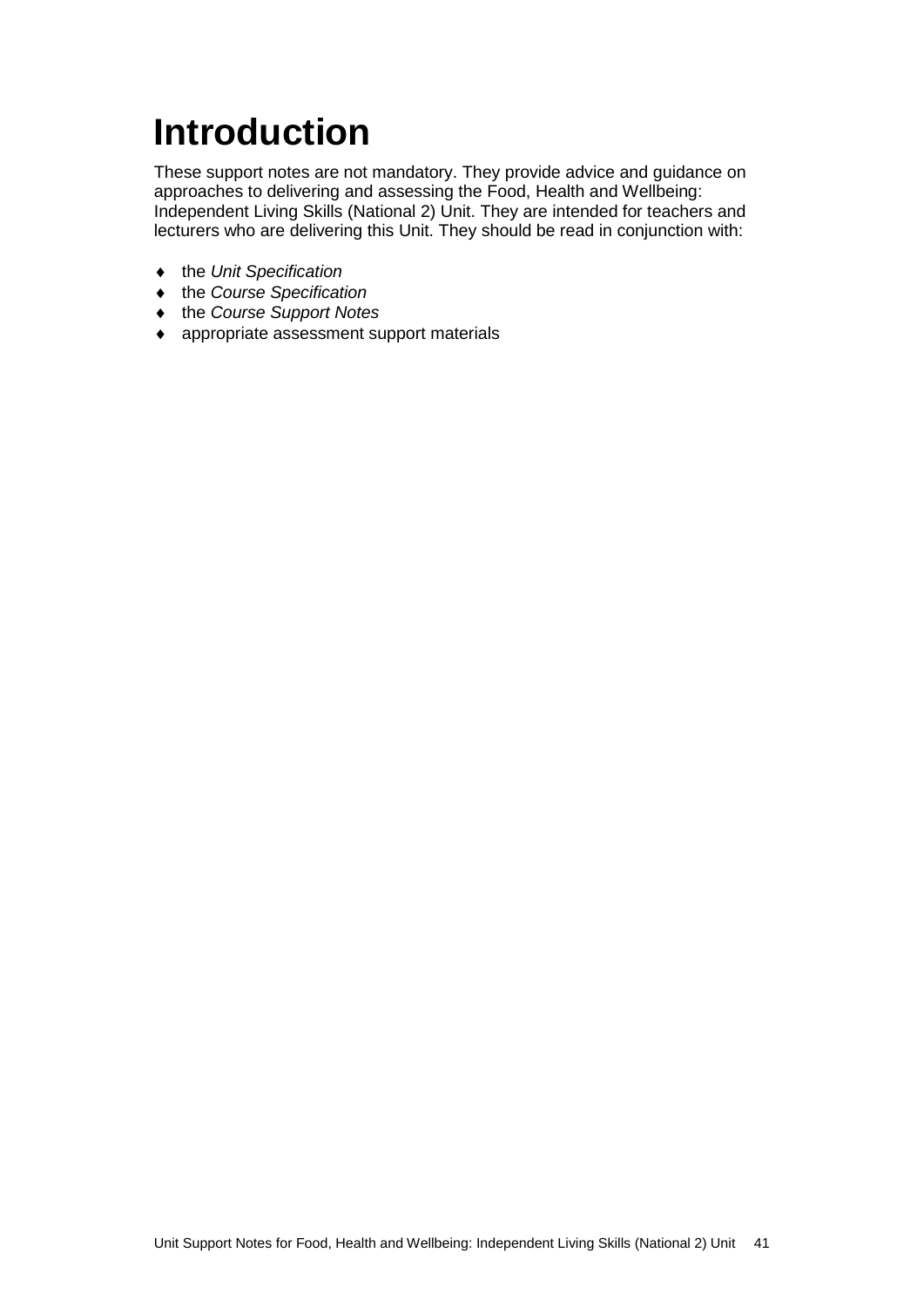## <span id="page-44-0"></span>**General guidance on the Unit**

#### **Aims**

The general aim of this Unit is to support learners to develop a range of practical skills to support independent living in the home or in a supported environment. Examples of practical activities may include shopping, using a washing machine, using a dishwasher, general cleaning, setting a table or organising the storage of foods in a fridge within a school/centre.

In addition the following skills for learning, skills for life and skills for work will be developed in the course: Literacy (listening and talking), Health and Wellbeing (physical wellbeing) and Thinking Skills**.**

### **Progression into this Unit**

Entry to this Unit is at the discretion of the centre.

This Unit may also be appropriate for learners who have successfully completed similar type Units at SCQF level 1.

#### **Skills, knowledge and understanding covered in this Unit**

Information about skills, knowledge and understanding is given in the National 2 Food, Health and Wellbeing *Course Support Notes*.

If this Unit is being delivered on a free-standing basis, teachers and lecturers are free to select the skills, knowledge, understanding and contexts which are most appropriate for delivery in their centres.

### **Progression from this Unit**

This Unit may provide progression to:

- ♦ Personal Development Award Units at National 2
- ♦ Personal Achievement Award Units at National 2
- ♦ further study, employment and/or training

#### **Personal Development Award (PDA) and Personal Achievement Award (PAA) Units at National 2**

The diagram below shows the Units from these Awards which could provide opportunities to provide breadth to learning. Further details about these Units can be found on the SQA website.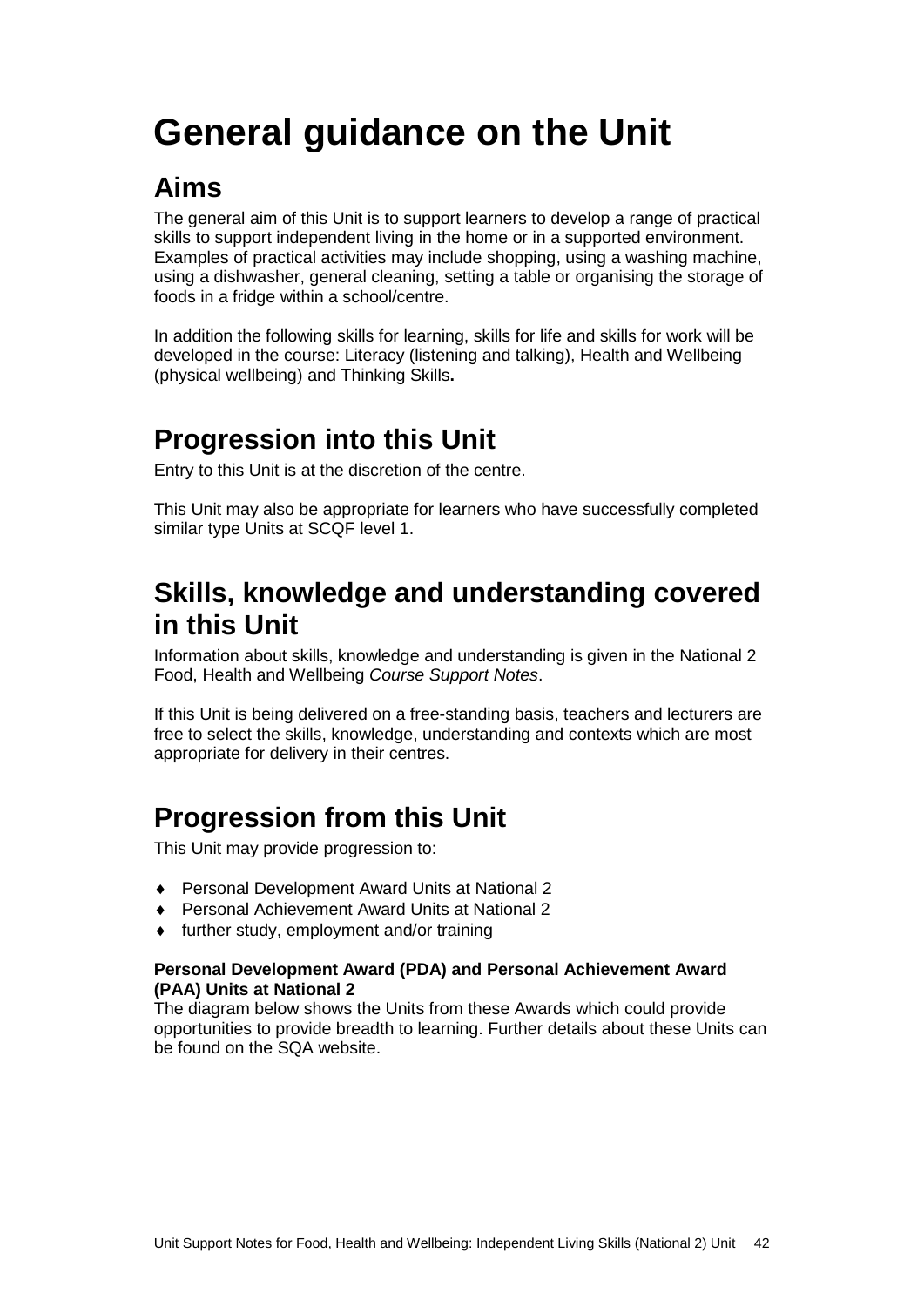

#### **Further study, employment and/or training**

Learners may progress to other Courses at the same or higher levels in further education. The nature of this progression will depend on the individual needs of the learner.

Other learners may progress into training or employment where they may have opportunities to develop further their skills for learning, skills for life and skills for work through the completion of other related Courses and their associated Units.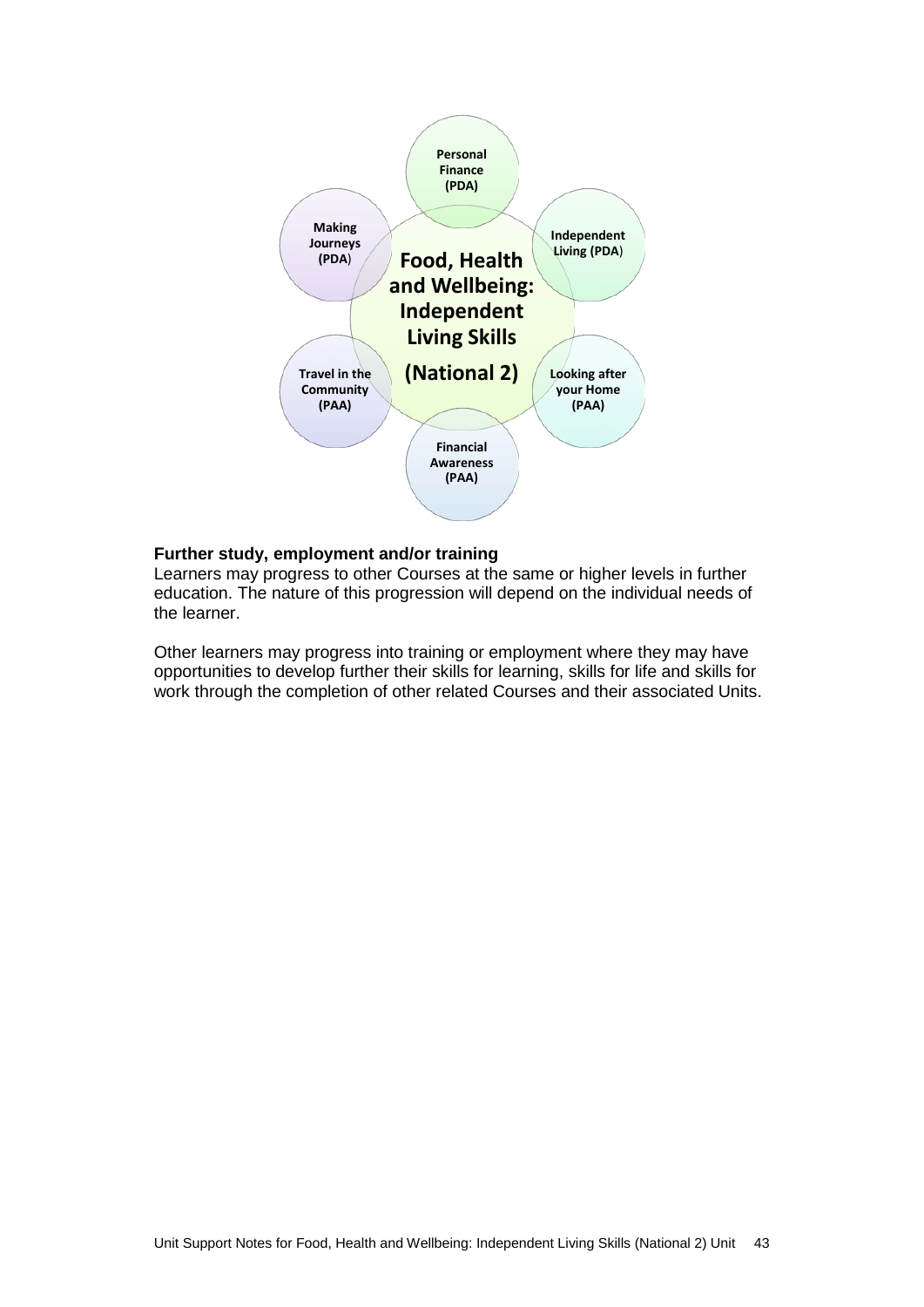### <span id="page-46-0"></span>**Approaches to learning, teaching and assessment**

The purpose of this section is to provide general advice and guidance on approaches to learning, teaching and assessment.

The *Course Support Notes* provide generic advice on approaches to learning, teaching, assessment, gathering evidence and authentication which applies to all component Units of the Course. It is recommended that the *Course Support Notes* are read before delivering this Unit.

The Independent Living Skills Unit consists of one outcome. Two activities are required in order to meet the assessment standards for this Unit. The Unit can be taught within a food preparation context or as a stand alone Unit. An illustration of these two approaches can be found in the following table.

| <b>Food Preparation Context</b>         | <b>Standalone Unit</b>                  |
|-----------------------------------------|-----------------------------------------|
| Outcome:                                | Outcome:                                |
| Demonstrate safely the use of simple    | Demonstrate safely the use of simple    |
| practical skills to support independent | practical skills to support independent |
| living in the home or in a supported    | living in the home or in a supported    |
| environment                             | environment                             |
| During food preparation activities,     | Activities could include budgeting and  |
| learners could be provided with         | shopping, for example learners could    |
| opportunities to: use a washing         | make escorted trips out into the        |
| machine; a dishwasher; set a table or   | community to undertake shopping         |
| organise the storage of foods in a      | activities.                             |
| fridge within a school/centre. For      |                                         |
| assessment purposes two practical       | Learners could be taught how to set a   |
| activities are required and in this     | table and take turns at setting a table |
| context would have to be sustained      | on a number of separate occasions.      |
| over a period of time.                  | Peer assessment and support could be    |
|                                         | used by learners when undertaking this  |
|                                         | or similar tasks.                       |

There is no specific amount of time set aside for the delivery of the Outcome. The timing of the Outcome is likely to depend on the needs of the learners and their prior skills, knowledge and understanding.

A variety of learning and teaching approaches may be used to deliver the Unit.

Examples of learning and teaching approaches are provided within the following table.

| <b>Outcomes</b>                                                                                                         | <b>Assessment Standards</b>                            | <b>Suggested learning</b><br>and teaching<br>approaches                                                                   |
|-------------------------------------------------------------------------------------------------------------------------|--------------------------------------------------------|---------------------------------------------------------------------------------------------------------------------------|
| The learner will<br>demonstrate safely the<br>use of simple practical<br>skills to support<br>independent living in the | selecting two, non-food<br>preparation type activities | Examples: a learner may<br>practise setting a table<br>and using a washing<br>machine over a<br>sustained period of time. |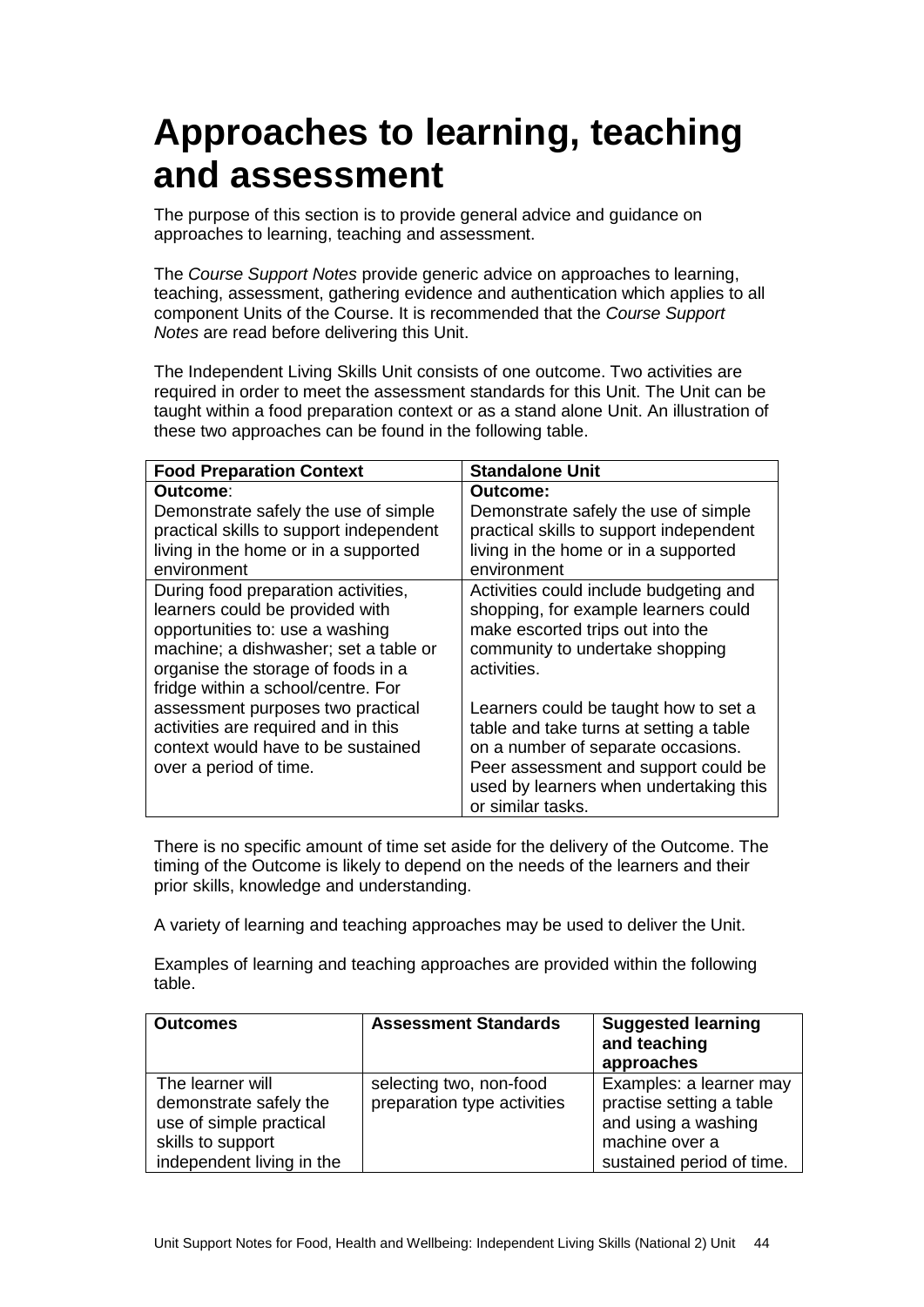| home or in a supported<br>environment by: | planning the two selected<br>activities            | The learner may plan the<br>number of table place<br>settings required,<br>organise the cutlery and<br>set the table, using<br>protective mats if<br>required.                                                                                                                                 |
|-------------------------------------------|----------------------------------------------------|------------------------------------------------------------------------------------------------------------------------------------------------------------------------------------------------------------------------------------------------------------------------------------------------|
|                                           |                                                    | The learner may observe<br>demonstrations of how to<br>use a washing machine<br>and use a washing<br>machine correctly over a<br>sustained period of time.<br>For both of these<br>activities, learners may<br>require support,<br>especially during the<br>early stages of the<br>activities. |
|                                           | carrying out the two<br>selected activities safely | The learners should<br>carry out the selected<br>activities safely and                                                                                                                                                                                                                         |
|                                           |                                                    | hygienically.                                                                                                                                                                                                                                                                                  |

To support learning and teaching approaches, teachers/lecturers should also consider the use of suitable resources and activities to enhance the learning experience. These might include, for example:

- ♦ the use of visual recordings and cameras to record learning
- ♦ demonstrations by the lecturer or teacher
- ♦ environmental resources and outdoor learning (eg shopping in local centre)
- ♦ drama/role playing

There is no external assessment for National 2 Units. All Units are internally assessed against the requirements shown in the Unit Specifications.

To achieve the National 2 Independent Living Unit, learners must pass the required Outcome.

Assessment should be flexible and allow for the different ways that learners learn and demonstrate competence

Teachers/lecturers are encouraged to record naturally occurring evidence as a way of meeting either completely or partially the Outcomes. Naturally occurring evidence is evidence which occurs within and as part of the learning and teaching situation.

Examples of evidence for each Assessment Standard are provided in the following table.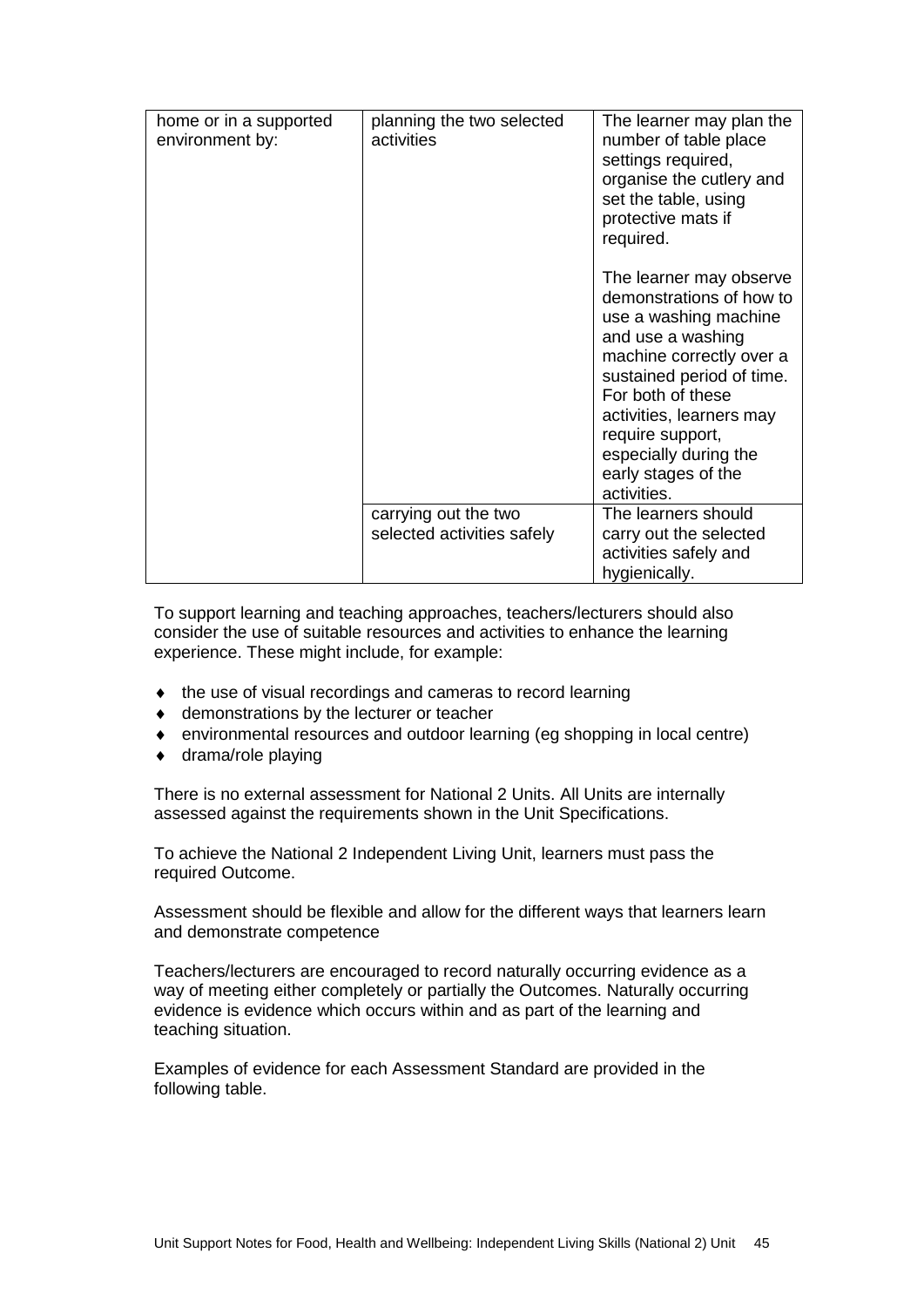| <b>Outcomes</b>                                                          | <b>Assessment Standards</b>                                                         | <b>Examples of Evidence</b>                                                                               |  |
|--------------------------------------------------------------------------|-------------------------------------------------------------------------------------|-----------------------------------------------------------------------------------------------------------|--|
| The learner will<br>demonstrate safely the<br>use of simple practical    | selecting two, non-food<br>preparation type activities<br>planning the two selected | Evidence is required of the<br>learner's ability to plan in a<br>basic way the two selected               |  |
| skills to support<br>independent living in the<br>home or in a supported | activities<br>carrying out the two<br>selected activities safely                    | activities and to carry out<br>these two activities safely.                                               |  |
| environment by:                                                          |                                                                                     | Evidence could be in the<br>form of logs, checklists, or<br>photographic evidence or<br>their equivalent. |  |

For guidance on authentication of evidence which is gathered outwith the direct supervision of the teacher/lecturer responsible for the learner, eg outside the school or classroom, refer to SQA's *Guide to Assessment*.

Teachers/lecturers should use their professional judgement to decide which assessment methods and contexts are appropriate for the learners and to make judgements about the sufficiency of the evidence produced.

It is important that teachers/lecturers track and keep accurate records of their assessment evidence in order to:

- ♦ inform learners of their progress
- ♦ identify where further consolidation is required
- ♦ retain and store appropriately evidence of work in progress and completed work for moderation purposes

It is anticipated that learners will require to be provided with a high degree of teacher/lecturer assistance. More details about the type of support are provided within the 'Equality and inclusion' section.

#### **Developing skills for learning, skills for life and skills for work**

Information about developing skills for learning, skills for life and skills for work in this Unit, is given in the relevant *Course Support Notes*.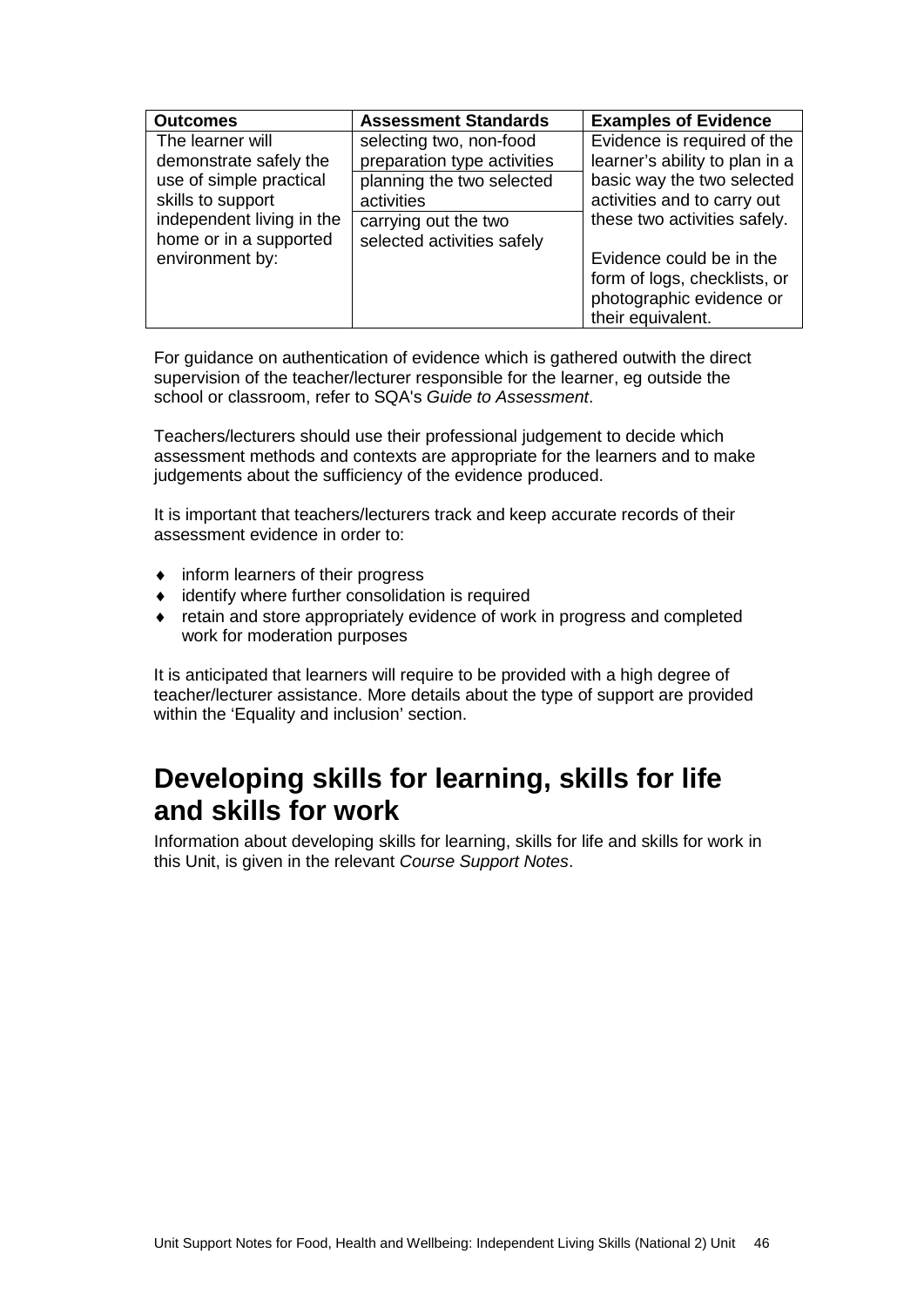## <span id="page-49-0"></span>**Equality and inclusion**

It is expected that learners will initially require to be provided with a high degree of teacher/lecturer assistance. At the same time, however, in order for learners to develop confidence and independence it is important that teachers and/or lecturers routinely review this assistance.

The support provided should also be appropriate for the learner, for the subject area and for the activity involved. Examples of reasonable adjustments for this Unit might include:

- extra time
- use of assistive technologies and use of specialised/adapted equipment
- ♦ practical help
- ♦ prompt

It is recognised that centres have their own duties under equality and other legislation and policy initiatives. The guidance given in this document is designed to sit alongside these duties but is specific to the delivery and assessment of the Unit.

Alternative approaches to Unit assessment to take account of the specific needs of learners can be used. However, the centre must be satisfied that the integrity of the assessment is maintained and where the alternative approach to assessment will, in fact, generate the necessary evidence of achievement.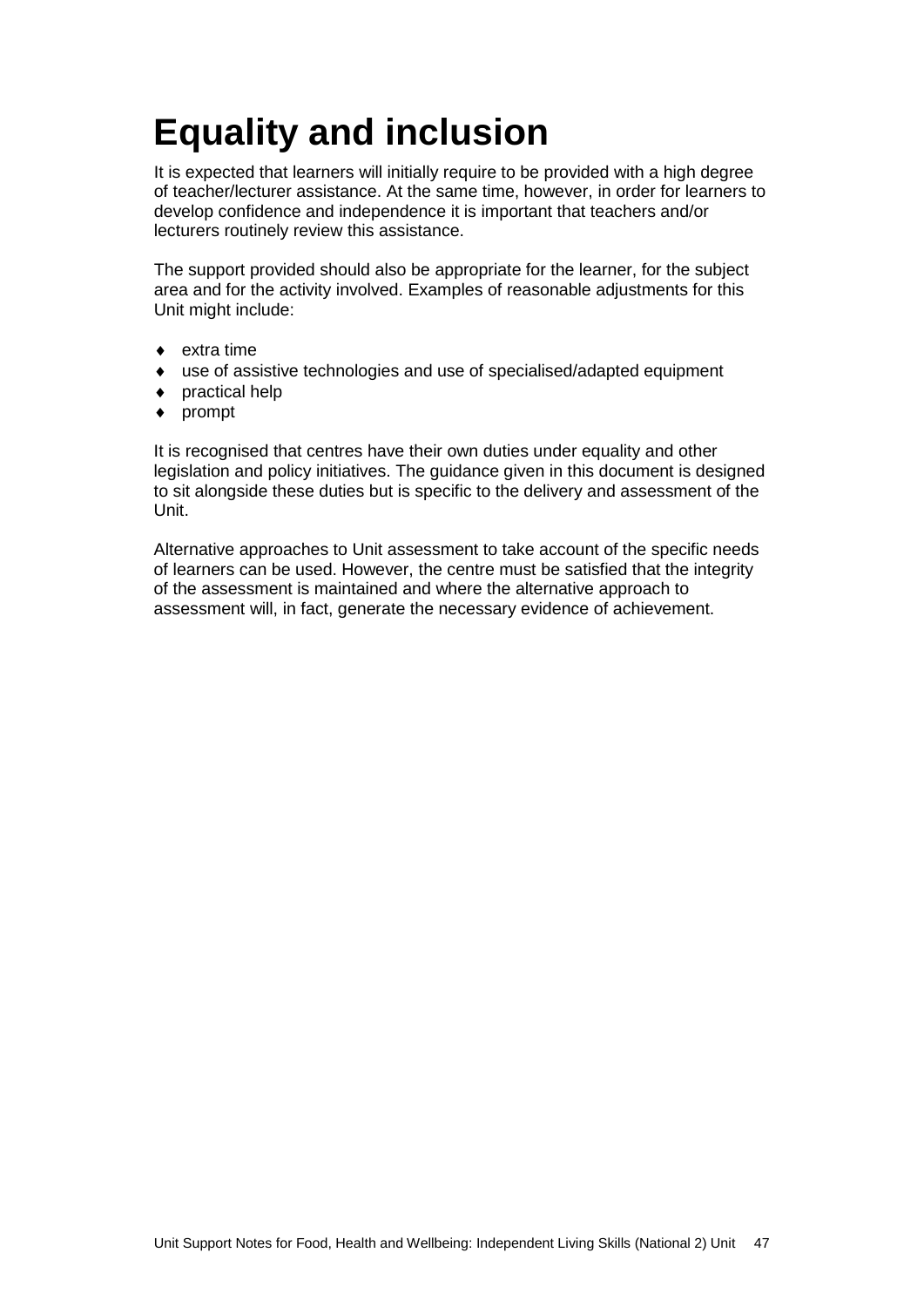## <span id="page-50-0"></span>**Appendix 1: Reference documents**

The following reference documents will provide useful information and background.

- ♦ Assessment Arrangements (for disabled candidates and/or those with additional support needs) — various publications on SQA's website: <http://www.sqa.org.uk/sqa/14976.html>
- ♦ *[Building the Curriculum 4: Skills for learning, skills for life and skills for work](http://www.ltscotland.org.uk/buildingyourcurriculum/policycontext/btc/btc4.asp)*
- *[Building the Curriculum 5: A framework for assessment](http://www.ltscotland.org.uk/buildingyourcurriculum/policycontext/btc/btc5.asp)*
- ♦ [Course Specifications](http://www.sqa.org.uk/sqa/46327.2947.html)
- ♦ [Design Principles for National Courses](http://www.sqa.org.uk/sqa/42135.2629.html)
- ♦ *[Guide to Assessment](http://www.sqa.org.uk/files_ccc/GuideToAssessment.pdf)* (June 2008)
- ♦ [Overview of Qualification Reports](http://www.sqa.org.uk/sqa/42467.2792.html)
- ♦ *Principles and practice papers for curriculum areas*
- ♦ *Research Report 4 — Less is More: Good Practice in Reducing Assessment Time*
- ♦ *Coursework Authenticity — a Guide for Teachers and Lecturers*
- ♦ *[SCQF Handbook: User Guide](http://www.scqf.org.uk/Resources) (published 2009)* and SCQF level descriptors (to be reviewed during 2011 to 2012): [www.sqa.org.uk/sqa/4595.html](http://www.sqa.org.uk/sqa/4595.html)
- ♦ *[SQA Skills Framework: Skills for Learning, Skills for Life and Skills for Work](http://www.sqa.org.uk/sqa/45395.html)*
- ♦ *[Skills for Learning, Skills for Life and Skills for Work: Using the Curriculum](http://www.sqa.org.uk/sqa/45395.html)  [Tool](http://www.sqa.org.uk/sqa/45395.html)*
- ♦ SQA Guidelines on e-assessment for Schools
- ♦ SQA Guidelines on Online Assessment for Further Education
- SQA e-assessment web page: [www.sqa.org.uk/sqa/5606.html](http://www.sqa.org.uk/sqa/5606.html)